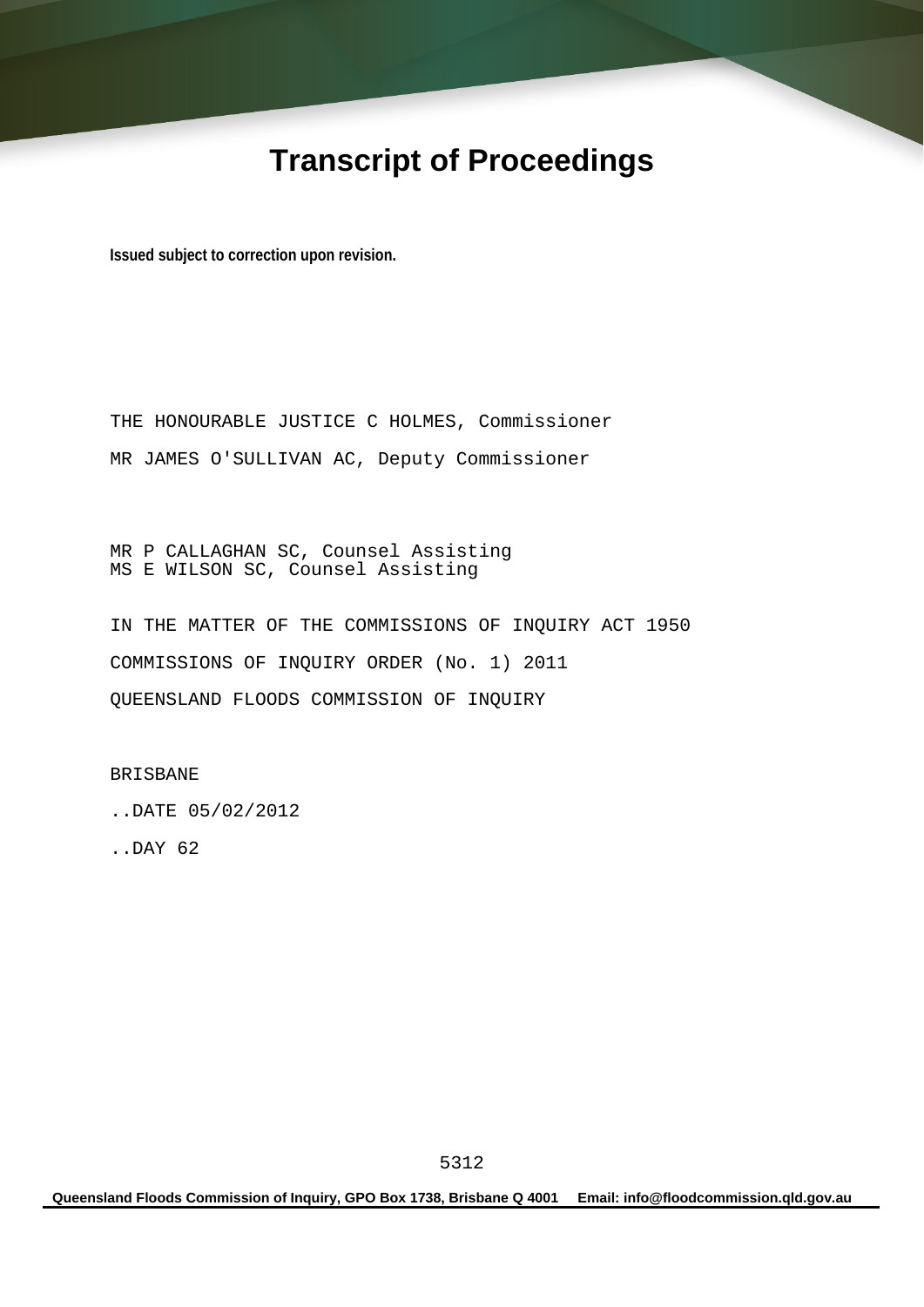THE COMMISSION RESUMED AT 10.00 A.M.

HER HONOUR: I'm sitting this morning with only one Deputy Commissioner.

Yesterday I explained - I thought fairly clearly and painstakingly - that Mr Cummins, my other Deputy Commissioner, has not been in any position of conflict of interest because, among other reasons, he didn't know, when he agreed to do work after the end of the Commission, that the consulting company for which he agreed to do that work had been engaged by Seqwater.

The consulting company is not, despite reports to the contrary, engaged to rewrite the Wivenhoe manual; just to be part of the committee reviewing technical work undertaken as part of the review of the manual.

It remains the case there has been no conflict of interest, but a couple of days ago Mr Cummins became aware that Australian Dams and Water Consulting has been engaged in that role by Seqwater.

I've thought about what that means for the part of the inquiry we're currently engaged in, which largely concerns Seqwater's conduct. The answer is probably nothing, given that Mr Cummins has no interest - he holds no interest in the company engaged and given, as I explained yesterday, that it's I who make decisions and recommendations. But it's up to me, as I think I also made clear yesterday, to decide what help I want from each Deputy Commissioner.

**40**  I've decided it's just simpler and puts everything beyond argument if I don't seek any assistance from Mr Cummins in relation to this last part of Commission's work which concerns Seqwater. That won't present me with any particular difficulty because the decisions I have to make are essentially about credibility, and they are not ones in which I can be helped by technical advice.

Mr Cummins remains a Deputy Commissioner, but he won't participate in this part of the Commission's work.

Nothing I said yesterday has altered, particularly about the "The Courier-Mail's" reprehensible headlines. In fact, it has since been brought it my attention that the on-line edition of the paper bore the headline, "Flood Commissioner on Dam Payroll". That is a simple untruth. No one from the "The Courier-Mail" has explained how that headline, or any of the others I cited yesterday, could be regarded as justified by anything it reported or how they could be regarded as other than directed to diminishing public confidence in the Commission.

As a matter of fairness I should say here that I have no issue with Mr Madigan's reporting of the actual proceedings in this

**20** 

**10** 

**1**

**50**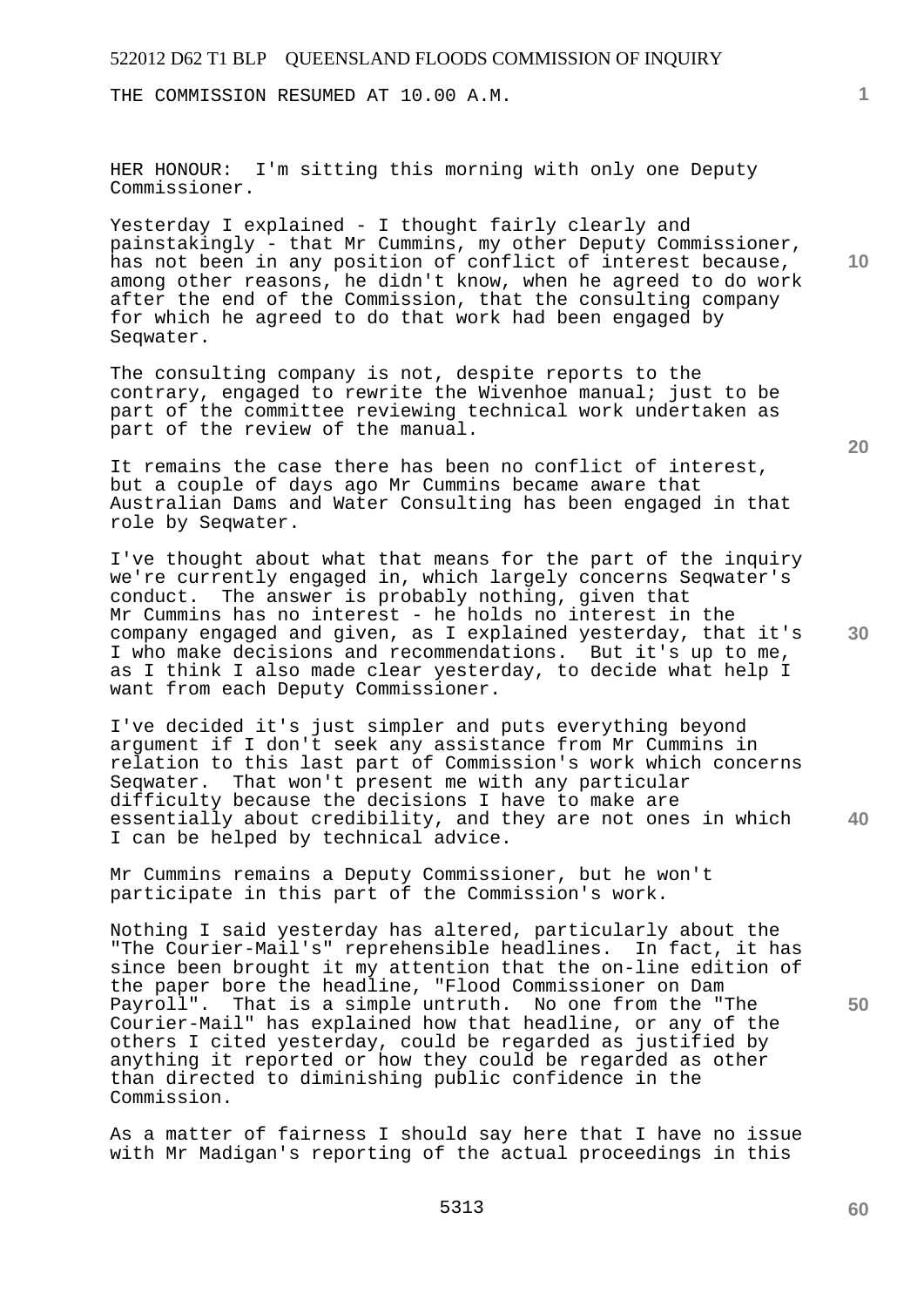hearing, which have been consistently fair and accurate. But my view about those headlines remains the same as it was yesterday. I don't, however, intend to let it distract me from the issues here.

Now, as a matter of housekeeping, I don't think that we will be able to reach submissions this week. My view is that the better course is to take the weekend for preparation of submissions and set aside Monday and Tuesday for the hearing of oral submissions. That won't, before anyone gets excited, make any difference to the eventual reporting date on 16 March. Thank you.

Mr Callaghan.

MR CALLAGHAN: Before we proceed with the cross-examination of Mr Malone, Madam Commissioner, I just wish to tender some documents which give some context to the gate operations spreadsheets which were referred to - or which have been<br>referred to a few times during these resumed hearings. They referred to a few times during these resumed hearings. are attachment 34 to Exhibit 524. In order to contextualise those, could I tender first a letter from Allens Arthur Robinson to the Commission dated 29 April 2011.

HER HONOUR: Exhibit 1058.

ADMITTED AND MARKED "EXHIBIT 1058"

MR CALLAGHAN: A letter from Allens Arthur Robinson to the Commission dated 6 April 2011 which encloses Appendix A1.

HER HONOUR: 6 April, you said?

MR CALLAGHAN: Yes.

HER HONOUR: 1059.

ADMITTED AND MARKED "EXHIBIT 1059"

MR CALLAGHAN: Then as a separate exhibit the Appendix A1 to that letter of 6 April.

HER HONOUR: 1060.

ADMITTED AND MARKED "EXHIBIT 1060"

**40** 

**60** 

**10** 

**1**

**20**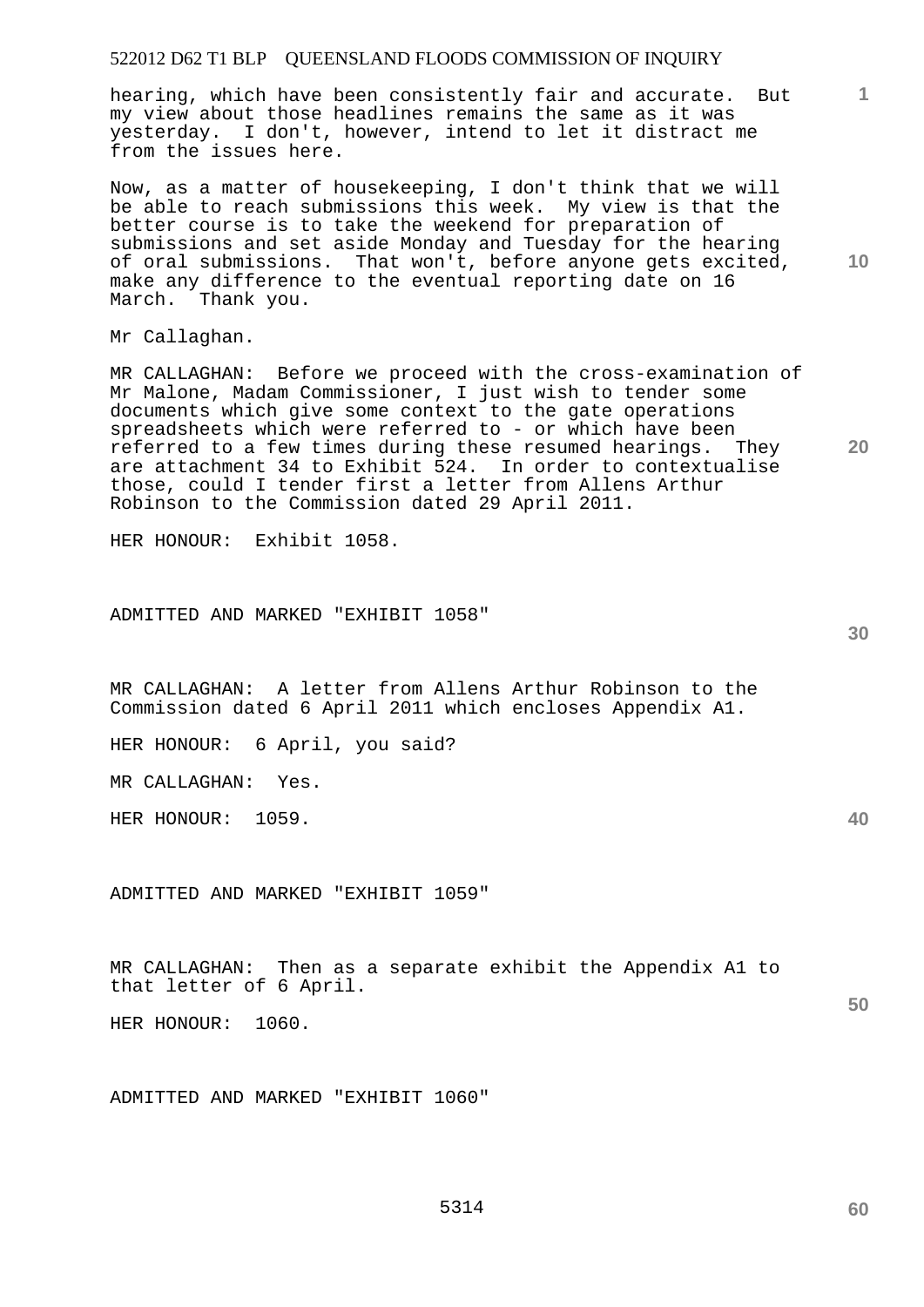**10**  MR CALLAGHAN: I might, just to flag what I perceive to be the relevance of these documents, read part of page 1 of that appendix which says, "During the event, the spreadsheets were updated continuously with both updated model results and hourly manual water level readings from the dams with a single 'live' spreadsheet also available for flood operations decision-making. During the event spreadsheets were not necessarily saved at times corresponding to the flood event summary. Similar to the recreation of model runs where spreadsheets were not explicitly saved at the exact time corresponding the periods in the flood event summary, spreadsheets have been recreated from archived data."

We can proceed with the questioning of Mr Malone.

HER HONOUR: Thank you.

#### TERRANCE ALWYN MALONE, CONTINUING EXAMINATION:

MR CALLAGHAN: Mr Malone, in a statement received from Mr Robert Ayre, Exhibit 1049, we have read in paragraph 31 of a suggestion from you of a W2 style release. First of all, are you familiar with that part of Mr Ayre's materials?-- No, I'm not. I may have read it, but I can't recall at the moment. Could I have a copy, please?

Yes, I'm hoping it will be on the screen in a moment. It was a statement of 1 February, so it's in the recent materials which may have been received?-- Yes.

Do you recall a conversation of that kind?-- No, I don't specifically recall the conversation.

What would you interpret by the phrase "W2 style release"?-- I would suggest we'd be looking at releases up around the 1900 cubic metres a second with the intention of trying to keep the bridges - as many bridges open as possible.

Waiting for the natural peak to pass, is that the-----?-- That's correct.

-----part of the plan?-- That's correct, for the peaks from the Lockyer and Bremer to pass, and then we'd be releasing on the recession of those.

And what, if anything, would make such a strategy change?-- Further rainfall, obviously, and further increase in flows.

Increase in flows?-- Yes.

Now, yesterday I asked you some questions about 9 January. Your shift started at what time on that date; do you recall?-- 7 a.m.

Seven a.m.?-- That's our typical handover time, 7 a.m. and 7 p.m.

**20** 

**30** 

**40** 

**1**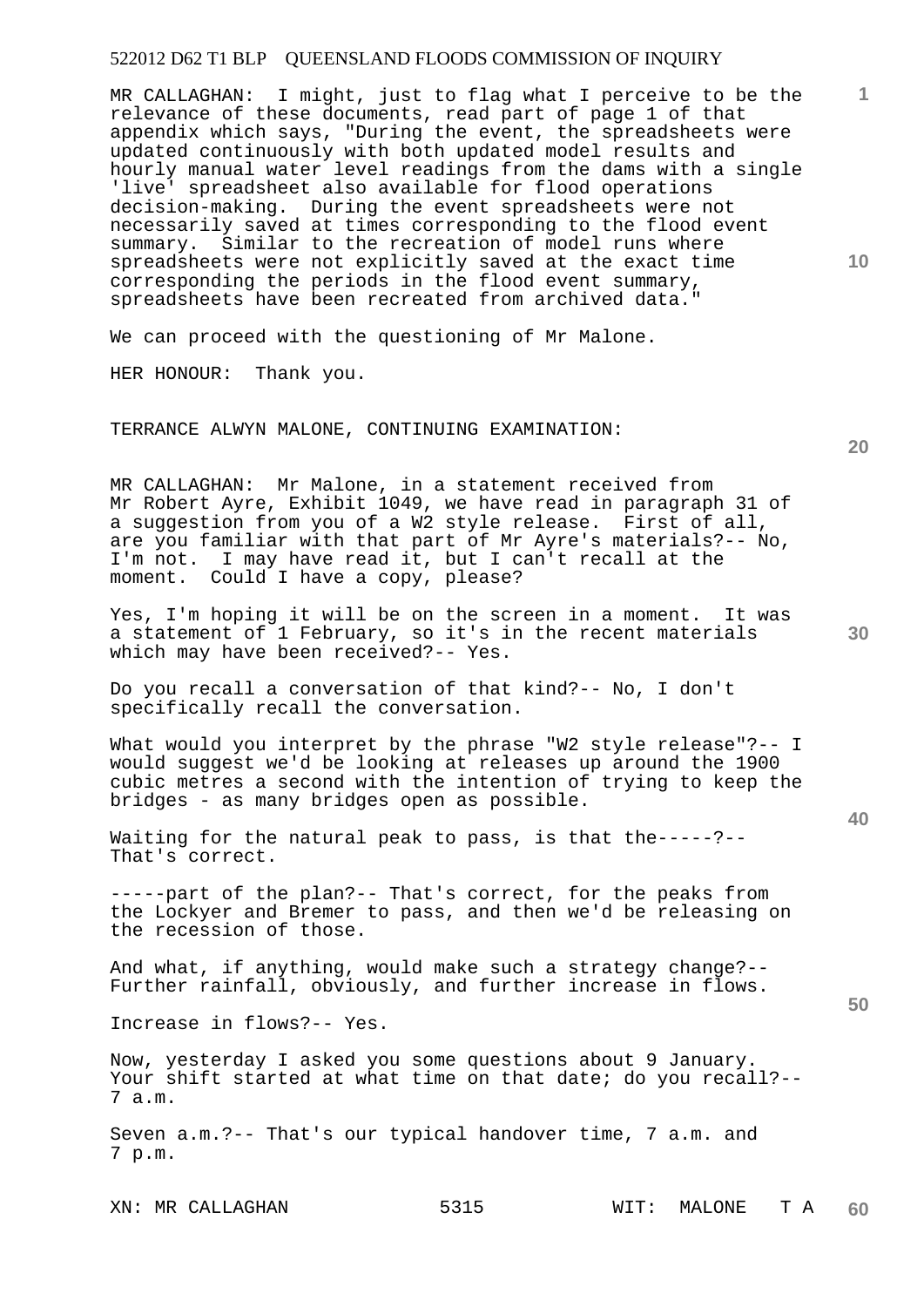But you stayed a little later that evening; is that correct?-- I stayed a lot later that evening.

Because you were there, you prepared the situation report of 9.04 p.m.; is that right?-- That's correct.

We might take a look at that. Which is in Exhibit 24, Appendix E, pages 21 and 22. I'll take you to the last paragraph on page 21, "The objective for dam operations will be to minimise the impact of urban flooding in areas downstream of the dam", and so on. You can read that there?-- Just a minute. I'm still finding it. Yes.

What is meant in this paragraph by "areas downstream of the dam"?-- I think it's pretty obvious: anything downstream of the dam.

Absolutely anything downstream of the dam?-- Well, urban areas in particular. I mean, you've said "areas downstream of the damn". You asked me to clarify that phrase. You didn't ask me to clarify any of the areas. I said areas. It's anything downstream of the dam.

That's right. Okay. "Urban flooding areas downstream of the dam"; what does that mean?-- That would be - I would take that to mean particularly the area downstream of Mogill. Mogill and downstream.

Mogill and downstream of Mogill, or Mogill and upstream-----?-- Yes, Mogill and downstream.

Was this objective or this expression of objective in fact a recognition of a change of strategy?-- No, it was a recognition that we could get urban flooding in - at some time in the future.

And the sort of urban flooding you were contemplating at that stage was of what kind?-- Well, we were obviously trying to limit the combined flow to the threshold of - what we understood to be the threshold of urban damage, 4,000 cubic metres a second.

And you were contemplating that sort of urban damage that occurs at and around that level?-- Correct.

Which would be water over the floors of some houses in low-lying areas?-- I don't know.

**50**  Is that right?-- I don't what happens at 4,000. All we've been told in the manual is that this is the threshold of urban damage.

There's no particular sort of urban damage - urban inundation in mind when you are making these sorts of calculations; is that right?-- What calculations are you referring to? Are you referring to the impact of 4,000 cubic metres a second?

**10** 

**1**

**30**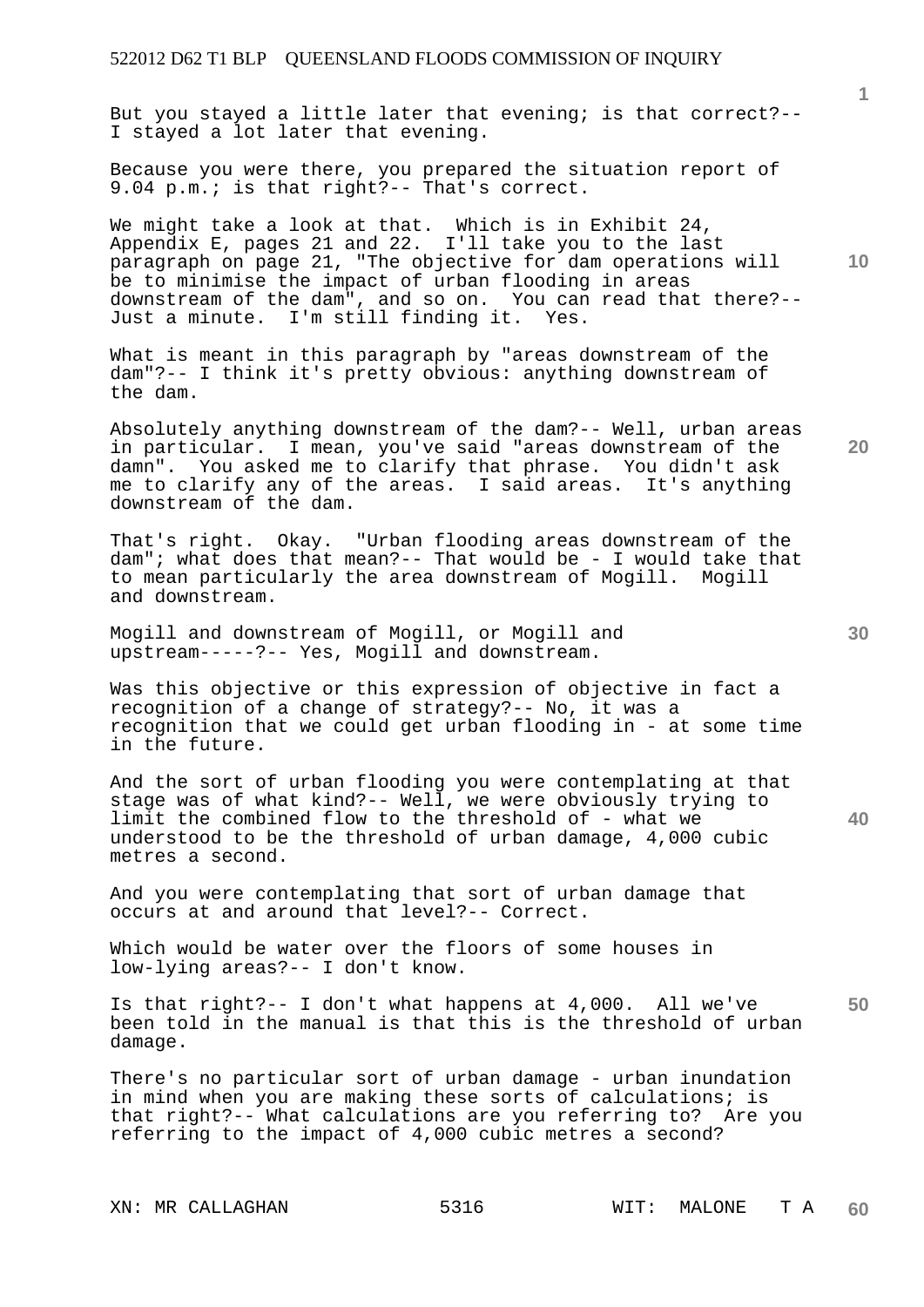Yes?-- That's not details that we use. We rely on others to do the interpretation.

And it must follow that the nature of urban inundation being contemplated at any time is - it's just not something to which you turn your mind; is that right?-- We are given that information, it's - 4,000 is the threshold of urban damage.

And that's as far as you need to consider it?-- I believe - at this particular point in time, yes.

At this W3 - at a point when you should have been in W3; is that right?-- We were in W3.

All right. Because the point that I've raised with the others as well is that of course what happened in Brisbane on the 12th and 13th is obviously urban inundation?-- Of course.

Of course. What happens at 4,000 or a bit above is also urban inundation?-- Inundation of urban areas.

Inundation of urban areas?-- Yes. I mean, that might mean bikeways, pathways, roads, all sorts of things. But in terms of when we understood when damages start, it was 4,000 cubic metres a second.

I follow. And at no stage were you required to turn your mind to what was actually involved in the urban inundation to which the manual referred, the sort of damage that might occur?-- No, that's someone else's role.

I see. Look, I will take you back to your first statement, Exhibit 45, paragraph 62. There was always this curiosity about that statement where you said that strategy W3 was invoked at 0800 on Saturday, the 8th, but you say that it occurred during your shift. You've previously said that was a mistake; is that correct?-- That's right. I acknowledged that in the first set of hearings that I made an error in that statement.

You did. But you were there at 9 p.m. on the Sunday; we'd agree with that?-- Correct.

You're aware of the documents I showed you yesterday, the strategy selection summaries with the bright yellow lines?-- Yes.

You've seen them since, you've said?-- I've seen them since, yes.

You're aware that one of them indicates that the move to W3 actually occurred at 9 p.m. on the Sunday?-- That's what that document says.

That document says that. All right. But you say that didn't occur when you were there at 9 p.m. on Sunday, the move to W3?-- No, we were already in W3, obviously.

**10** 

**20** 

**1**

**30** 

**40**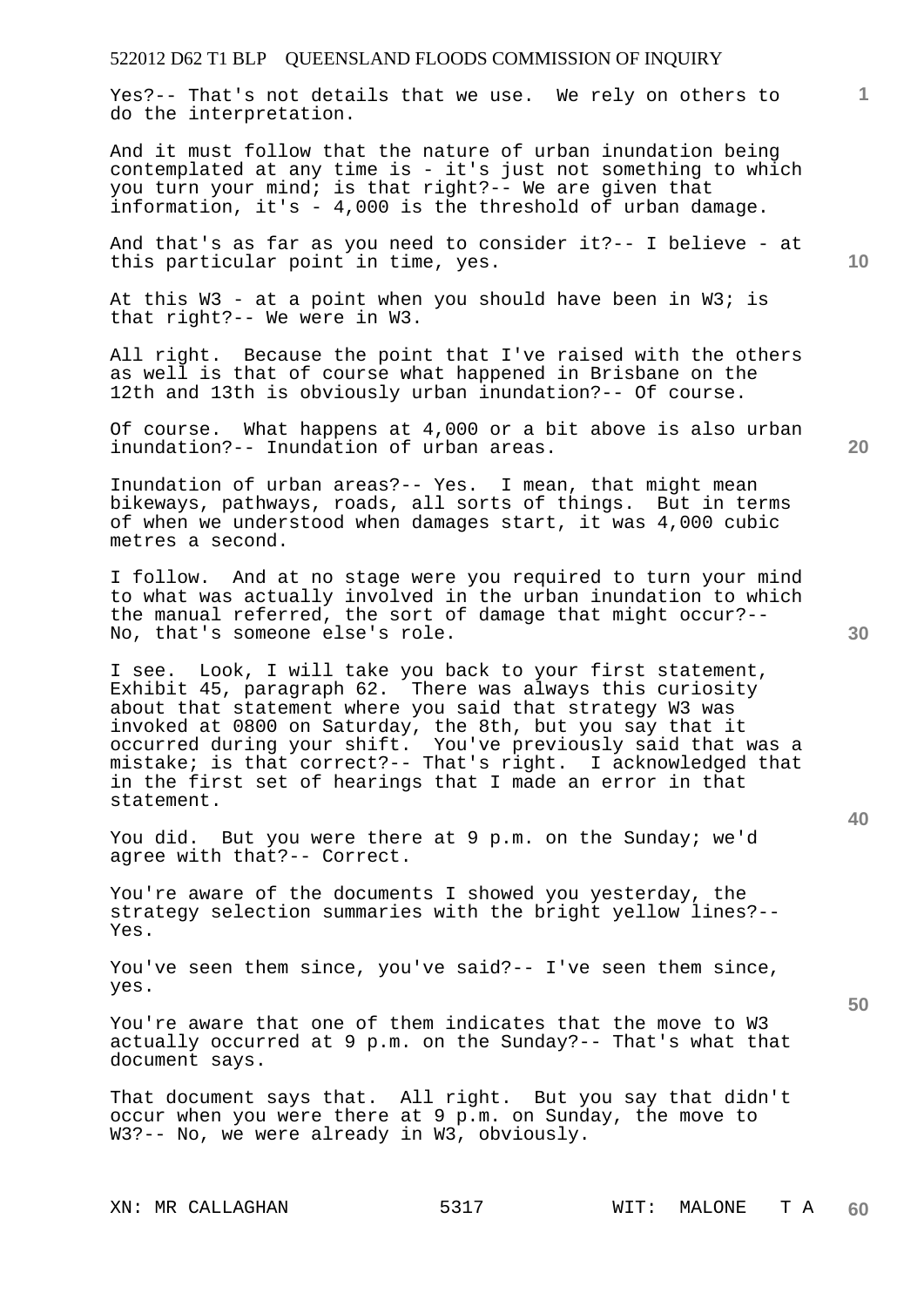Thank you. That's all we need for that document. I asked you some questions yesterday about the summary of the manual which you completed on 15 January; do you recall that?-- Yes.

And this is at transcript 5304. In essence, the questioning was along the lines - to the effect that you were inviting feedback on that document, but you didn't recall receiving any. Do you recall telling me that yesterday?-- Yes, I did.

Did you know whether the other three flood engineers had in fact received it or were at any stage in the process of reviewing it?-- No.

I asked you at page 5306 who else you thought might have been destined to receive that document. By that I meant were you aware at any time that any person other than Mr Burrows might be looking at that document?-- I wasn't aware at that time when I compiled this document, no.

**20**  Can I take you back to the flood event log entry of 15 January at 1.10 p.m. Exhibit 23. It's 13.10 a.m., which we can assume is 1.10 p.m. in realtime?-- Sorry, what are we looking at?

If you look at the times?-- Yes.

1310 a.m., whatever that is, but we assume it's 1.10 p.m.?-- Yes.

"Peter Allan phoned about the Wivenhoe flood manual summary. Terry Malone told Peter that the summary is with the other duty off engineers for checking before issuing." Did you tell Mr Allen that the summary was with the other duty engineers for checking?-- If that's what the entry says, yes, then I must have.

Do you therefore acknowledge that you did know the others in fact had it?-- I didn't know they had it. I'm not privy to what they receive on their emails.

Sorry, you told Mr Allen that it was with them for checking?-- I had sent it to them.

So you at least knew that - surely that they had it?-- I didn't know for surely that they had it or had read it. I had send it to them.

By email?-- Yes.

**50**  But you weren't sure that they had received the email?-- I can't be sure of anyone receiving emails. Sorry, I certainly - I would get a bounce if they hadn't received it, but I don't know whether they had opened it.

All right. Mr Allen obviously knew that you were in the process of preparing it. Does that follow from that entry?-- That follows, yes.

**10** 

**1**

**30**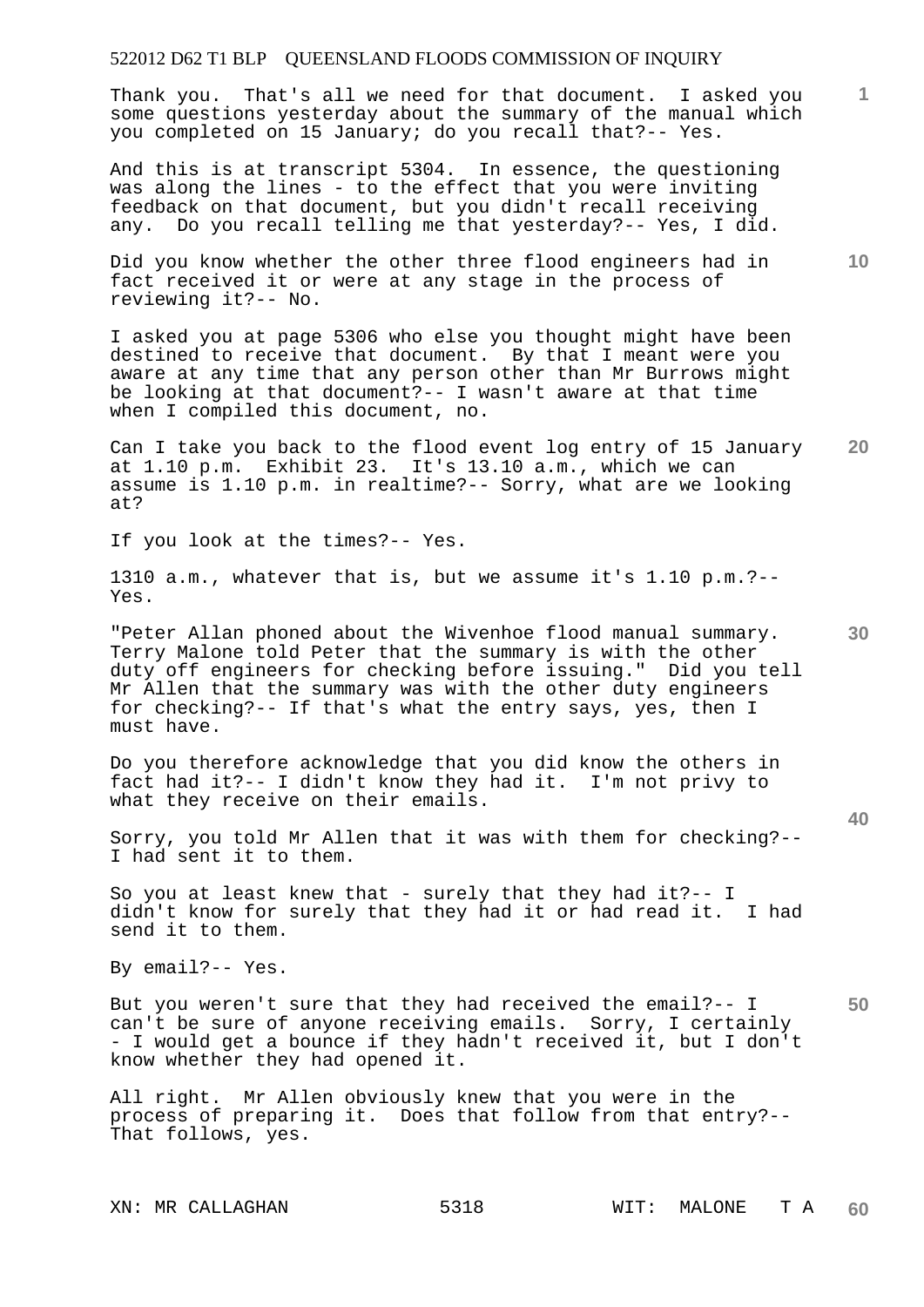Was he someone who was likely to receive a copy of it ?-- As the dam regulator, he may have been - may have received a copy, but I certainly didn't issue one.

Well, you obviously had a conversation with him about it; do you agree with that?-- Yes.

When I asked you who else might have been destined to receive it, might he have been someone who was going to see a copy of it?-- I can't speculate. I was just doing what I was asked.

I'm not asking you to speculate. I'm asking you to comment on the relevance of a phone call where he called you to ask you about the document which you were preparing. You've got no further comment to make about that?-- I think it's self-explanatory.

So do I. I entry at 1.15 p.m. states at that Rob Drury rang with some questions about the summary; is that correct?-- If that's what the entry says, that's correct.

Do you recall that conversation?-- I do not.

I'll take you to a series of documents relevant to the preparation of the report for the Minister. I'll firstly show you an email of Saturday, 15 January 2011 at 2.21 p.m. The subject is "Cabinet in-confidence discussion points", and it is sent to the duty engineer account?-- I can't see it at the moment.

No, it's coming. And attached are some discussion points; do you see those?-- Yes.

One of those at the top of the page, A, B, C, D, the C is "preparation for public inquiry"?-- Yes.

Do you see that there? Firstly, do you recall seeing the document?-- I've seen it since, but I don't recall seeing it at that particular point in time.

Very well?-- As I was the duty engineer, I had other things to concentrate on rather than preparing documents for others.

Put that one aside. I'll show you another of 15 January at 5.07 p.m.

Sorry, I tender the 2.21 p.m.

HER HONOUR: May I see it, please? That's Exhibit 1061.

**50** 

ADMITTED AND MARKED "EXHIBIT 1061"

MR CALLAGHAN: This one to similar effect, "Attachments, Ministerial brief, contents outlined", and so on. Again do

**30** 

**40** 

**20** 

**1**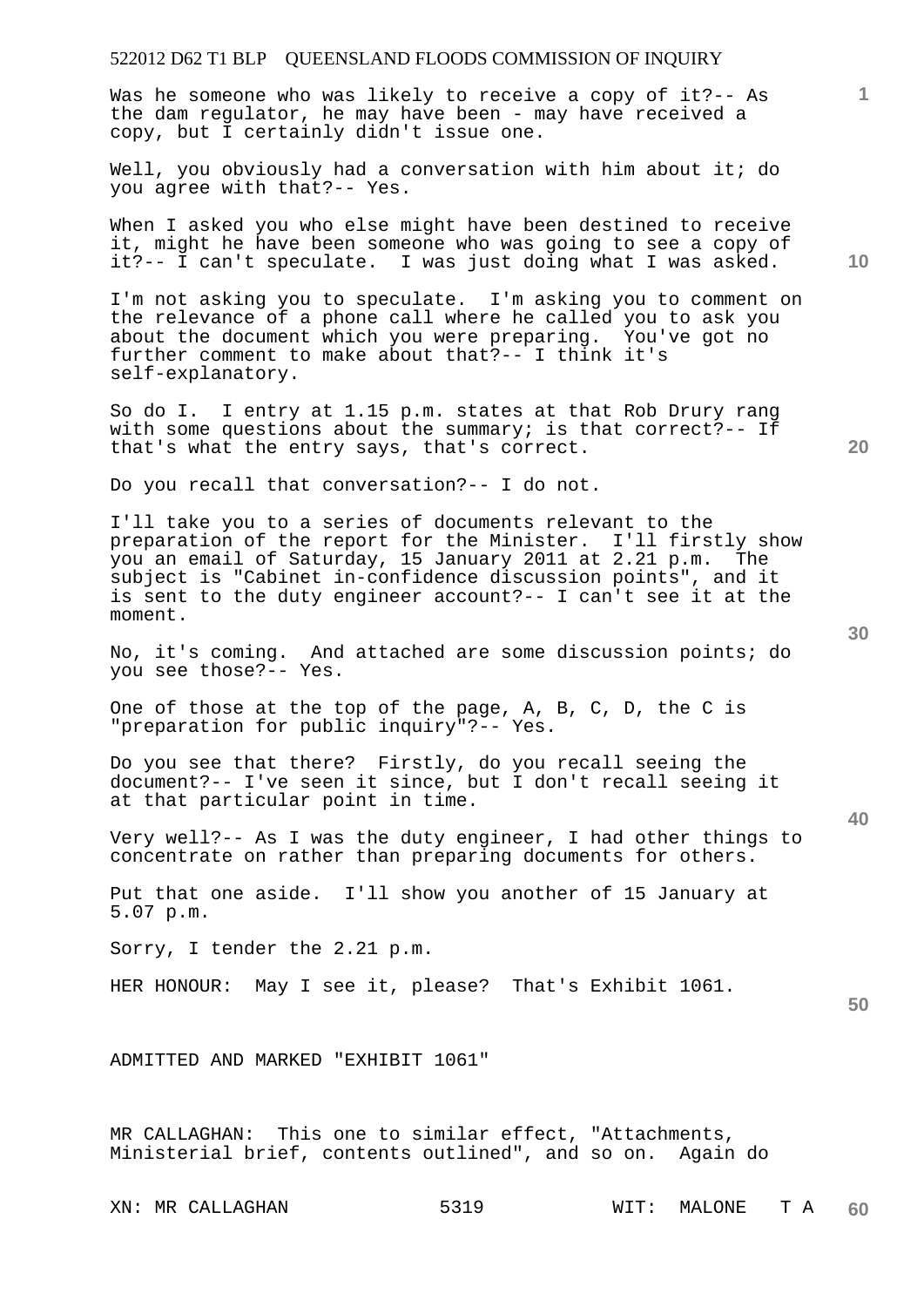you recall seeing that document?-- I can recall seeing it since, but I don't recall seeing it at that particular point in time.

I tender that.

HER HONOUR: Exhibit 1062.

ADMITTED AND MARKED "EXHIBIT 1062"

MR CALLAGHAN: 5.48 p.m., still on Saturday, 15 January, there was an email sent by Mr Drury not just to the duty account, but to yourself, Mr Ayre, Mr Tibaldi, and Mr Ruffini, "Template for the briefing, including sections 1 to 6". Do you recall Mr Drury sending you such a document at about 5.48 p.m. on the 15th?-- I don't recall getting specific documents on a specific time.

Do you recall seeing a document in that format at or around this time on the 15th?-- Well, it was obviously sent to me. Whether I opened it up at the time, I cannot say.

You have no recollection of seeing such a document at or around that time?-- I've seen it since, but I can't recall seeing it at that particular point in time.

All right. I tender that.

On this topic of the report to the Minister, we had some answers from you yesterday where I asked you - this is at 5307 - "Was there some discussion as to by whom this report was going to be written? You say you don't have any recollection of that afternoon." I asked, "None whatsoever?" You said, "Well, no, not really. I was still a duty engineer, and at that stage my primary focus would have been on the operations", and you went on to say - to point out that a short time later that you were writing a directive for gate movements, and there were other experts there sufficient for you to take a back seat; is that right?-- Not there, but available. Off duty.

Well, you said, "Afterwards I had to write a directive for gate movements, and there was sufficient experts in that particular meeting for me to take a back seat." So this was the meeting of the - at 2 p.m.?-- Yes.

So was that the case as far as you were concerned, that you didn't have any active role in the preparation of this report for the Minister?-- That was my understanding at the time, yes.

Can I show you another email; Saturday, 15 January, 7.12 p.m. It's from a Rob at the duty engineer account. That is likely, I'd suggest, given the context, to be Rob Drury; is that

**10** 

**1**

**20** 



**50**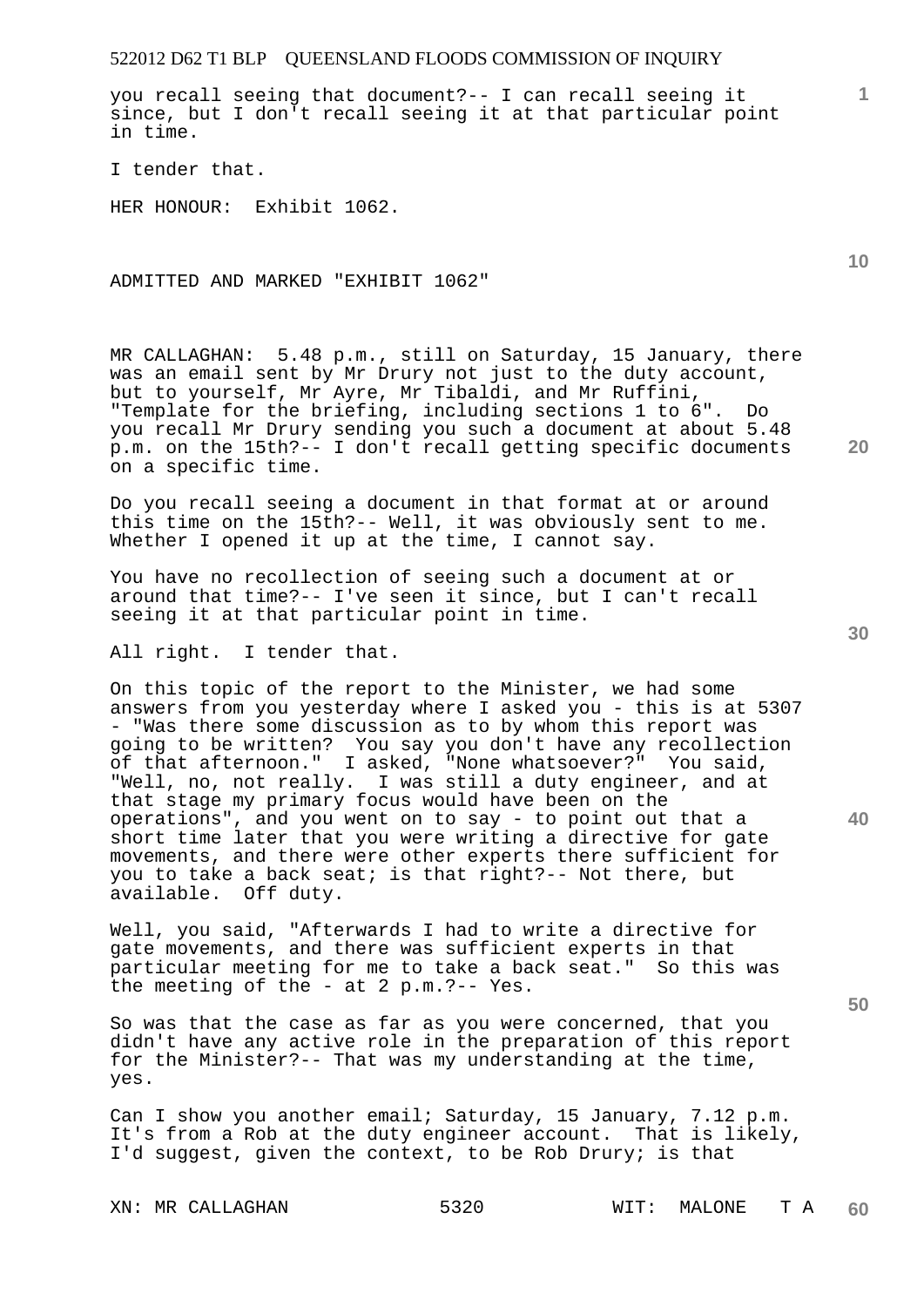| 522012 D62 T1 BLP QUEENSLAND FLOODS COMMISSION OF INQUIRY                                                                                                                                                                                                                                                                                                                                                                                                                    |                 |
|------------------------------------------------------------------------------------------------------------------------------------------------------------------------------------------------------------------------------------------------------------------------------------------------------------------------------------------------------------------------------------------------------------------------------------------------------------------------------|-----------------|
| right?-- I'm just confused as to where it's from, for<br>starters.                                                                                                                                                                                                                                                                                                                                                                                                           | $\mathbf{1}$    |
| HER HONOUR: Mr Callaghan, it's cc Rob Drury.                                                                                                                                                                                                                                                                                                                                                                                                                                 |                 |
| MR CALLAGHAN: I know. But the first line reads, "Peter, I'm<br>at the flood centre with John, Terry, and Rob Ayre"?-- That<br>suggests it was from Rob Drury.                                                                                                                                                                                                                                                                                                                |                 |
| It does, doesn't it ?-- Yes.                                                                                                                                                                                                                                                                                                                                                                                                                                                 | 10 <sup>°</sup> |
| Yes. Mr Drury may just have cc'ed it to himself?-- Yes.                                                                                                                                                                                                                                                                                                                                                                                                                      |                 |
| So you can - have you had a chance to read that?-- Yes.                                                                                                                                                                                                                                                                                                                                                                                                                      |                 |
| As you can see, it refers to the proposition that - if it is<br>Mr Drury - that he was if he flood centre with John -<br>presumably Ruffini - Terry, presumably you, and Rob Ayre, and<br>it goes on to say, "We have put together a fair bit of the<br>briefing note", and so on. Do you still say that you had -<br>what do you have to say now about the role that you had in the<br>preparation of the briefing note?-- I still say I had a minor<br>role, if any.       | 20              |
| A minor role, if any?-- If any, yes.                                                                                                                                                                                                                                                                                                                                                                                                                                         |                 |
| If any. Okay. There's reference there to a proposed meeting<br>at 8.30 a.m. on the following day?-- Yes.                                                                                                                                                                                                                                                                                                                                                                     |                 |
| Do you recall that meeting?-- On 16 January?                                                                                                                                                                                                                                                                                                                                                                                                                                 | 30              |
| "John, Terry, and I will meet you at level 3, Margaret<br>Street"?-- I certainly recall going down to Margaret Street.<br>I can't - during the flood after the peak. I can't - and I<br>remember - things I remember about that day was that yes, we<br>did meet in town, it was a Sunday morning, and - yeah. And my<br>part of the briefing was to again - to do some model runs as<br>to what the impacts of - might have been if Wivenhoe and<br>Somerset weren't there. | 40              |
| Was there in fact a meeting with yourself, Mr Ruffini, and<br>Mr Drury in level 3, Margaret Street, where the report to the<br>Minister was discussed?-- It wouldn't have been Mr Ruffini.<br>It would have been Mr Tibaldi.                                                                                                                                                                                                                                                 |                 |
| All right. Was there such a meeting?-- Yes.                                                                                                                                                                                                                                                                                                                                                                                                                                  |                 |
| And the report to the Minister was the focal point of that<br>meeting?-- Yes.                                                                                                                                                                                                                                                                                                                                                                                                | 50              |
| At that stage surely you would have familiarised yourself with<br>the content of the report to the Minister?-- No.                                                                                                                                                                                                                                                                                                                                                           |                 |
|                                                                                                                                                                                                                                                                                                                                                                                                                                                                              |                 |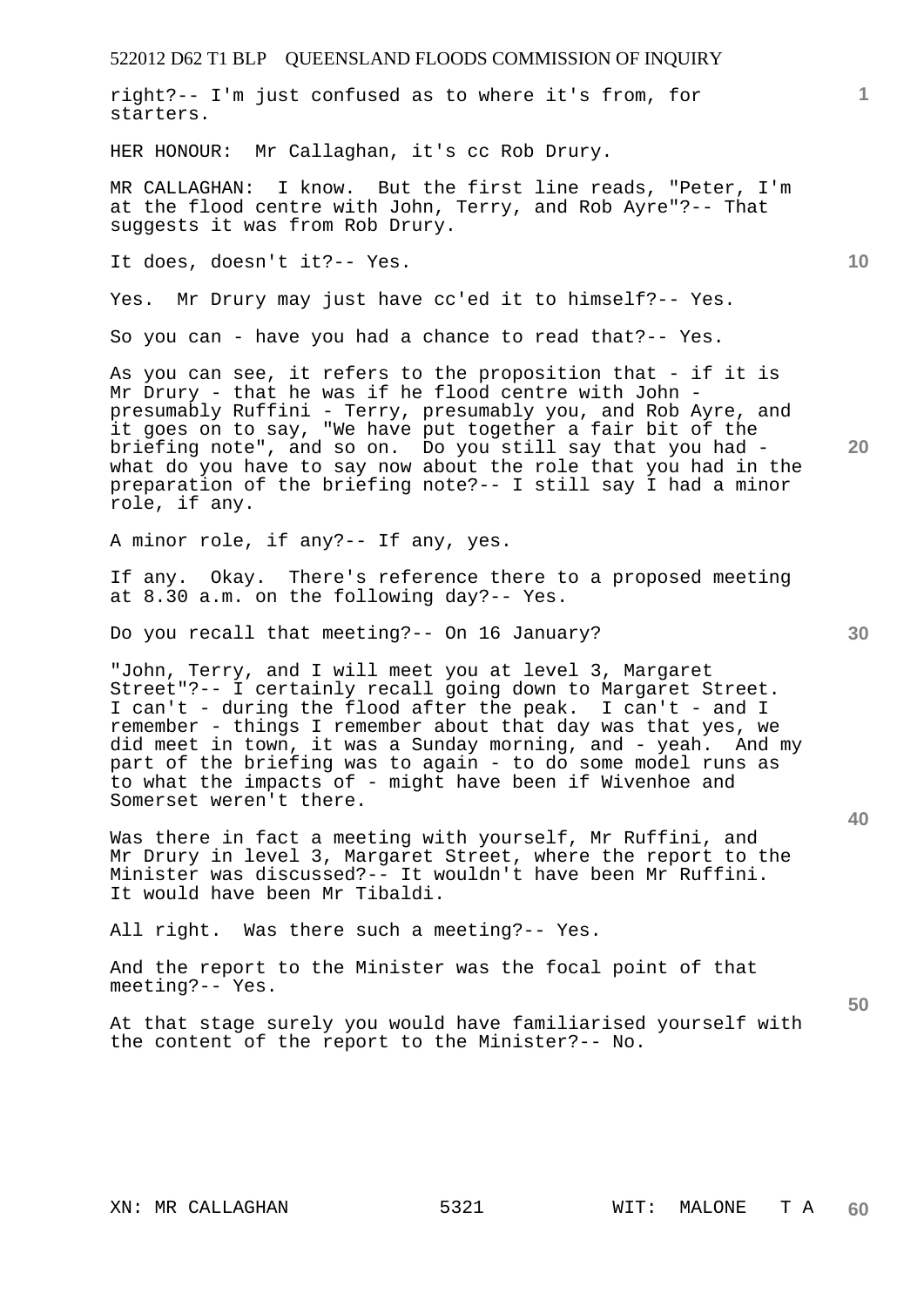| 05022012 D 62 T2 JMC (QUEENSLAND FLOODS COMMISSION OF INQUIRY)                                                                                                                                                                                                                                                                                                                      |                 |
|-------------------------------------------------------------------------------------------------------------------------------------------------------------------------------------------------------------------------------------------------------------------------------------------------------------------------------------------------------------------------------------|-----------------|
| And why was that?-- Because my input was, again, of a<br>technical nature, other people were asking me to provide<br>inputs which took my time.                                                                                                                                                                                                                                     | 1.              |
| And you had no interest in the balance of the report, apart<br>from that part you had contributed yourself?-- I wanted to<br>make sure my components were correct, yes.                                                                                                                                                                                                             |                 |
| But you had no interest in the other part-----?-- I had an<br>interest but I didn't have a direct input into it.                                                                                                                                                                                                                                                                    | 10 <sup>°</sup> |
| Does that stop you from reading it though, the fact that you<br>didn't have a direct input into it?-- No, it didn't stop me<br>from reading it.                                                                                                                                                                                                                                     |                 |
| And surely you were interested enough to see-----?-- Yeah, I<br>just said I was interested.                                                                                                                                                                                                                                                                                         |                 |
| Does it not follow that you would have read it ?-- I could<br>have read it, yes.                                                                                                                                                                                                                                                                                                    | 20              |
| And if you had read it and read what it recorded about the<br>changes in strategies, you would surely have corrected them?--<br>If I had of picked them up, yes.                                                                                                                                                                                                                    |                 |
| And you've read it since?-- I've read it since.                                                                                                                                                                                                                                                                                                                                     |                 |
| And you accept - or you would say that it does not record<br>accurately the point in time at which strategies were<br>changed?-- No, it doesn't.                                                                                                                                                                                                                                    | 30              |
| And-----?-- Actually, there's some times in there that are<br>wrong anyway.                                                                                                                                                                                                                                                                                                         |                 |
| And why would you not have picked that up had you been reading<br>it on the 16th?-- Because I would have been concentrating on<br>the parts that I'd provided to see whether they were properly<br>recorded.                                                                                                                                                                        |                 |
| No other reasons?-- Not at all.                                                                                                                                                                                                                                                                                                                                                     | 40              |
| All right. I will take you to a document - I tender that one.                                                                                                                                                                                                                                                                                                                       |                 |
| COMMISSIONER: Exhibit 1063. 64, I'm told.                                                                                                                                                                                                                                                                                                                                           |                 |
| ADMITTED AND MARKED "EXHIBIT 1064"                                                                                                                                                                                                                                                                                                                                                  |                 |
| MR CALLAGHAN: Excuse me, your Honour. I will just show you<br>another document from the 16th, an e-mail, 11.58 a.m., sent<br>from Mr Peter Allen, and relevantly, for your purposes at<br>least, sent to the Duty Seq account. You're not specifically<br>named as a recipient. Just take a look at that and tell me<br>whether you recall seeing something like that from the Duty | 50              |

Seq account?-- If I was in Margaret Street that morning I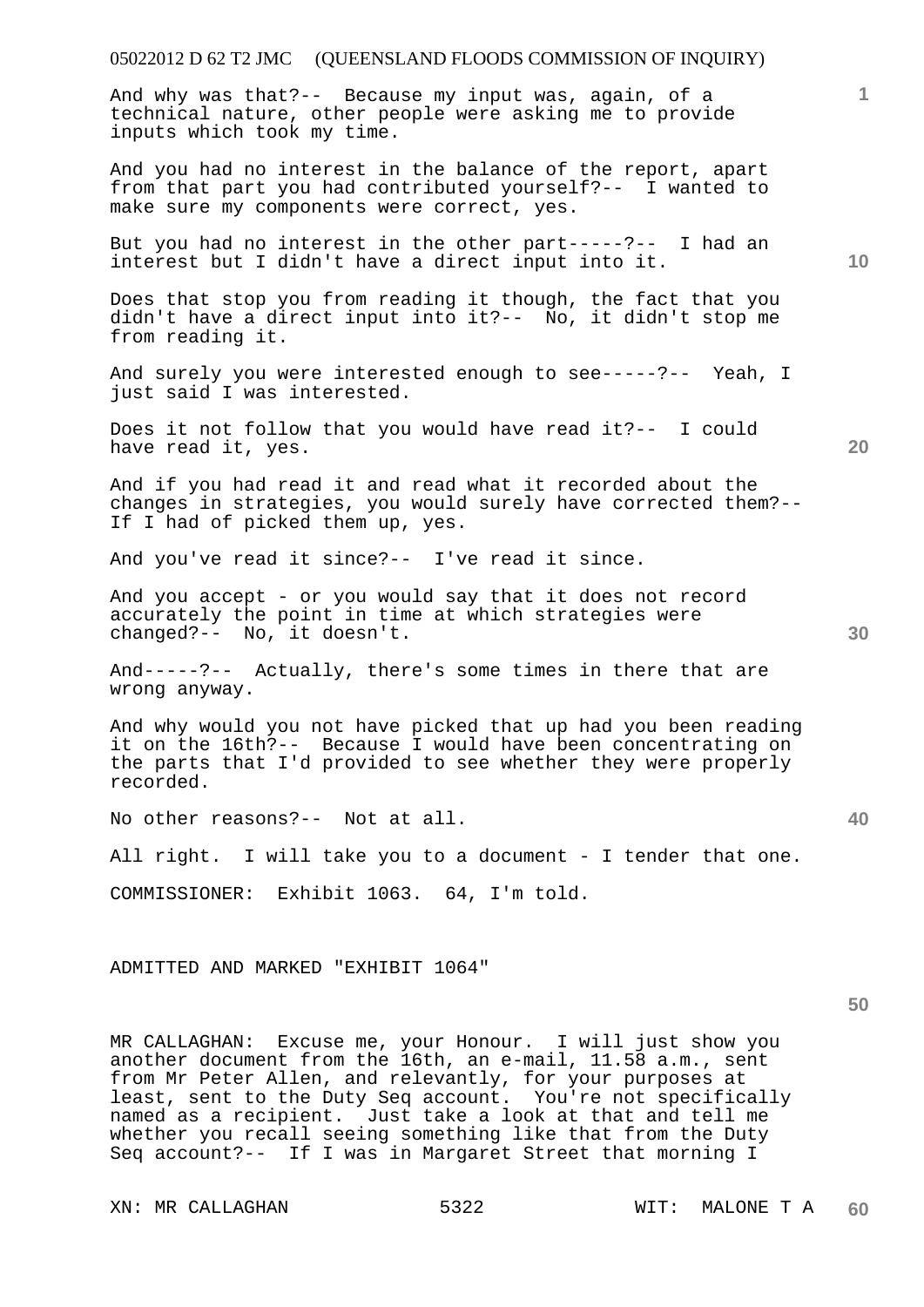**1** wouldn't have had access to the duty Sec account from Margaret Street.

Not at the time it was sent, but on your next visit to the centre you would have had access to it; is that correct?-- Well, yes, yes, I would have had access to it.

**10**  But you don't recall seeing that document, or anything like it, on that account upon your return to the centre?-- Well, when was my return to the centre? The next day, I think, was it?

7 p.m. on the 17th?-- Well, by that stage I would have assumed that that would have been well and truly dealt with.

All right. I tender that.

COMMISSIONER: Exhibit 1065.

ADMITTED AND MARKED "EXHIBIT 1065"

MR CALLAGHAN: I will show you a further document from the 16th, 2.11 p.m., you are cc'd in on this one from Mr Borrows. Do you recall Mr Borrows - recall seeing an e-mail sent by Mr Borrows concerning the report to the Minister?-- This would have been the one that we were working on that morning in the Margaret Street office.

Right. And this is just the regulatory context, would this have been something that - who would have put that together?-- Without seeing the document, I-----

Is that the sort of thing Mr Allen would have done?-- Could have. I don't know.

All right. I tender that one.

COMMISSIONER: Exhibit 1066.

ADMITTED AND MARKED "EXHIBIT 1066"

**50**  MR CALLAGHAN: Still on the Sunday, 3.59 p.m., again to the Duty Seq account, similar contents, the point being that the number of these documents is starting to add up, any recollection of seeing that one?-- Obviously not at the time again because I didn't have access to the Seqwater account sorry, that particular e-mail account.

All right. I tender that one.

**20**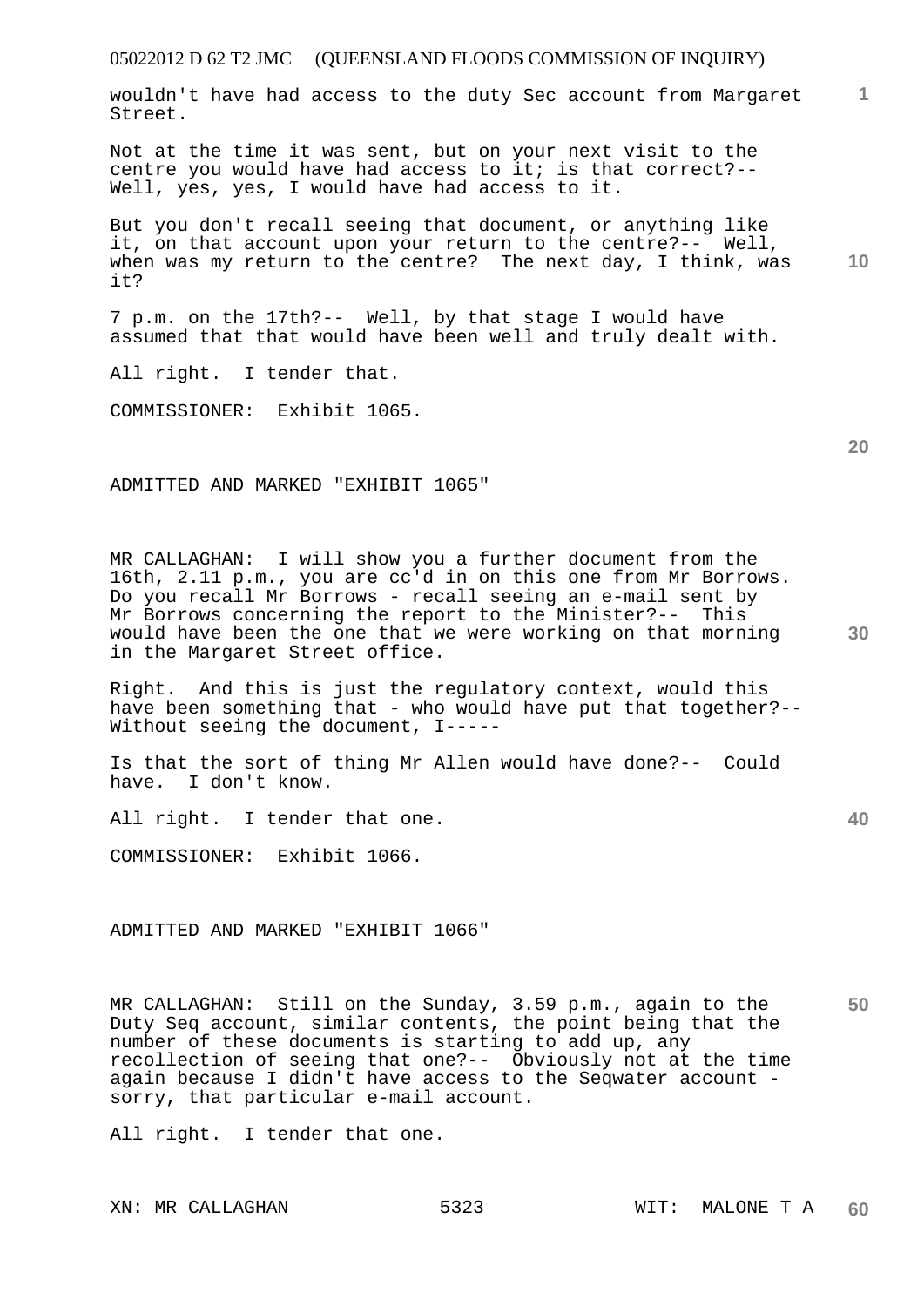COMMISSIONER: Exhibit 1067.

ADMITTED AND MARKED "EXHIBIT 1067"

MR CALLAGHAN: 4.03 p.m. on the 16th, this one is again one which is specifically sent to you, Mr Tibaldi, Mr Drury and Mr Bird, any recollection of that one?-- This starts to have some familiarity for me and it certainly contains information that I've provided.

All right. And which information is that that you provided?-- In particular, the graphs on page 4.

Yes?-- I think some of the information in section 2.4 about the volumes that we had had to manage in the last few weeks in the last few events, some of the comments about specific impact on the lower Brisbane River, reduced dam levels requires the use of complex hydraulic modelling, that's the sort of information I would have been providing.

All right?-- The table on page 7 would have been the sort of information that I would provide.

Yes?-- After that I can't see that there'd be much information that I would have provided.

All right. Can I take you to page 12, compliance with the manual, it's indicated that that is to be provided by Peter Allen and you can see what's written under that. Do you have a view as to who would have written those words beginning, "I am unable to provide comment."?-- No, I don't. No, I wouldn't.

All right. I tender that one.

COMMISSIONER: Exhibit 1069.

MR CALLAGHAN: Just two more. There's one at 4.28 p.m. on the 16th.

MR DUNNING: Excuse me, Commissioner, I am sorry to interrupt but I make that 1068. I'm legendary for-----

**50**  COMMISSIONER: I may have written it in twice, so I will check with my associate, Mr Dunning. Yeah, it is nine. Unfortunately, a lot these e-mails are a bit similar, so it's easy to lose track.

ADMITTED AND MARKED "EXHIBIT 1068"

**30** 

**1**

**10** 

**20**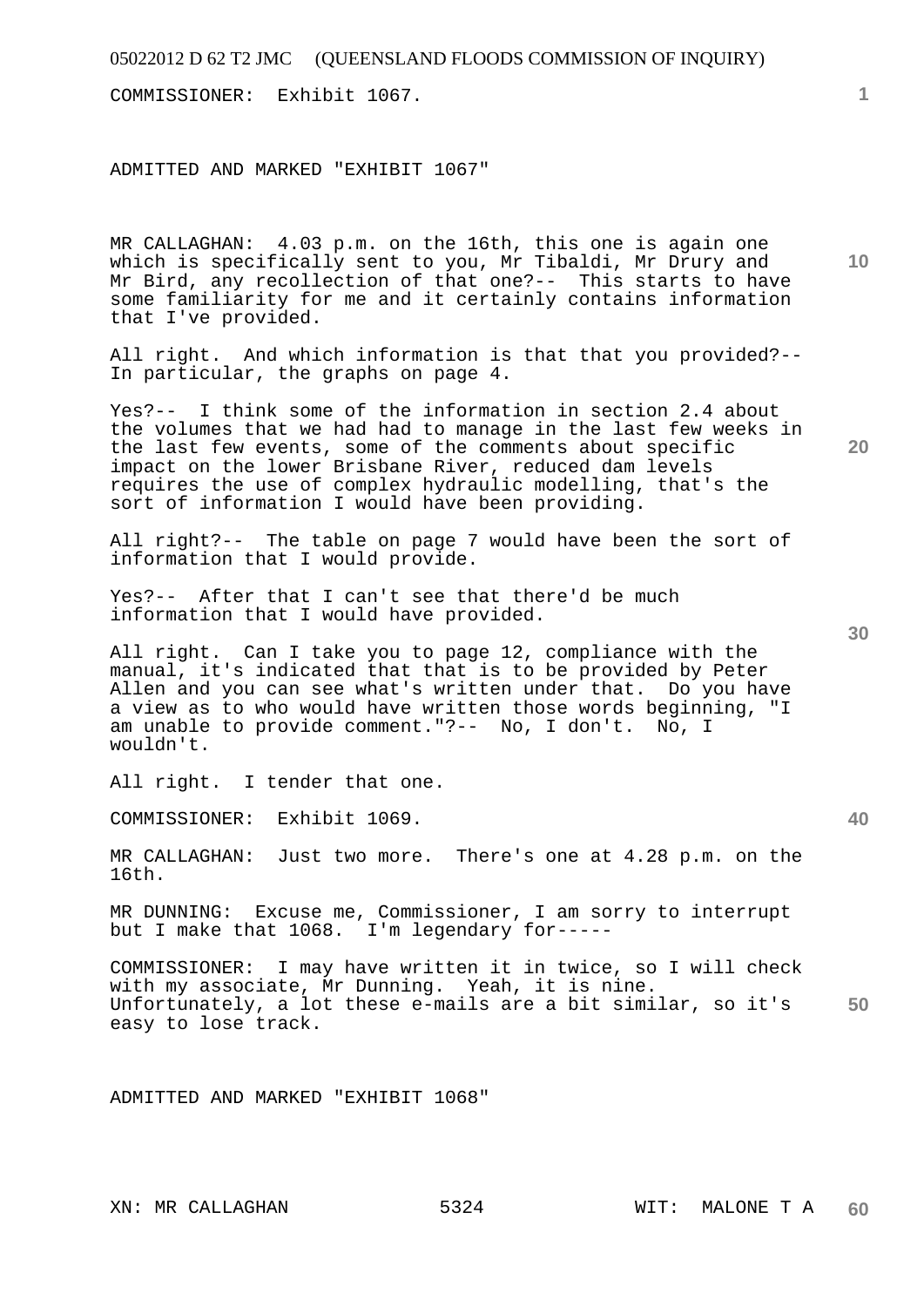05022012 D 62 T2 JMC (QUEENSLAND FLOODS COMMISSION OF INQUIRY) **1** MR DUNNING: I will find out from your associate later on what **10 20 30 40**  1068 is. COMMISSIONER: All right. Thank you. MR CALLAGHAN: We were up to 4.28 p.m. on the 16th. Again, it would seem that had you seen this it would have been on the Duty Seq account; is that right?-- That's correct. Do you recall seeing it there?-- Perhaps on the next day. Perhaps on the next day?-- Perhaps. Well, do you or don't you?-- Well, no. I've seen lots of these versions of the document since----- Yes?-- -----but, I mean, I can't recall specifically on that day whether I looked at it or not. All right. Okay. I tender that one. COMMISSIONER: 1070. MR CALLAGHAN: And finally in this sequence, 6.43 p.m. on the 16th, again from Mr Drury, any recognition?-- It doesn't look familiar at all. All right. I will tender it. COMMISSIONER: Just stop a minute, we will get the exhibit numbers right. I just want to check with my associate. Mr Dunning might have been right. All right. So there's a specious 1069 that's a duplicate. The last exhibit, in fact, was 1069. ADMITTED AND MARKED "EXHIBIT 1069" COMMISSIONER: This one will be Exhibit 1070. So, Mr Dunning, you were right. ADMITTED AND MARKED "EXHIBIT 1070"

MR DUNNING: Thank you.

MR CALLAGHAN: Now, Mr Malone, yesterday I asked you at 5307 whether at this time on the 15th you were aware that there was going to be an inquiry into the operation of the dam, do you recall that I asked you that yesterday and you said you couldn't say?-- At that particular point in time, no, but I do remember when it was confirmed, when the Premier announced

XN: MR CALLAGHAN 5325 WIT: MALONE T A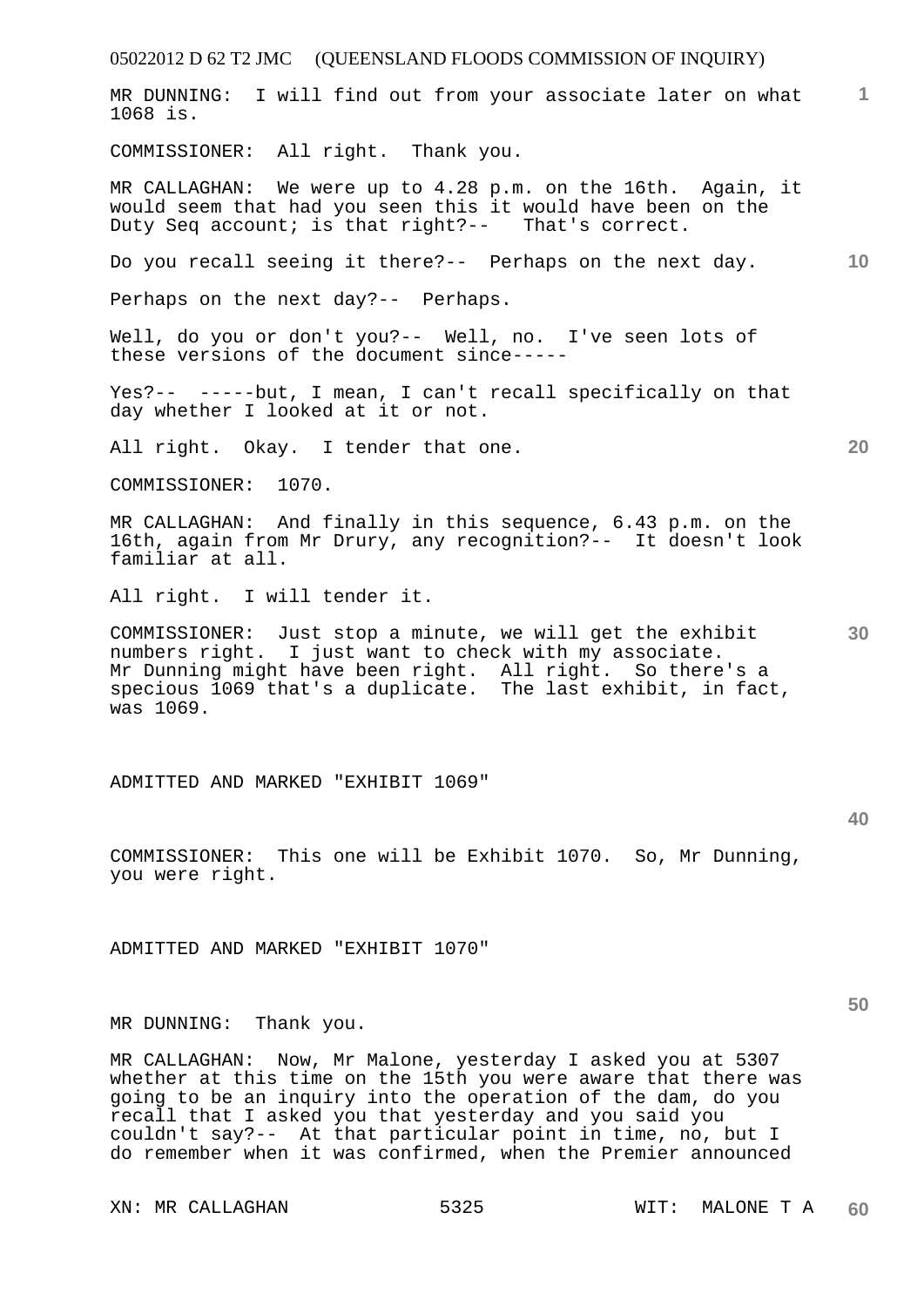it.

Right. You had no knowledge of the prospect of an inquiry before then?-- No. Oh, there was some rumours but I can't recall specifically, but I remember my reaction when it was announced.

All right. Can I take you now to the - well, sorry, tell us what your reaction was?-- I thought, "Great, the truth will come out."

Good. And that truth began with the preparation of the March report; is that right?-- That's correct.

I asked you a few questions about your role in the preparation of the March report yesterday. Can I ask you what you recall Mr Ayre's role was in the preparation of the March report?-- Yeah, Rob was concentrating on the flood model validity section and that was section 7 of the report.

Was he in the Flood Operations Centre at the time the report was being prepared?-- Not continuously.

On and off?-- Sorry?

On and off?-- On and off.

And was that the only section that he wrote?-- That would have been the only section that he had total responsibility for.

But it was a collective exercise in as much as you were all contributing; is that correct?-- That's correct, it had to be.

Had to be?-- To get it out in the time frames that was required.

**40**  Do you recall any conversations or anything you heard or observed which indicated any interest that Mr Borrows had in the progress of the report?-- No. No, not Peter Borrows, but obviously there were pressing demands for the report to be finished as quickly as possible.

Well, it was finished, as we know, and I take it you read it closely before it was finally issued?-- I didn't read every page, no, couldn't possibly.

You spent some time reading it though?-- I spent some time reading it.

Specifically the Executive Summary you would have read?-- I would have read the Executive Summary and the main report.

Parts 2, 10 and 19, in particular?-- Yes, that's true, but I would have also concentrated on the particular parts that I contributed.

XN: MR CALLAGHAN 5326 WIT: MALONE T A

**1**

**30** 

**50**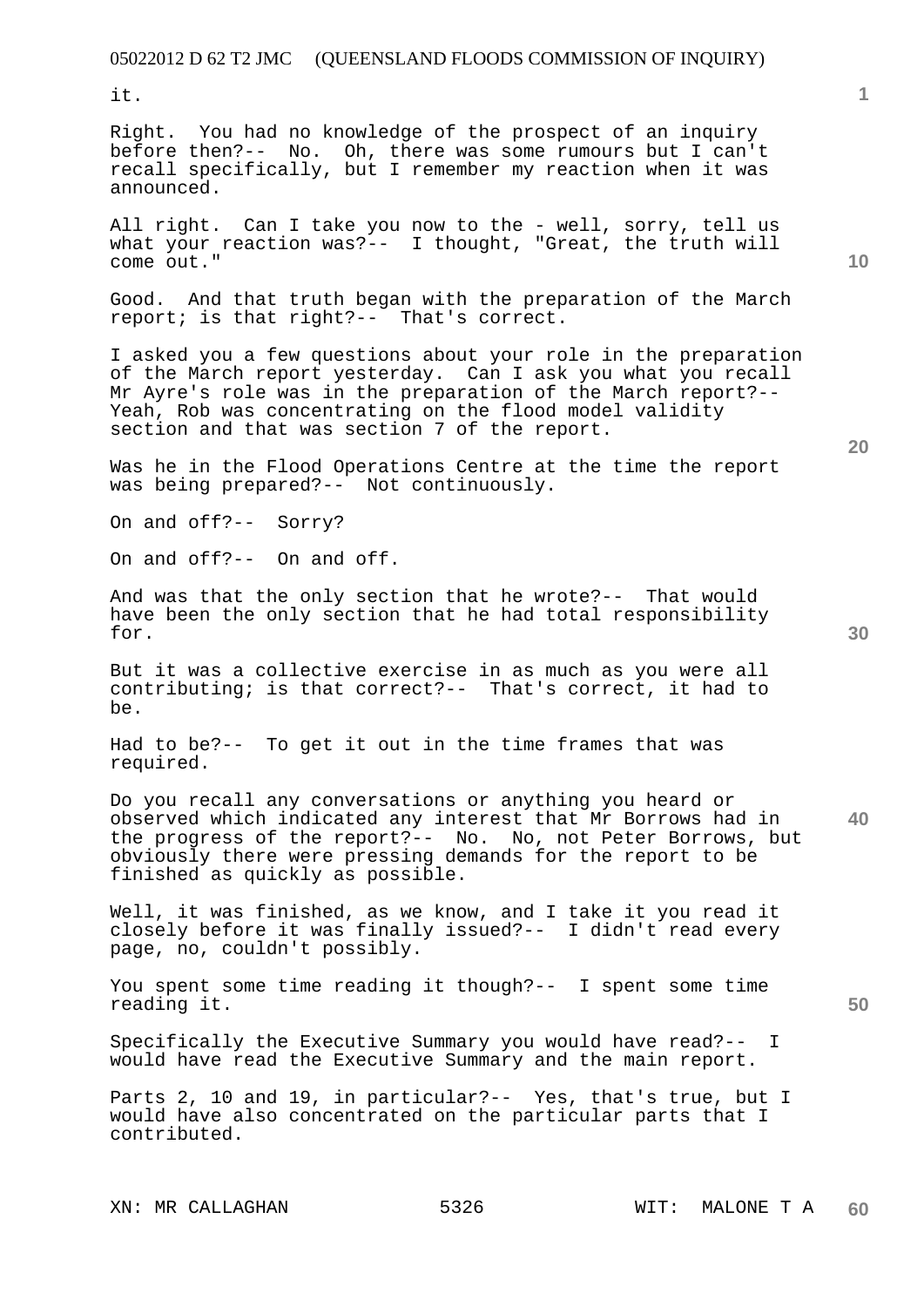Of course. Sticking with the Executive Summary and Parts 2, 10 and 19, would you agree that all of those parts of the report are calculated to give the impression that it is a record or that it includes a record of strategies which were actually engaged during the time the dam was being operated?-- Sorry, can you explain the question again?

Well, I can take you to specific parts of the report if that's easier. Exhibit 24, page 190, 191. Do you have that?-- I have. Sorry, what page?

Page 190. Do you have that in front of you?-- Yep.

Okay. Let's look at some of the language on this page. In the headings across the top, "Strategies Used During the Period", "Explanation of Strategies Used During the Period". That is clearly meant to convey that the strategies described below were, in fact, used during the period referred to in the first column, is it not?-- That would convey that.

Yep. In the first column of "Strategies Used During the Period", "Attempt to transition to strategy W2", that is clearly meant to convey that an attempt was made to strategy W2 during that period; you'd agree with that?-- At that time, not - there's no period associated with that.

Well, there is a period associated with it and it's the period that appears in the first column?-- Yeah, it's a time. That's not a period. It doesn't have a start and end.

Well, if you go down, the period column to the next page, page 191, there's completed "09 January 08:00"?-- There's no period.

MR BURNS: Well, with respect, that's not the case. The next entry specifies a period. On page 190, the commencement, there's simply a time as the witness said.

**40**  MR CALLAGHAN: All right. Fair enough. In any case, the document records the proposition or conveys the proposition that there was an attempt to transition to strategy W2?-- A momentary attempt, yes.

A momentary attempt? I don't see the word "momentary" there, but you say we should read that into it, do you?-- No, well, it says at 08:00-----

Yes?-- -----and then the next period commences at 08:00, so to me that's a momentary attempt.

All right. If we look at the language in the explanation where it is recorded, "Strategy W3 was adopted for use at 08:00 on Saturday, 8 January 2011", it's clearly meant to convey that the strategy was engaged for use at that time at 08:00?-- Sorry, can you - I just haven't-----

It's in the column, "Explanation of Strategies Used During the Period"?-- This is on page 191?

**20** 

**50** 

**10**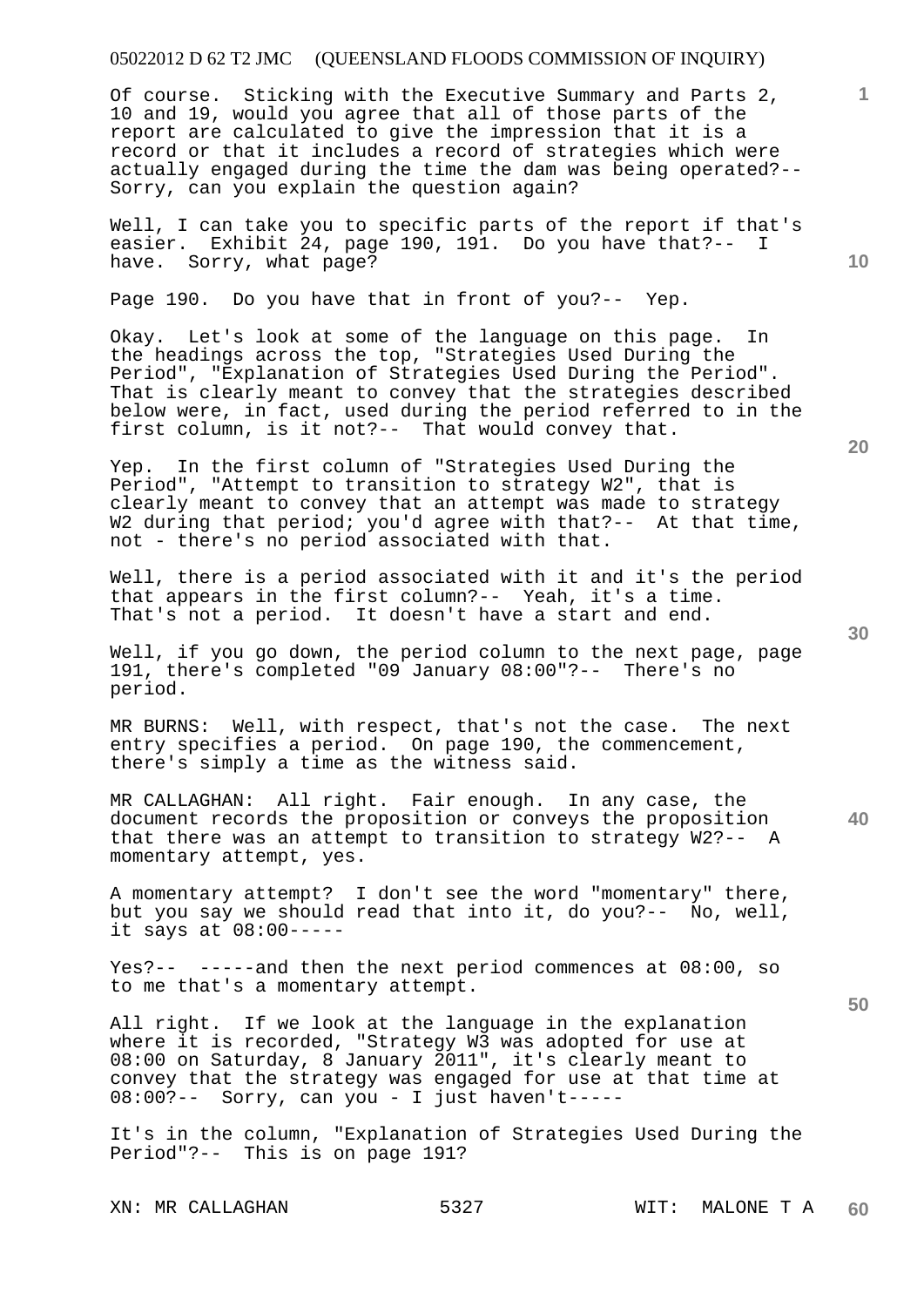190?-- 190.

Third bullet point in the middle column?-- Yes, that's stated in the past tense that's what occurred at that time.

Yeah, that's right, that it did, in fact, happen at that time?-- Yeah.

**10**  All right. Are you aware of the difficulties that Mr Tibaldi had with the writing of the report so far as W2 was concerned?-- Not specifically, no.

He didn't discuss with you the problems he was having in recording exactly what the story was with W2?-- No, I don't recall that sort of discussion.

You were-----?-- He might have discussed it with Rob Ayre, because at the time I would have been concentrating on my parts.

Yeah, but side by side with him in the Flood Operation Centre-----?-- Yeah.

-----while you're both writing for the purposes of this report?-- That's correct.

All right. The truth is though, Mr Malone, that this report does not record conscious engagement of strategies during this period, 8th and 9th of January 2011, does it?-- No, that's not the truth, and I think it's clearly evidenced by our actions at the time. The priority for W2 and W3 is minimising urban damages, and by our actions all through that period that objective was achieved because we kept the dam as low as possible with the expectation for major inflows the following days.

**40**  And you say the way we work that out is to look at your actions and infer what your state of mind must have been; is that right?-- Infer what your state of mind - no, that was a conscious decision to keep the dam as low as possible.

All right. There's no record of those - well, I'm talking about changes of strategies according to the manual?-- Strategy of W3 is to minimise urban flood damage.

Yes?-- You do that by holding the dam as low as possible with the expectation for major inflows.

**50**  Can I take you to yesterday's transcript, page 5300, first of all? And yesterday you told me that both W2 and W3 have the same primary consideration, that's at line 38, or thereabouts, is that still your evidence?-- That's still my evidence and that's what's stated in the manual.

All right. The primary consideration is exactly the same for both?-- Exactly right.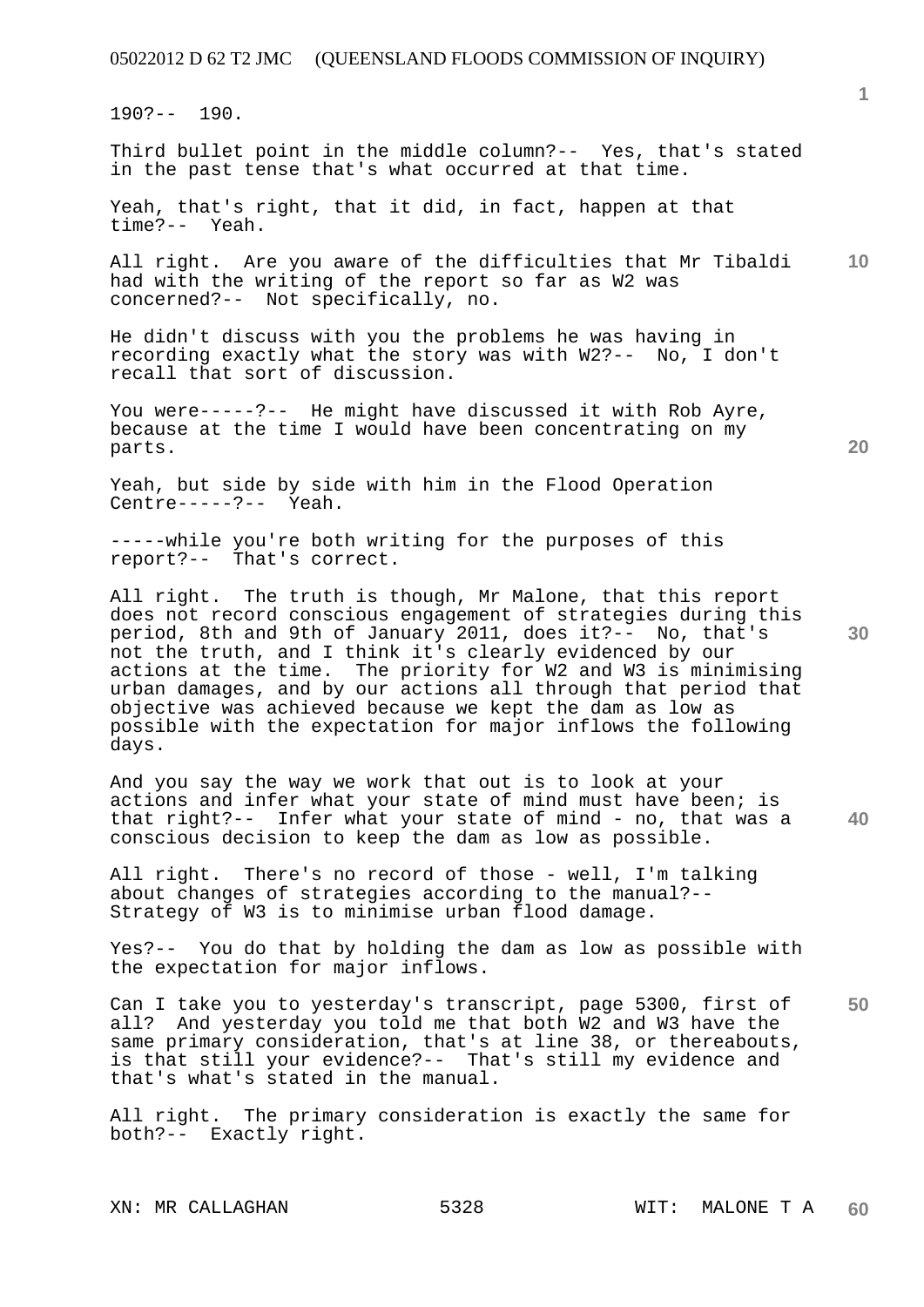All right. You also told me at page 5306 that as at the time of Mr Ayre's situation report, that's 5.58 p.m. on the 8th, you didn't think that anyone had decided that you'd clearly skipped W2; is that correct?-- That was my impression at the time.

That was your impression at the - as at the 15th of January? This is when you were writing the report, I think, the manual summary which you wrote?-- We didn't specifically address that, but when I put my summary together I thought that we had transitioned, that was my interpretation.

Well, yeah, that was your interpretation, but you didn't think anyone had decided that you had clearly skipped W2, that was your evidence yesterday?-- Well, that was my understanding, yeah.

All right. And-----?-- The other guys had a different understanding because they were actually there at the time.

But wasn't it the case that it was your impression that no-one was really sure when W2 or W3 was in play?-- That was my impression, but that's not necessarily their understanding.

You had that impression and no-one corrected it?-- That's correct.

All right. A failure to work out at the time whether you were in W2 or W3 would of itself be a breach of the manual, would it not?-- No, I don't think so.

You don't have to at least decide whether you're in 2 or 3?-- I don't think the manual specifies that.

So you could be in either or both at the one time?-- You can't be in both.

Well, then, do you not have to be in 1 at all times - in a strategy at all times?-- In a strategy, yes, you would be.

Yeah. So you have to be in either 2 or 3, don't you?-- Yes.

So a failure to determine whether you are in 2 or 3 would be a breach of the manual?-- Yes.

All right. And, of course, the method adopted in writing the March report ensured that if such a breach had occurred it could never be discovered?-- No.

**50**  Well, it did, didn't it, because the way it's written, the way it's been reconstructed, there's no need to consider whether anyone actually did have a moment of doubt as to which strategy was applicable, you just write it down to make it appear that a strategy was engaged at all times?-- No, I disagree with that.

And to pick up - anyway. The report was reviewed by some independent experts; is that right?-- I understand so.

XN: MR CALLAGHAN 5329 WIT: MALONE T A

**10** 

**20** 

**1**

**40**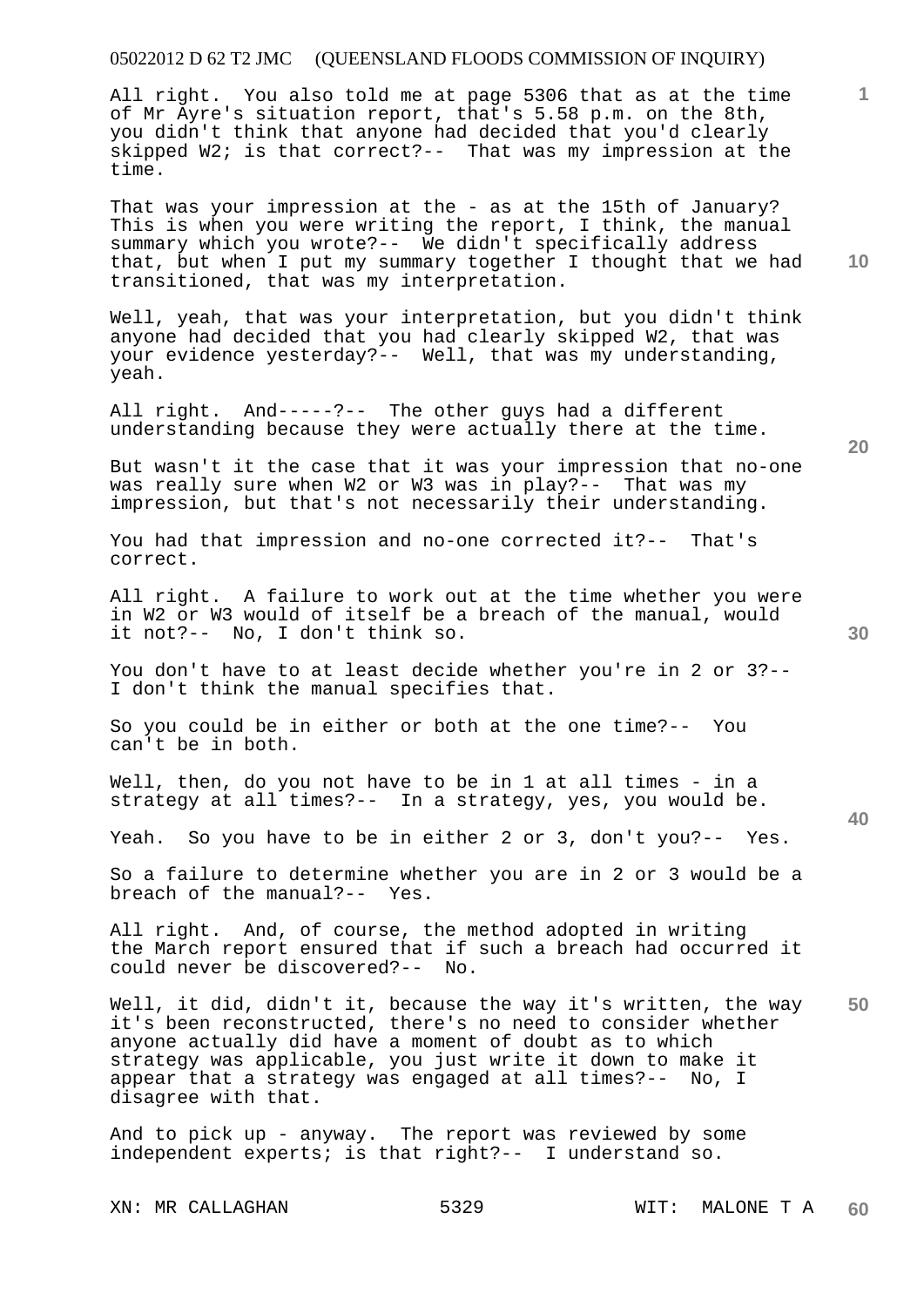Well, you know so?-- I know so.

Messrs Apelt, McDonald, Roads and Shannon have reviewed the March report; is that correct?-- I believe so. I have never seen their reports.

Never seen them?-- Except yesterday I saw them - or the other day I saw Mr McDonald's.

I see. What about the process of those reports being prepared, were you aware of any aspects of how that process was occurring?-- John Tibaldi was dealing with that and he was keeping - oh, it appeared to me that I was not involved in the process.

And it would follow from what you've told us so far that you had no concerns about it, about what they might find?-- No.

None at all?-- No.

At any stage?-- No.

Did you have any contact with any of those men, Messrs Apelt, McDonald, Roads or Shannon after the flood event?-- I recall meeting with Colin at some stage, I can't say exactly when, and I recall the only contact I had with Mr McDonald was a phone call in the last couple of months.

**30**  In the last couple of months? You mean of 2012?-- Yes - 2011, yeah.

Yeah?-- It might have been - yeah, this year, early this year, but not at any time last year.

All right?-- I talked to Mr Shannon on the phone at one stage too when I answered the phone and he was chasing John.

**40**  All right. Is that the extent of your contact with those gentlemen?-- As I said, I saw Colin several times but not to discuss the review.

**50** 

**10**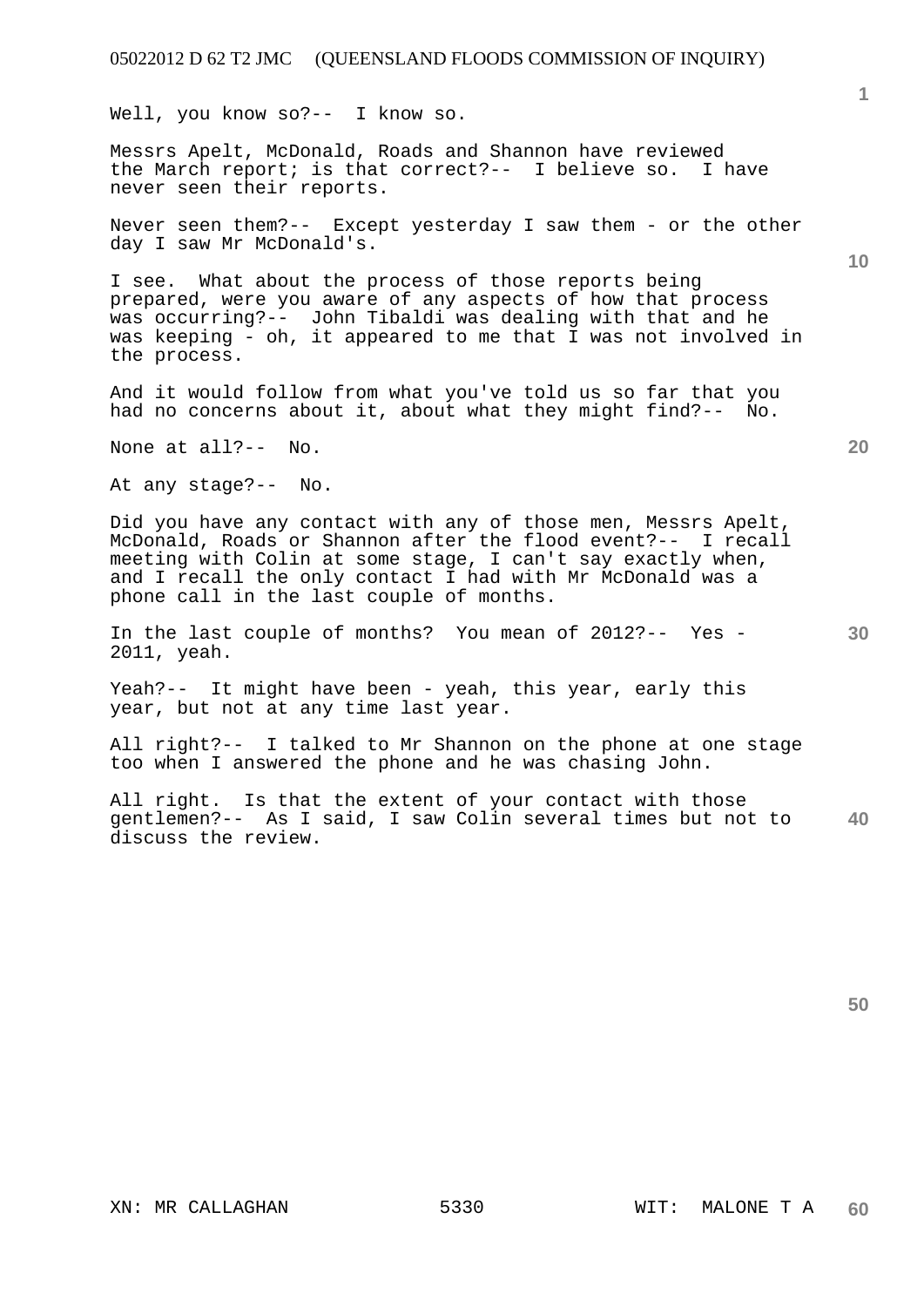What was it to discuss?-- I had some questions about some technical information. In particular Collin was an acknowledged hydraulics expert.

Was this to do with the January flood event or something completely different?-- No, no it has to do with the behaviour of Brisbane River in January 2011.

All right. Are you aware of any involvement that Mr Tibaldi had with Professor Apelt during the period in which the report was being reviewed?-- John would occasionally talk to Collin in the flood operation centre, but I can't recall specific details of those conversations.

How were you aware of the fact that the conversations were taking place?-- Oh, "G'day Collin, it's John."

And you say there were calls of this nature during this period?-- Yes.

The period perhaps from the-----?-- During - the period that we get.

Prior to the report being written do you recall that you had an exchange with Mr Roads?-- Yes, yes. I was after some information about flood volumes. Greg Roads had been part of the Wivenhoe alliance and I was after some design information that they used during that study.

All right. I'll show you this document. It records an e-mail exchange of 17 January 2011. Do you now recall this exchange with Mr Roads?-- Yes.

He'd written some supportive or he made some supportive comments; is that correct?-- Yeah, I don't recall them specifically. I recall hearing him on the radio one Sunday morning with Warren Bolland, but other than that I can't recall what those comments were.

It would appear that you've read something in the Australian that you were appreciative of; is that right?-- Yes.

And so sent him unsolicited expression of gratitude; is that correct?-- That's correct.

Yes. All right. It tender that.

COMMISSIONER: Exhibit 1071.

ADMITTED AND MARKED "EXHIBIT 1071"

MR CALLAGHAN: And you may have just alluded to the other contact or some other contact you had with him. I'll show you **20** 

**10** 

**50**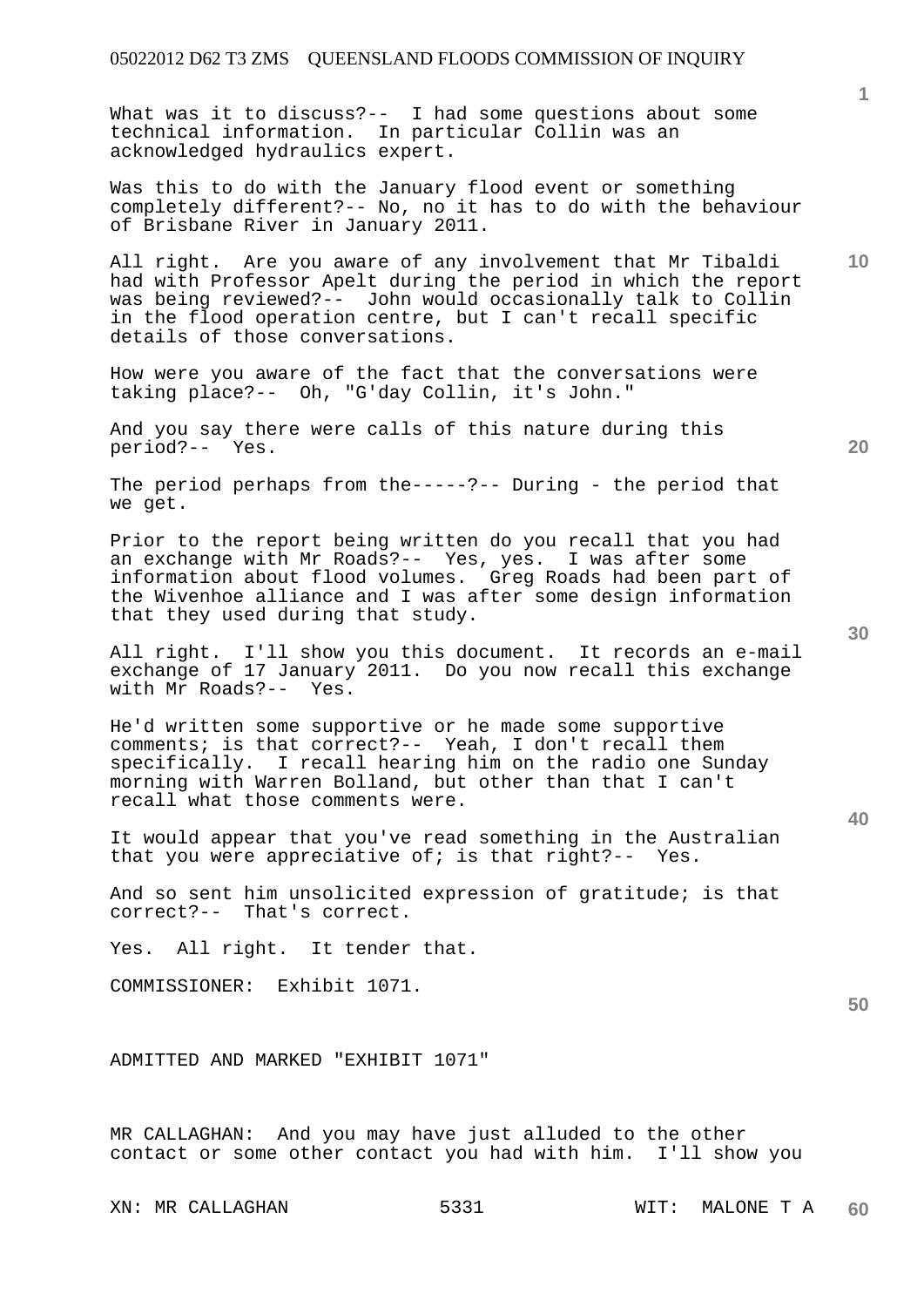another e-mail of Friday, 11 February, 1.20 p.m. This is the further contact that you had with Mr Roads; is that right?-- And that is what I was alluding to previously.

Yes. I tender that.

COMMISSIONER: 1072.

ADMITTED AND MARKED "EXHIBIT 1072"

MR CALLAGHAN: Finally, can I show you a document containing an e-mail trail from the 20th of February 2011. We've already seen a copy of that for the first exchanges in time, I think, or at least to the lower ones on that page when Mr Tibaldi gave evidence. The short point being that Mr Tibaldi sent you an e-mail saying, "Good news. Manual compliance" in the subject column?-- Yes

And he forwarded to you an e-mail which Professor Apelt had sent to him; is that correct?-- Yes.

And your response to Mr Tibaldi was, "Thanks for the advice as I was just about to sign the house over to my wife's name." Is that correct?-- That's correct.

I appreciate you may not have meant that literally, I understand-----?-- Of course not.

-----that may be a figure of speech?-- And I put that in context again as to my e-mail to John about the red pen. I mean, that's just my sense of humour.

Sure. Does it not suggest, though, that there may have been some concern that the Peer Review was going to find something irregular?-- No.

Some concern that they might have detected that the report was not, in fact, a record of what actually happened?-- No.

You had no such concerns?-- I had no concerns.

I suggest to you that you should have?-- I believe we achieved the best possible outcome for the people of Brisbane.

**50**  Do you appreciate that that's a completely different point?-- I know that, but I want to make that point.

I tender that.

COMMISSIONER: Exhibit 1073.

**1**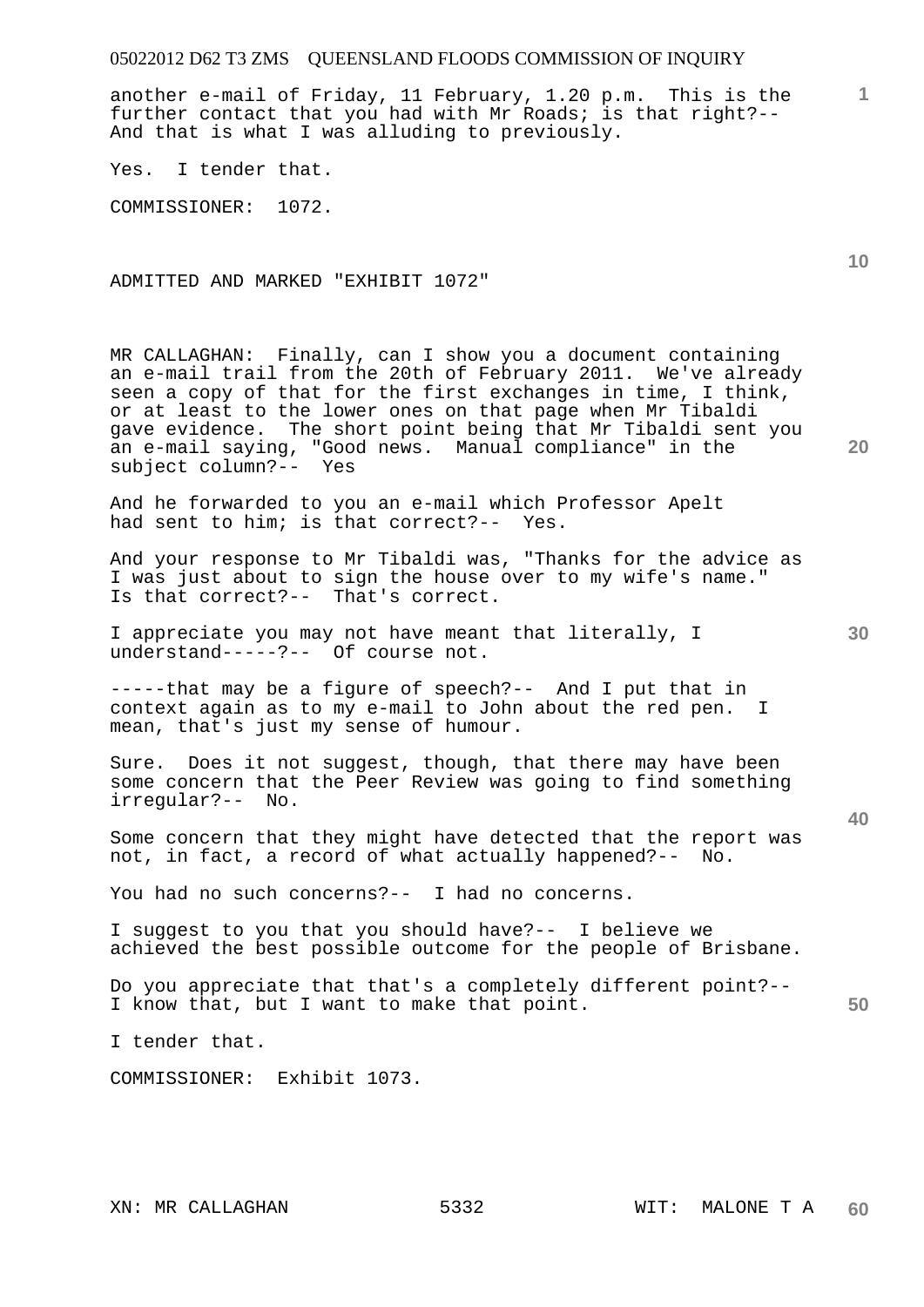ADMITTED AND MARKED "EXHIBIT 1073"

COMMISSIONER: Mr Rangiah? Or Mr Dunning, do you have any questions?

MR DUNNING: I do not thank you, Commissioner.

COMMISSIONER: Mr Rangiah?

MR RANGIAH: Could the witness see the situation report for 9 p.m. on Sunday the 9th of January 2011, it's Exhibit 24 Appendix E, page 21. On the second page of that document you see in the second - sorry. Sorry, could you go back up to the first page. You see that in the second last paragraph there's a sentence that says, "Given the rapid increase in inflow volumes it will be necessary to increase the release from Wivenhoe Monday morning." Have you found that Mr Malone?-- Sorry, I'm just trying to track that.

The second last paragraph on that page?-- Sorry.

The last sentence?-- I just want to make sure I'm reading the right document.

It's on the screen?-- I prefer to read it, thank you.

Certainly?-- Yes.

And then the next sentence is, "The objective for dam operations will be to minimise the impact of urban flooding in areas downstream of the dam." You see that?-- I see that.

And did you write this situation report?-- Yes.

**40**  And did you mean what you wrote in that last sentence I took you to?-- Well, the objective of dam operations is to always minimise the downstream impacts, but you've got to take in context the circumstances under which that applies. I can understand there's some confusion about tense but-----

What is the confusion about tense that you are referring to?--Well, "will be" and "the objective of dam operations is always to minimise the impact of urban flooding", but what I'm talking about is the expected urban flooding in the next day or two.

And what do the words "will be" suggest?-- I can understand how it suggests that "we will" go to this sort of situation, but that's not the case. We were already in that sort of situation of considering the impact of down to urban flooding and there's plenty of references in the document in the situation reports where we were doing that. I suggest that's just a very poor choice of words which implies that we were not considering it.

**1**

**10** 

**30** 

**50**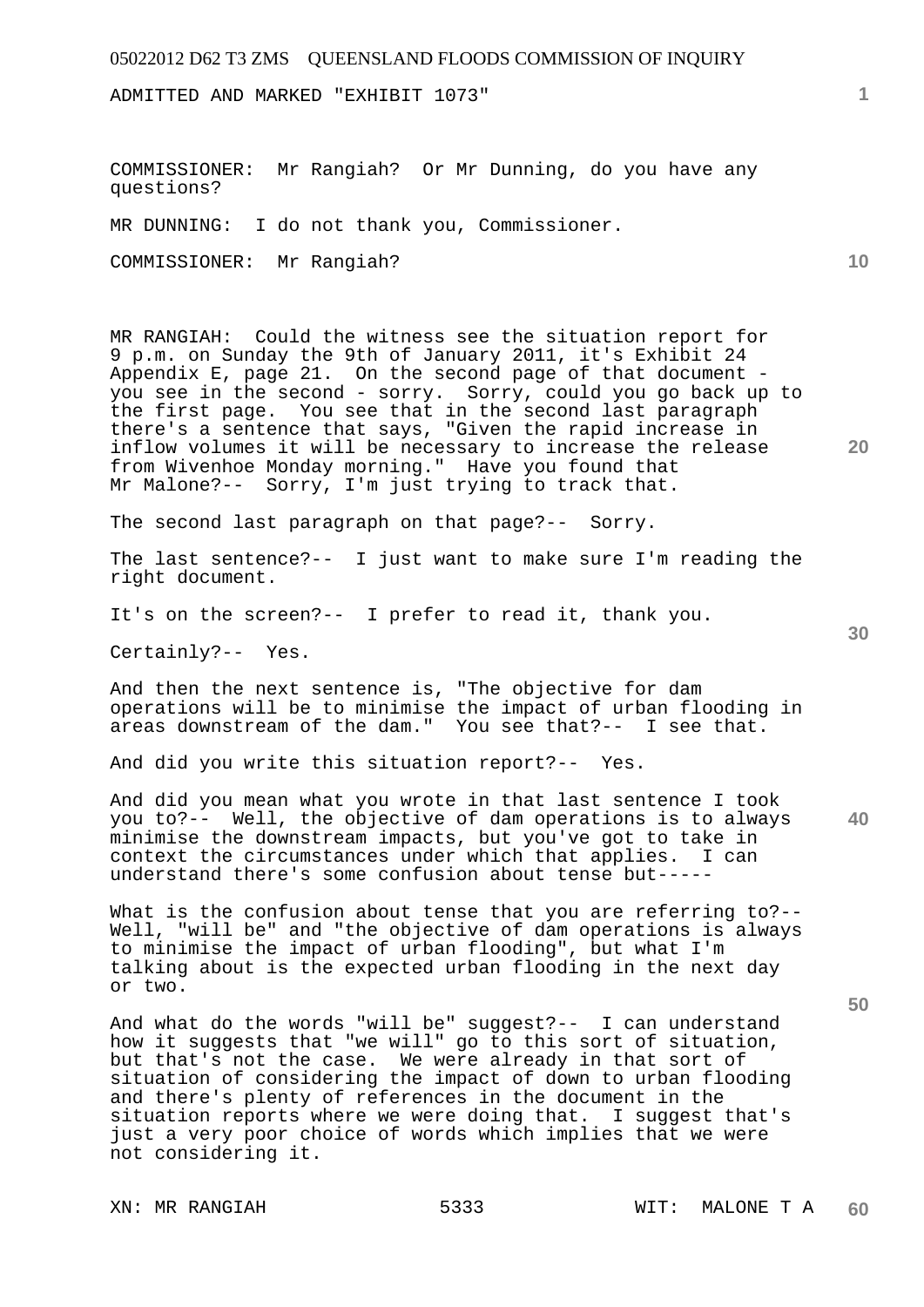All right. Well, could the witness now see situation report the Monday, the 10th of January for 12 p.m. It's at page 28. And then if you look just under the heading "Wivenhoe Dam". It's on the next page. And the second paragraph under that heading "Wivenhoe Dam", have you found that, Mr Malone?-- I have found that.

And could you read the first sentence?-- "The objective of dam operations is to minimise the impact of urban areas, urban flooding in areas downstream of the dam and the current aim is to keep river flows in the lower Brisbane River below 3,500 if possible."

There you said the objective for dam operations is to minimise the impact of urban flooding?-- Yes.

There was a change in tense, wasn't there?-- There is a change in tense.

And that was quite deliberate on your part?-- No, of course not. Let's put it in context. When I wrote that Sunday night document I probably shouldn't have been on duty. I started 7 a.m. that day and this was 2100. So it doesn't surprise me that some of my wording is not clear. But certainly by 12 o'clock on Monday morning I had of had a good night sleep and my wording is quite clear.

And just - can you confirm that you also wrote this situation report for 12 p.m. on the 10th of January?-- That's correct.

And there was quite a deliberate change in tense, wasn't there?-- Well, that's obvious there is a deliberate - sorry, not a deliberate change in tense. There is a change a tense, certainly not deliberate.

Another change had occurred, hadn't it, namely, that releases from Wivenhoe had exceeded 1,900 CUMECS for first time at 8 a.m. that morning, that is Monday, the 10th of January?-- Yes, that's correct. That's the first time they had been exceeded.

And 1,900 CUMECS is the upper limit of the discharge allowed under strategy W1; is that correct?-- That's correct.

Now, when releases from Wivenhoe exceeded 1,900 CUMECS it could equivocally be said that strategy W1 was no longer being engaged?-- No. That's wrong. You've misinterpreted the manual.

Well, the upper limit of discharge under W1 is 1,900 CUMECS?-- That's correct. So if there is no flow coming out of the Lockyer and the Bremer you are able to release up to 9,000 - 1,900 without impacting upon the Fernvale and Mt Crosby sorry, the Fernvale Bridge. So, no, that's not correct. The way you read the manual is wrong.

Well, perhaps so. You may have us misunderstood my question.

**20** 

**40** 

**50** 

**10**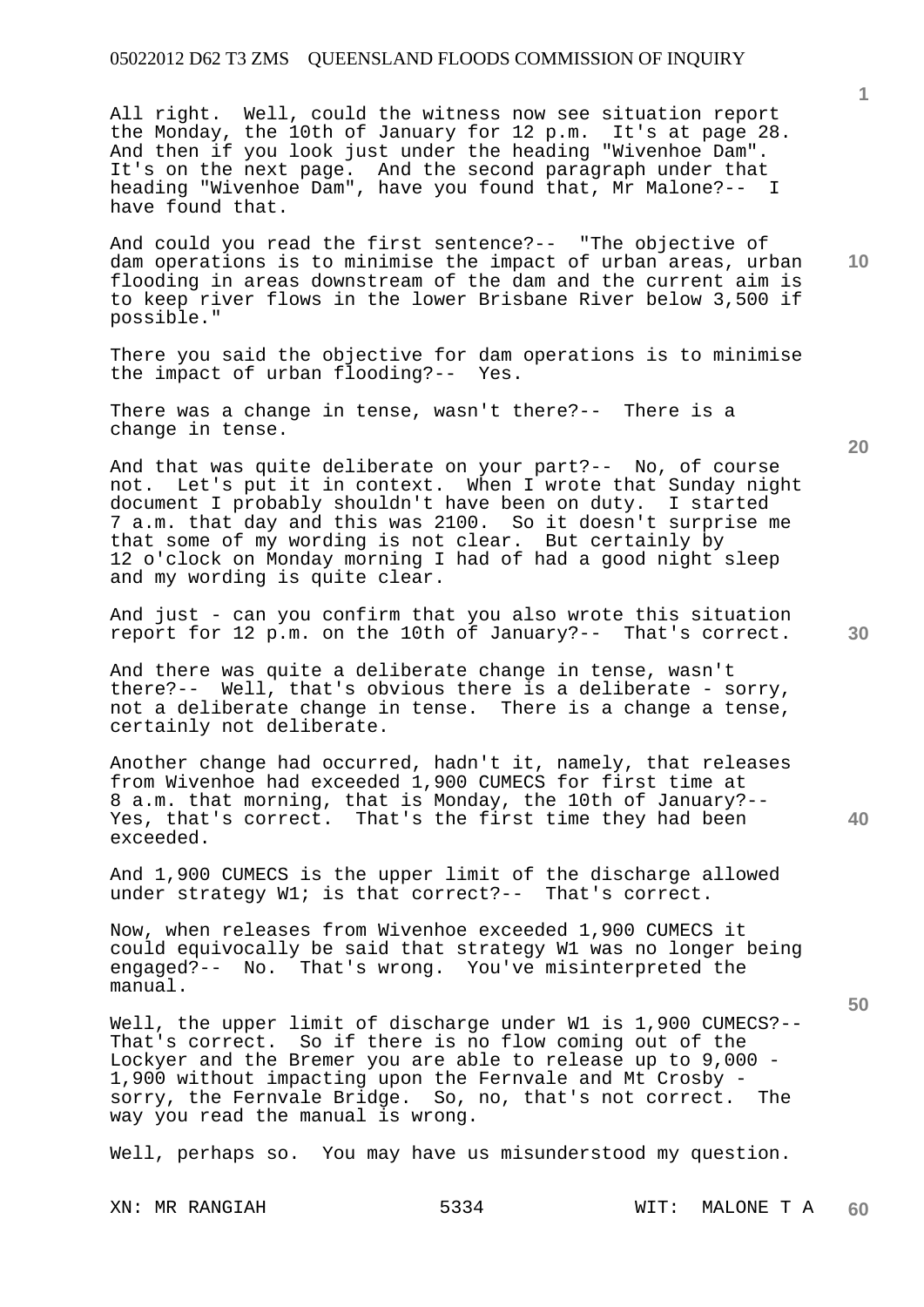I'll try asking it in a slightly different way. Once releases from Wivenhoe exceed 1,900 CUMECS it is quite clear, isn't it, that the strategy has moved beyond W1?-- It had already moved beyond W1 when the water left has exceeded and that's quite clear in the manual. I take you to the bottom of page-----

Could you just answer my question, Mr Malone?-- I believe I have answered your question. That is only one criteria you're considering.

But it is a criteria which clearly indicates that W1 is no longer being engaged?-- That's incorrect. An incorrect interpretation. You haven't taken into consideration all the other parameters.

All right. But even taking into account the lake level, regardless of the lake level a discharge of more than 1,900 CUMECS is by itself an indication that the strategy has moved beyond W1; isn't that correct?-- I disagree with you. You can't take it in isolation.

Now, I suggest to you that the change in language between the two situation reports that I've taken you to reflects the change in strategy from W1 to W3 within that period?-- It doesn't suggest it to me.

Now, could the witness see Exhibit 45 and paragraph 62. It is the case, isn't it, that 8 a.m. on Saturday the 8th of January 2011 there was only one flood operations engineer on duty?-- That is correct.

And what paragraph 62 indicates then is that you were the person who invoked strategy W3?-- We've since identified that that was incorrect.

But that's what the paragraph says, doesn't it?-- That's what the paragraph says and I acknowledged that in the first hearing when you were questioning me that that statement was incorrect.

So you were saying in paragraph 62 that you were the one who decided to bypass strategy W2?-- That was the reasons in the Flood Report. I didn't say that. That was the reasons in the Flood Report. Page 190 which we've just discussed.

Well, this is your statement?-- That's correct.

You signed it?-- Yep.

You read it before you signed it ?-- I did.

All right. And I suggest to you that what you were saying in this paragraph was that you had made the decision to invoke strategy W3 and, further, that you had made a decision to bypass strategy W2?-- I was incorrect in making that statement because I wasn't on duty at the time.

COMMISSIONER: But how could you think you've done those

**20** 

**1**

**10** 

**40**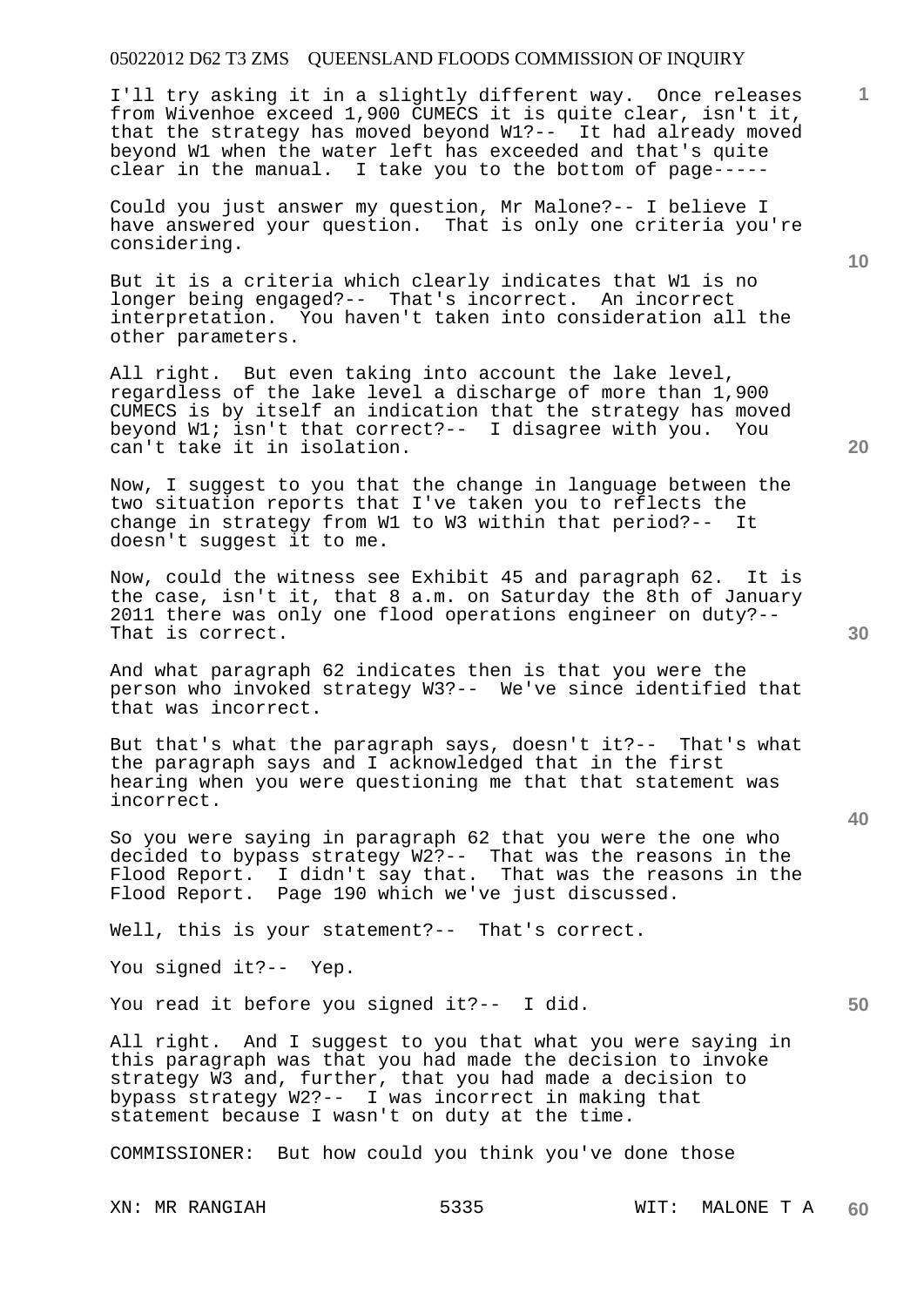things whether you were on duty or not?-- Well, to put it in context, I wasn't diligent enough in reading my statement. I mean, that could have been very, very easily cleared up if I had of stated this occurred during Mr Robert Ayre's shift instead of mine.

But who produced this? I mean, presumably somebody else didn't write your statement for you, you must have given the information in it?-- I was given the - I was provided - I provided the information.

All right.

MR RANGIAH: Well, I wonder, Mr Malone, whether paragraph 62 could be partly correct. You see, could strategy W3 have been invoked during your shift, but during your shift commencing at 7 a.m. on Monday, the 10th of January?-- Absolutely ludicrous to suggest that and I would point to all the activities and all the evidence that happened during my shift on the 9th of January to suggest that we knew exactly where we were.

And I suggest that because it was during your shift commencing at 7 a.m. on Monday, the 10th of January that the rate of release exceeded 1,900 CUMECS for the first time?-- We've already said that.

Now, could the witness be shown page 157 of Exhibit 24 which is the Seqwater March report. Now, do you see that the entry for 9 a.m. on the 10th of January and that indicates, doesn't it, that the Wivenhoe lake level was 71.56 metres?-- Yes.

And at 10 a.m. it was 71.78 metres?-- Yes.

Now, is it the case that in the period from 9 a.m. to 10 a.m. there was more than two metres of storage capacity within Wivenhoe before it reached 74 metres?-- Yeah, about 2.2 metres.

I'm sorry, I didn't catch your answer?-- About 2.2 metres before it got to 74.

Thank you. Now, it would require very heavy rainfall across the Brisbane River basin to fill up that two metres capacity, wouldn't it?-- Yes.

At that time?-- From that point in time.

You agree with that?-- Yeah.

And in what order of rainfall would be required to fill up that capacity?-- I can't answer that right here, here and now. That requires some detailed calculations.

Would it certainly be more than 50 millimetres of rainfall?-- I don't know. It's not as simple as that. I mean, you've made something very complex very simple. It depends upon exactly where the rain falls in terms of time and space. For example, if it falls in one hour you get quite a different

**10** 

**1**

**20** 

**40**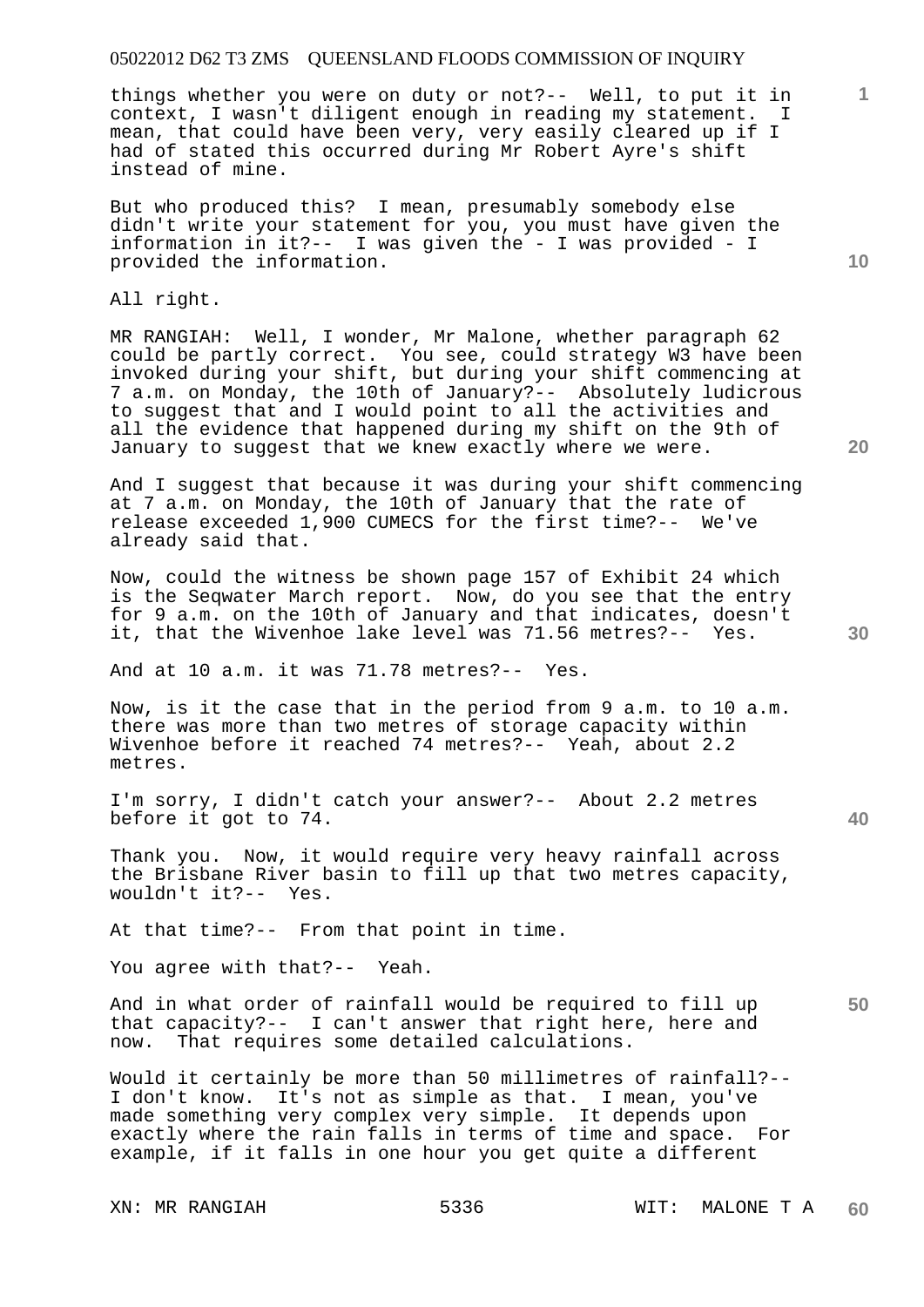volume as if it falls in 24 hours. If it falls in the lower Brisbane near the dam it's quite different to if it falls to the top end of the Brisbane or in the Stanley rivers so it's a very simplistic idea you have.

What about if there's something in the order of 50 millimetres in rain across the Brisbane River basin including the Brisbane, Stanley, Lockyer and Bremer catchments. Would that produce more than 2 metres of-----?-- We talk about volumes. We don't talk about depths. We talk about volumes. What was the volume between there and 73 or 74?

Where can we find that out?-- In the manual there's the stage storage there.

Does the manual indicate what the volume of water is required-----?-- No, no but it tells you the difference in volume between the EL 71.87 and EL 74.

Could the witness see Exhibit 21. And do you know where in the manual that would appear?-- I can't see Exhibit 21.

COMMISSIONER: Is this something you can leave with Mr Malone to look at over the morning break because it is just about time-----

MR RANGIAH: Yes, thank you.

COMMISSIONER: -----if that suits. If you make it clear what you want.

MR RANGIAH: Okay. I'll just make it clear that what I'm looking for is what order of rainfall over across the Brisbane River basin including the Brisbane, Stanley, Lockyer and Bremer catchments would be required-----?-- The Lockyer and Bremer don't go into Wivenhoe. So it's got nothing to do with the volume in Wivenhoe.

All right. Well, you can leave those out then. What volume would be required to produce a lake level of 74 metres compared to about 72 metres?

COMMISSIONER: All right. Well, we'll leave Mr Malone with that and we'll come back at 20 to by that clock.

THE COURT ADJOURNED AT 11.20 A.M.

**50** 

**40** 

**10** 

**1**

**30**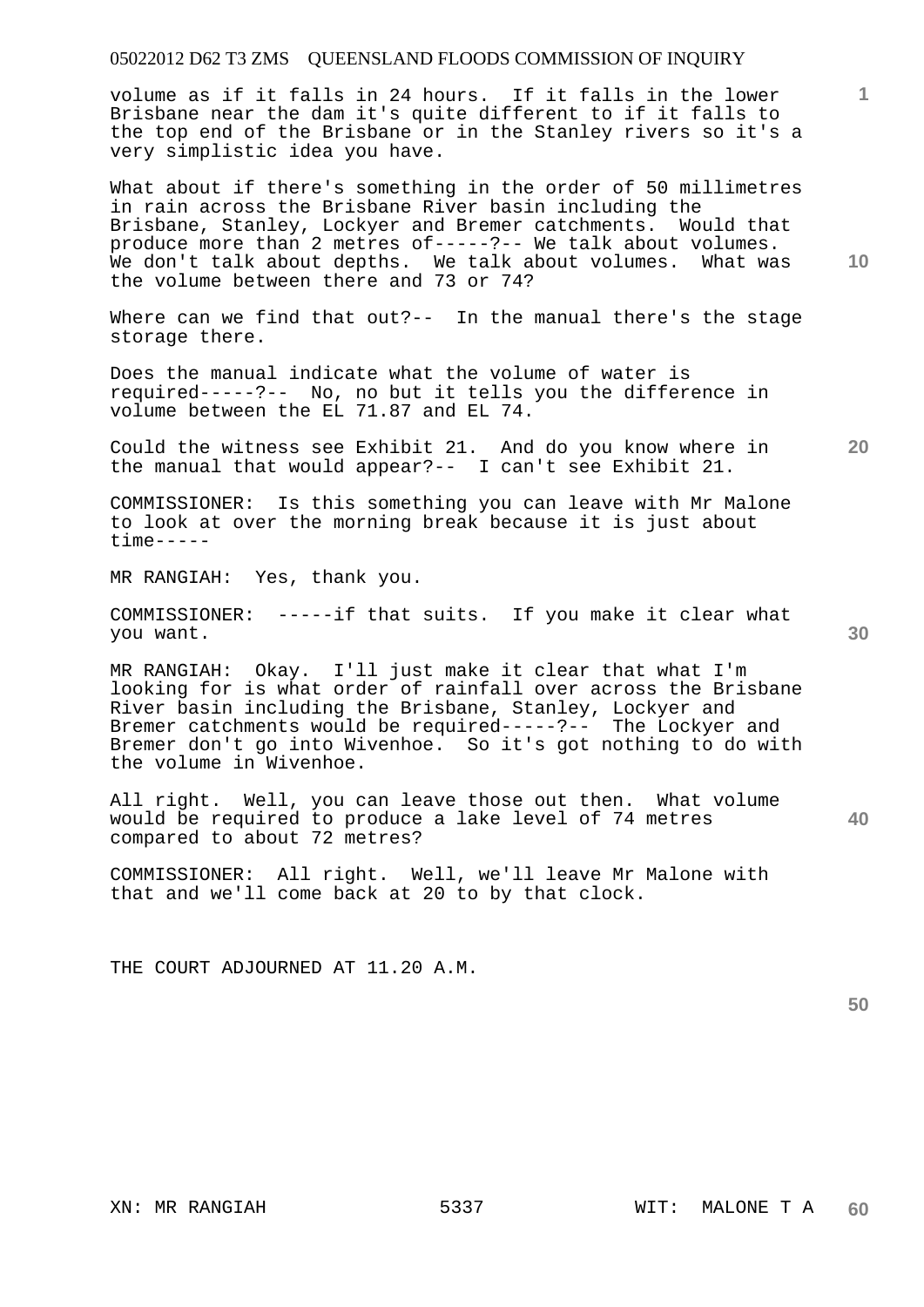THE COMMISSION RESUMED AT 11.40 A.M.

TERRENCE ALWYN MALONE, CONTINUING EXAMINATION:

**10**  MR RANGIAH: Mr Malone, were you able to get that information?-- I have an estimate, but I would like to - with a lot of qualifications.

Yes. Could you explain what your estimate is and what the qualifications are?-- Okay. So between the two levels we speak about, 71.78 and EL 74, there's an approximate volume of 315,000 megalitres. Over a catchment area of 7,000 square kilometres, that translates to about 45 millimetres of excess rainfall. When you take into account losses that occur during the period you're anticipating, then that could be as high as 60 to 100 millimetres. It's a very rough estimate. Now, my qualifiers are that that 60 - that volume of that rainfall, I've only - sorry, the estimate that I'm looking at, the volume, only takes into account the available flood storage in Wivenhoe. It doesn't take into account the available flood storage in Somerset Dam. It also doesn't allow for reduction in releases in the intervening 24-hour - the period after the - so there - so there's those two qualifications. It also depends on where the rainfall falls in time and space. As I've said, it's particularly important whether we get that rainfall in a very short space of time when that runoff coefficient would be much higher, or it's spread over 24 hours. That would be also significant. So that's my estimate of how much rainfall would be required to fill that - just that storage in Wivenhoe.

And that estimate of rainfall, as I understood it, was 60 to 100 millilitres is that; right?-- Yeah, and I also think the question trivialises - being asked to provide that information just with a calculator in a very short space of time trivialises my science.

But your answer, as I understood it, was that your estimate is that it would take 60 to 100 millimetres of rain to fill that gap between approximately 72 to 74 metres in Wivenhoe Dam?

**50**  HER HONOUR: I thought Mr Malone said it could be as high as that, but he also give a figure of 45?-- No, that's the excess rainfall. That excess rainfall is the rainfall which is That excess rainfall is the rainfall which is converted into runoff. Not all the rain that falls is converted to runoff. There's only a certain percentage of it. So first of all you calculate the volume of rainfall in terms excess of its excess, and then you have to scale it up to account for losses.

Presumably you have got a saturation of the catchment?-- You don't get 100 per cent runoff even if the catchment is saturated.

**1**

**30** 

**40**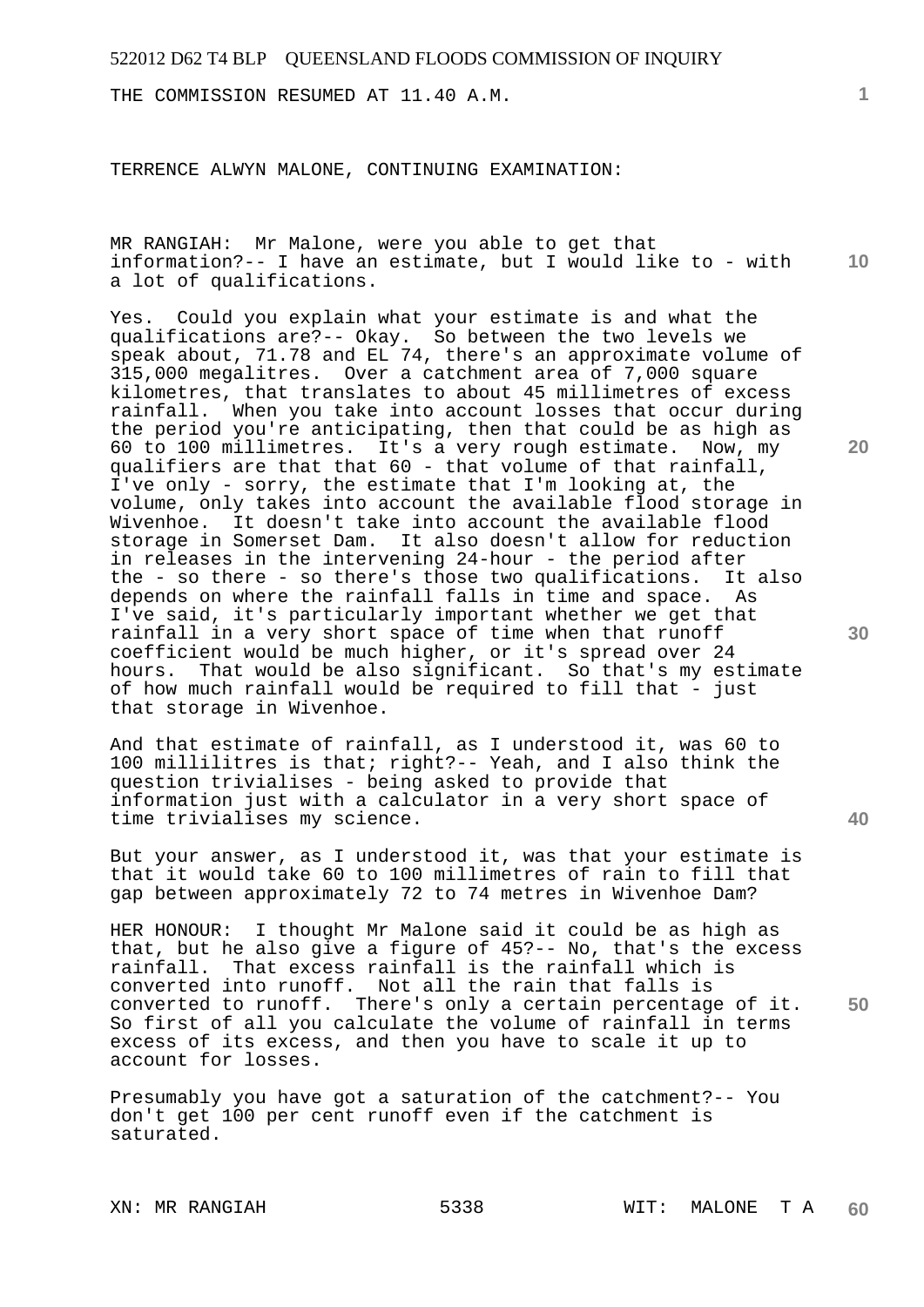MR RANGIAH: In that statement you say you haven't taken into account the storage capacity of Somerset Dam?-- That's correct.

So that would suggest then something higher than 60 millimetres would be required in order to raise the level of Somerset 2 metres?-- No, that's - the question you asked me was how much runoff was required, and I answered it.

Yes. No, I understand that. But you said that one of the qualifications that you had was that it doesn't take into account the storage capacity of Somerset Dam?-- So in terms of rainfall, the rainfall figure would be higher.

Yes. And also you indicated another qualification was that it didn't take into account releases from Wivenhoe?-- Yes, that's right, because you'd be reducing the volumes.

So again that suggests something higher than 60 millimetres of rainfall would be required to increase the Wivenhoe level by-----?-- 60 to - yeah, more than 100 millimetres perhaps. I said 60 to 100.

So it could well be well over 100 millimetres of rainfall?-- Yes.

In practical terms required to raise the level of Wivenhoe 2 metres in circumstances where the dam is being operated the flood gates are being operated?-- Yes.

Could the witness see one of the documents attached to Mr Drury's statement at page 333. If you go down to the second email on that page, was this an email sent by you to various people at 6.37 a.m. on Monday, 10 January 2011?-- Yes.

And then the email at the top of the page says that it's from the duty engineer, Monday, 10 January at 9.55 a.m. Did you send that email as well?-- I can't specifically recall, but it would look like something I would send.

In the first dot point it says that the current operational strategy is to aim for a flow of no greater than 3,500 CUMECS in the lower Brisbane River; do you see that?-- Yes.

In the next sentence, "Accordingly, the current outflow from Wivenhoe Dam will be held at its current level of 2000 CUMECS for the next 12 to 24 hours"; do you see that?-- Yes.

**50**  That flow rate of 2000 CUMECS and the aim of achieving a flow of no greater than 3500 CUMECS in the lower Brisbane River are both indicative that the strategy at that stage could be either W2 or W3?-- I think we've clearly established that it has to be W3.

But just looking purely at the flow rates and the rates of releases, it could be W2 or W3?-- If you want to look just at flow rates.

**30** 

**20** 

**40** 

**10**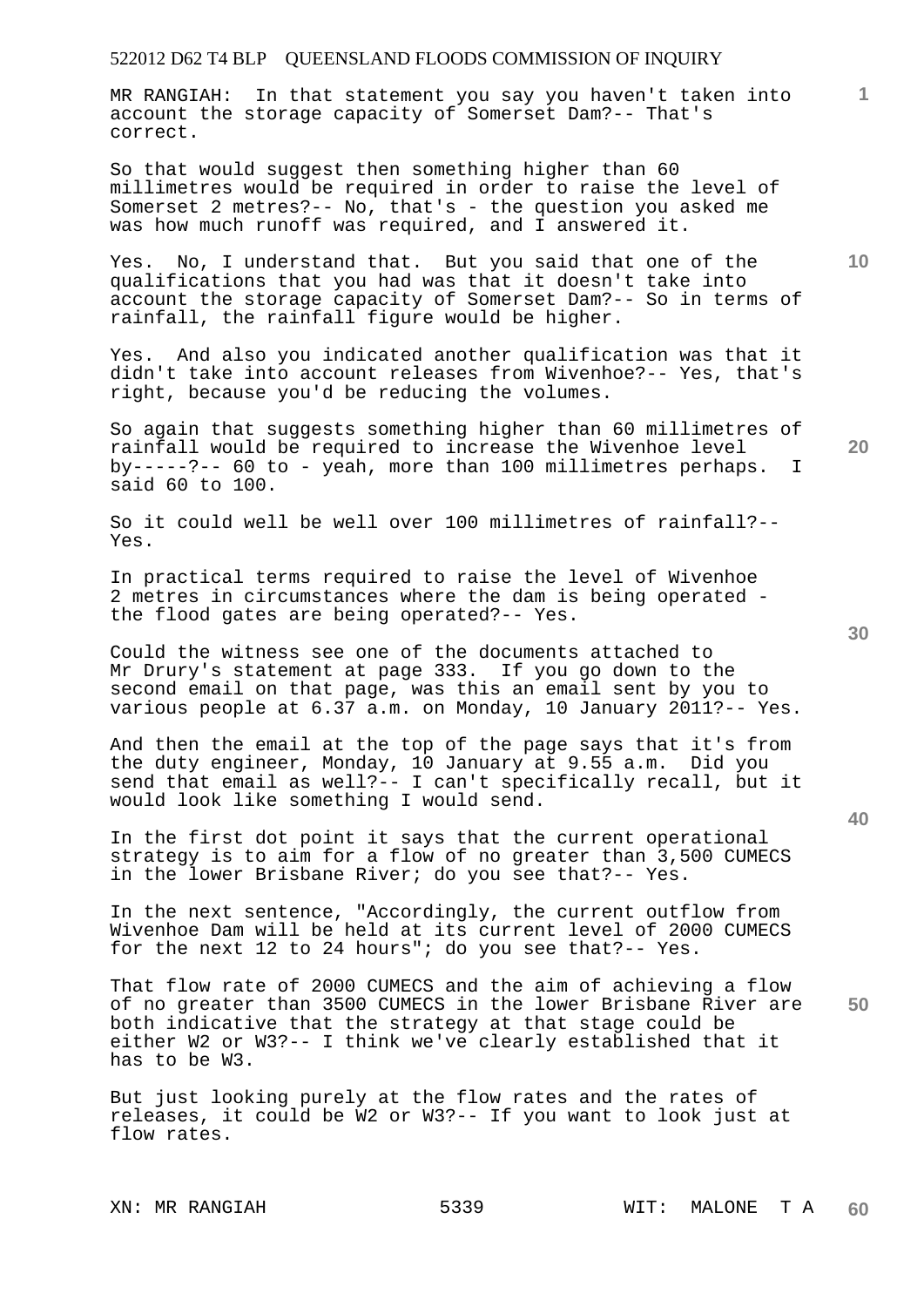Then in the next dot point it's stated, "It would require in the order of 50 millimetres of rain across the Brisbane River Basin - this includes the Brisbane, Stanley, Lockyer and Bremer catchments - to go beyond the current operational strategy"; do you see that?-- Yes.

Then there are some qualifiers after that depending on various things like the spatial distribution, intensity and duration of the rainfall. This is an email produced from the Flood Operations Centre?-- Yes.

And you or whoever else produced this - who produced this email-----?-- I'm quite prepared to say I produced that. It looks like something I would do.

You have all the information and tools that you required to make that statement in the second dot point, didn't you?-- At that particular time.

**20**  Now, if the strategy that was then engaged was already W3, the only strategy that you could go to if there was more rainfall is W4?-- Correct.

And 50 millimetres, I suggest, would not produce a 2-metre change in the lake level of Wivenhoe that would require then a change into strategy W4?-- Well, as I said, that would depend upon the spatial distribution and the temporal distribution. If it all occurred within three hours, it could well.

And-----?-- My range here was 60 to 100 also, so that's consistent.

Yes. So if there was more than 50 millimetres of rain, that might produce 2 metres of fall - a 2-metre increase in the lake level that would require-----?-- It might.

-----you to go into W4?-- It might.

**40**  But you've also indicated that given the storage capacity of Somerset and the fact that water levels - water has been released from Wivenhoe, that it could require more in the order of 100 millimetres of range to meet the 2-metre increase in dam level?-- Yes.

And that's not in the order of 50 millimetres?-- Well, it is in terms of these order of accuracies when you're trying to forecast rainfall, yes - forecast runoff.

Well, I suggest to you ----- ?-- It's not an exact science. Forecasting is not an exact science.

Well, when you were talking about rain beyond the current operational strategy, what strategy were you talking about there? What would be the next strategy-----?-- W4.

So you are suggesting here, do you say, that it would require in the order of 50 millimetres of rainfall for you to go from W3 to W4?-- That was a rough estimate at the time, yes. I

**10** 

**1**

**30**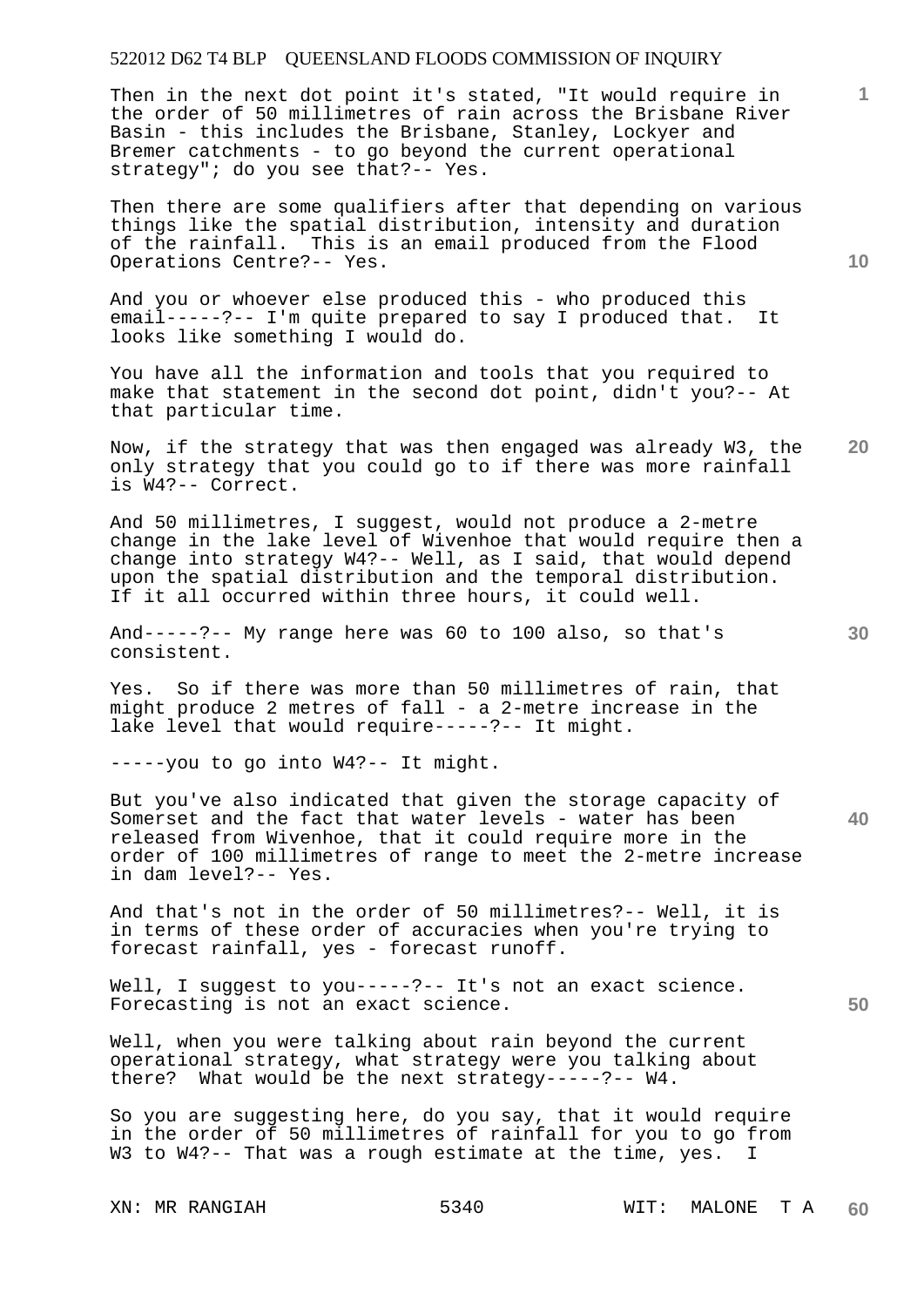can't recall how I put that together.

Well, can I suggest to you that the more likely explanation is that you were talking there about something in the order of 50 millimetres of rain to go from W2 to W3?-- No. No, by that stage we were well and truly into flood mitigation range.

And I think you indicated earlier that when you talk about the Brisbane River Basin, that doesn't include the Lockyer and Bremer catchments?-- No, no. I said that water doesn't flow into Wivenhoe Dam.

So when you talk about 50 millimetres of rain in this sentence, you're not necessarily just talking about flows into Wivenhoe Dam. Now, correct me if I am wrong, but I understood some of your evidence earlier to be that - to the effect that on Saturday, 8 January, to Sunday, 9 January, the flood operations engineers held down the Wivenhoe level as low as possible with the expectation of major inflows?-- Yes.

Do I understand your evidence correctly?-- That's correct.

But you'd agreed that the release rates did not reach 1900 CUMECS until 8 a.m. on 10 January?-- That's obvious.

The rates could have been significantly higher in the period from the Saturday morning until the Monday morning under the W3 strategy, couldn't they?-- Yes, but we would have been making flooding worse - downstream flooding worse, so that's at that stage, during that Saturday, flood mitigation obviously being the highest objective, was very much under control. So then you consider lower level objectives. At that stage we had the capacity to consider those lower level objectives, given that we'd completely satisfied the primary objective.

But your statement that the flood operations engineers were holding dam levels as low as possible is not correct, is it?-- Yes, it is, within the constraints that we had at the time. That's my opinion anyway. I wasn't there, but that's my opinion.

That wasn't a qualification that you had on your answer earlier, was it?-- No, it wasn't a qualification. You're right.

Thank you. I have nothing further.

**50** 

**40** 

MR MURDOCH: Mr Malone, Jim Murdoch is my name. I'm counsel for the Mid-Brisbane River Irrigators' Association.

Your Honour, could Mr Malone please be shown RD-5, 327, please.

Mr Malone, you'll see that that was sent at 9.46 a.m. on

**20** 

**10**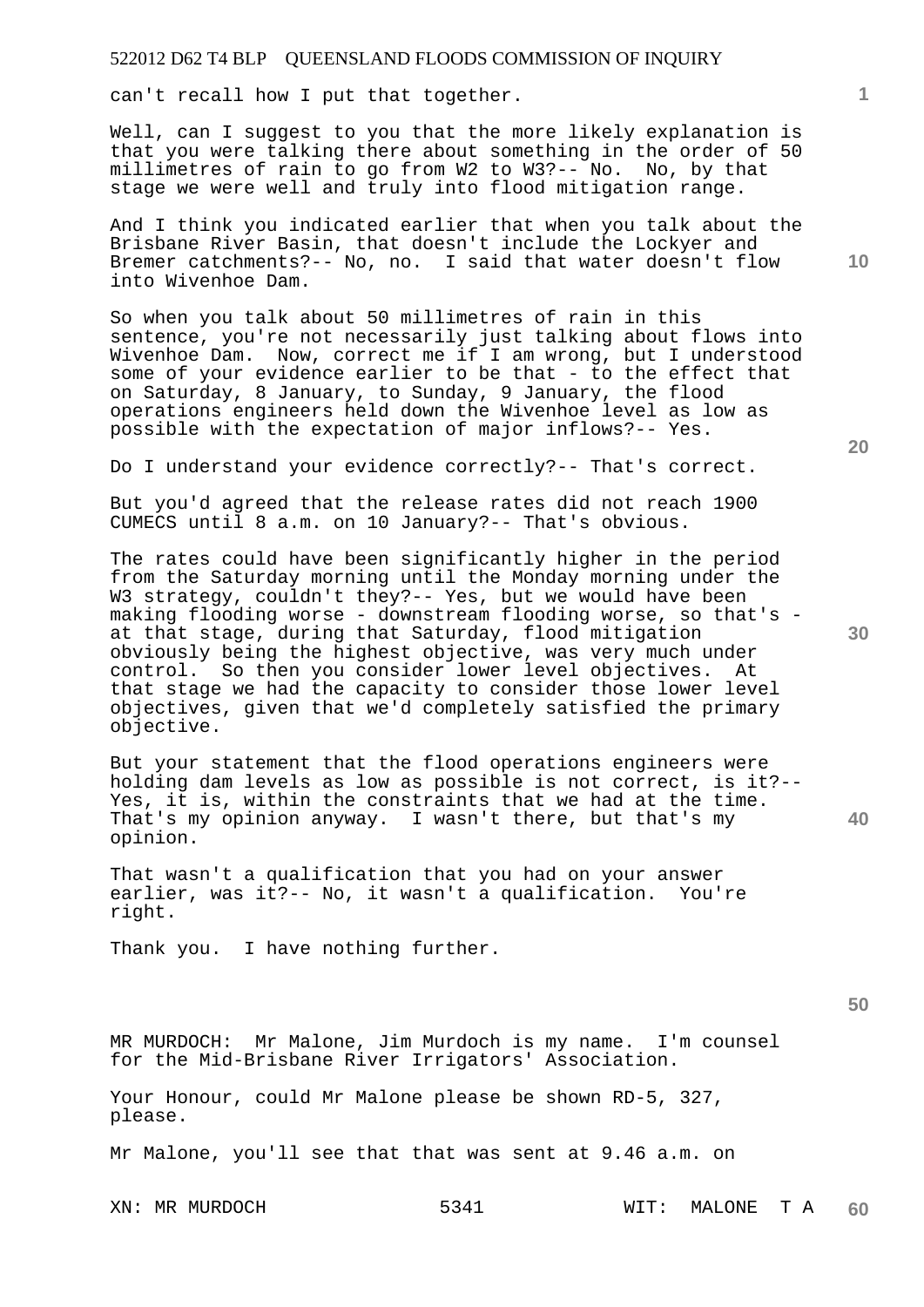Monday, 10 January 2011. The sender was Daniel Spiller, the director of operations of the Seqwater - he was the Seqwater grid - director of the Seqwater grid manager. You'll see that there was a list of recipients and another list of persons who were copied in. Heading the list of recipients was Stephen Robertson, Cabinet Minister, and various other senior persons in police, government, and copies were sent to persons at various agencies with interest in the event. Did you receive a copy of that at or about the time it was sent?-- No.

You've since seen it, I take it?-- I'm aware that such a document exists, but I can't - and I'm aware of the general context of it, but I can't recall specifically seeing it.

Would you agree with me that it appeared to be a very important communication in the context of the events that were occurring on 10 January 2011 and in the context of the interest that persons such as the relevant Cabinet Minister had in those events?-- I can't propose what importance other people assigned to this.

Do you see in the third dot point that it says, "As specified in the approved operational procedures, the primary objective is now to minimise the risk of urban inundation (release strategy W2). This involves larger releases now, minimising the risk of even larger releases later (were the flood compartment to reach high levels)." That would seem to suggest that Mr Spiller was of the belief at 9.46 a.m. on 10 January 2011 that the strategy in use was W2, wouldn't it?-- He's written it. I don't know what's in his mind.

No. But as I understand your evidence, strategy W2 was never in use during the event?-- That's correct.

And indeed, the strategy had moved to W3 as early as 8 a.m. on the preceding Saturday?-- Correct.

So that you'd agree with me that if that's correct that it had gone to W3 at 8 a.m. on the previous Saturday, that there was a significant disconnect between the Flood Operations Centre and the persons who had responsibility and accountability to the people of Queensland in relation to the flood?-- I believe that to be the case, and I stated so in my first statement.

And I would ask that you be shown RD-5, 321. You'll see that that was the final email in the chain shown on that. It was from Dan Spiller - sorry, from Rob Drury to Dan Spiller at 8.23 a.m. on Monday, 10 January, only a matter of a little over an hour before Mr Spiller had sent out the email that I showed you a couple of minutes ago. The general email was at 9.46 a.m.; this one that you now have on the screen was sent at 8.23. This communication from Rob Drury answered a specific question in an email from Dan Spiller. The question was, "Are you now operating under release strategy W2 or W3?" The answer was "W2." Do you see that?-- I see that.

Does that suggest that Rob Drury was also very wrong in his understanding of the strategy which was in use in relation to

**10** 

**1**

**20** 

**50**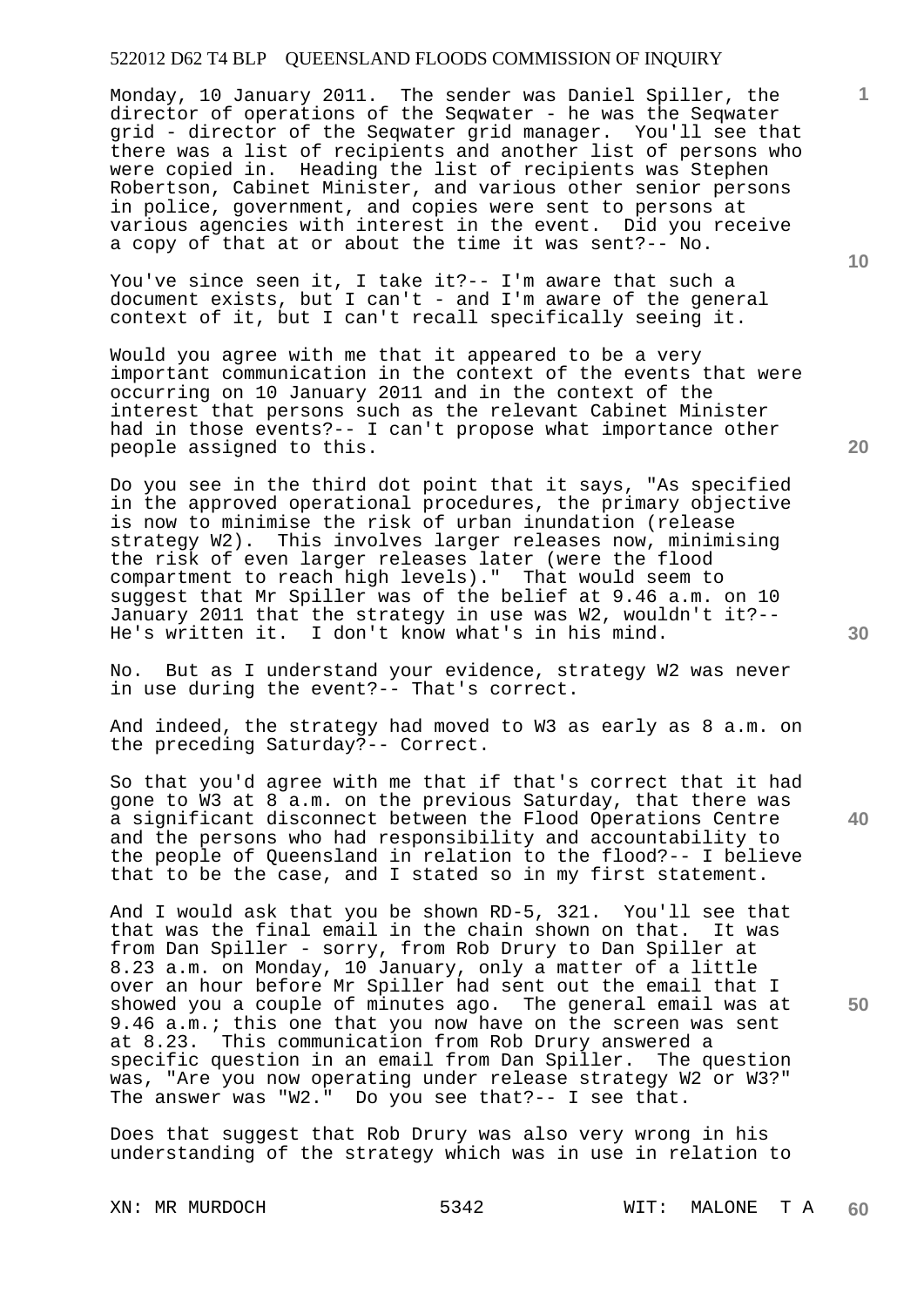Wivenhoe Dam on the morning of Monday, 10 January at 8.23?-- It does suggest that.

As a person involved at the operational face of the flood control centre-----?-- Operations Centre, please. We don't control floods.

I apologise for the inappropriate use of description, but I think we understand the centre we're talking about, don't we: Flood Operations Centre. You're there at the cutting edge on your appropriate shift. Do you have any view as to how there could be such an apparent disconnect between what was happening in that centre and the person who occupied the position of dam operations manager, Mr Drury?-- I don't know where Rob was at that time. I can't remember where he was. There is a disconnect, and that's what I firmly believe, that the flood operations engineer should be issuing the information directly rather than through lots of chains.

But you see, this wasn't a matter just of timing in relation to W2, was it? Because as you explain it, W2 was never in use?-- Well, I don't know where he got it from.

Your Honour, might Mr Malone see that part of Exhibit 430 which is styled "Flood Control Centre event log". That's RD-5, 1677.

Mr Malone, in the top left-hand corner there's a table which provides a series of full names of duty engineers. You're obviously the "TM"?-- Yes.

And you've, I take it, seen this document previously?-- Only in the last few weeks.

Never seen it before?-- I can't recall seeing it before.

Did you know of its existence before you saw it in recent weeks?-- Did I know of its existence?

**40**  Mmm?-- I can't say for sure whether I knew of its existence. There's lots of documents. It's an odd question. I can't understand it.

You see it's described as the "Flood Control Centre event log"-----?-- Operations Centre.

I'm just going on the name used in the document. You see that's how it described?-- Yes. That's how it used to be described about three or four years ago. I guess it's taken a long time for people to appreciate that change. Because I think it's a very important point to make that we don't control floods, and that's - when I first got involved that was one of the first things I made us do; change the name.

Well, have we established that before we get beyond the first page that there's a significant error, in your view?-- Yes.

As we go into it, I would like to take you to page 1692. At

**10** 

**1**

**20**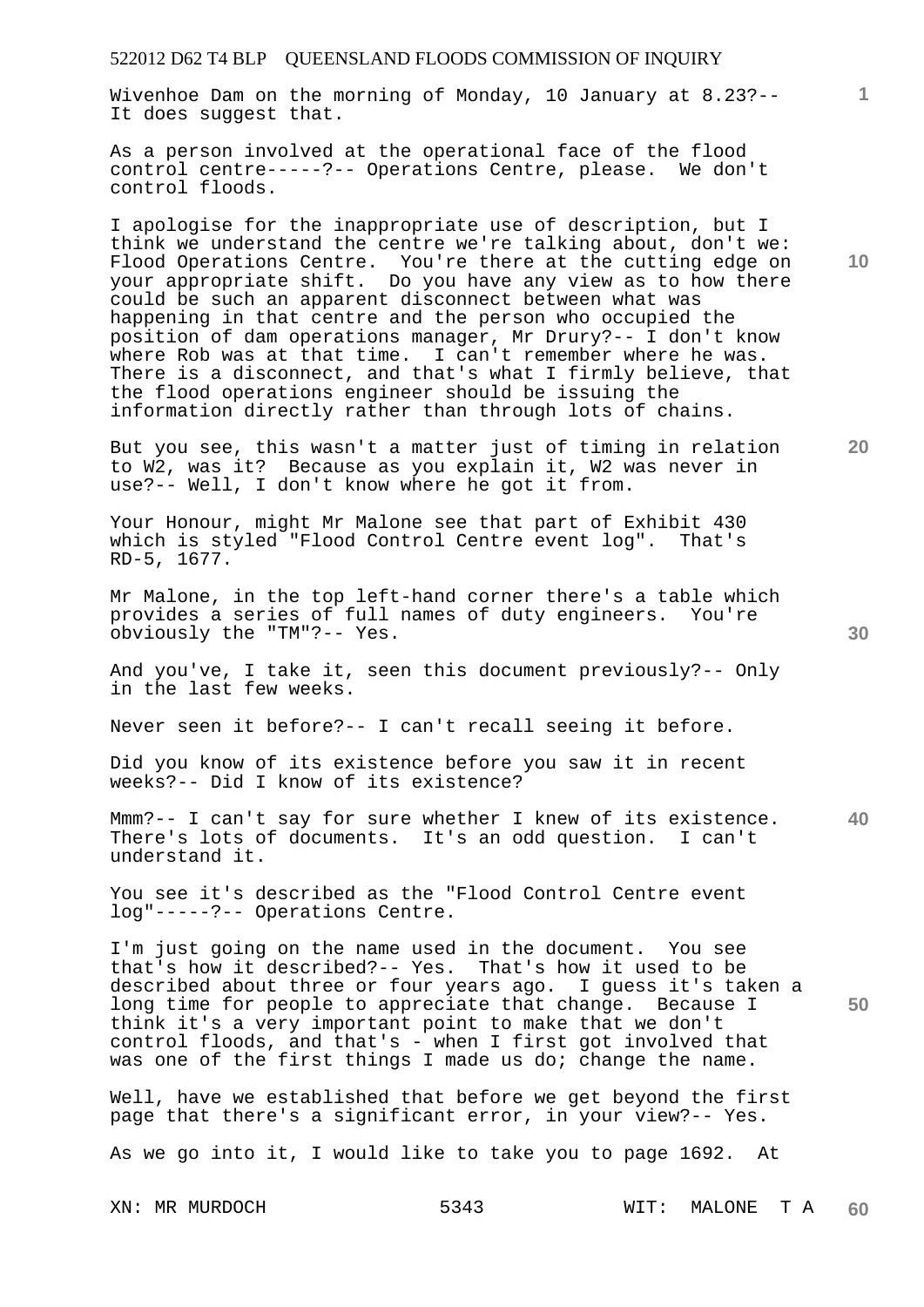12.34 on Friday, the 7th, you see a reference to Wivenhoe directive 1 and then in the column headed "D" a reference to directive strategy W1C; do you see that?-- That refers to line 64. It's a difficult document to read on the screen, because there's different parts in different-----

HER HONOUR: Do you have a hard copy of it, Mr Murdoch? It is hard because it won't show up all at once.

MR MURDOCH: Your Honour, I apologise. The only hard copy I've got the one I've-----?-- I put together this document in a form that I can read it.

There is one here at-----

HER HONOUR: Mr Malone, I just want to make sure you're looking at the same thing, so would you just check that this document is what you've got there?-- Sorry, what time was that again?

MR MURDOCH:  $12.34$  p.m. on the Friday. In column  $C---?--1$  haven't found it yet. Yes. haven't found it yet.

Wivenhoe directive 1; have you got that?-- Yes.

Then in column D a reference to directive strategy W1C?-- Yes.

Then in the far right-hand column we have the initials that show the particular operator. Is that the way the table is drawn?-- I'm a little bit confused as to how the table is put together, because there seems to be a bit of a mixture of flood officers and flood engineers in that initials column.

And your point being that "TM" is flood engineer; "LBB" is a flood officer; is that the point?-- Yes.

If we go on then to RD-5, page 1695, you'll see that there's Wivenhoe directive number 2, 9.53 p.m. There's a reference in column D to directive strategy W1D, and the initial is "MT". Then if we go to the next box we see a reference to Saturday, 8 January, 4.55 a.m., issued Wivenhoe directive 3, then we track over to directive strategy W1D. Are you in a position to say whether - so far as the strategies I've taken you to thus far related to the directives 1, 2 and 3, whether you accept that they were the strategies that were in use at the time specified?-- Well, certainly probably up to strategy 1C I could agree with that. But after that, at 9.53 that evening I wasn't on duty, so that was - I don't know where that strategy 1D came from. But I would certainly agree we're up around 1C by midday on that, Friday.

And so far as that 4.55 a.m. directive 3 on the Sunday, is your answer the same: you don't know whether it was W1D or not?-- No.

And you will see on the - going over to page 1698, on Saturday, 8 January, 8 a.m., Wivenhoe directive 4, in column D we see "directive strategy W1D". Are you able to say whether

**20** 

**40** 

**50** 

**10**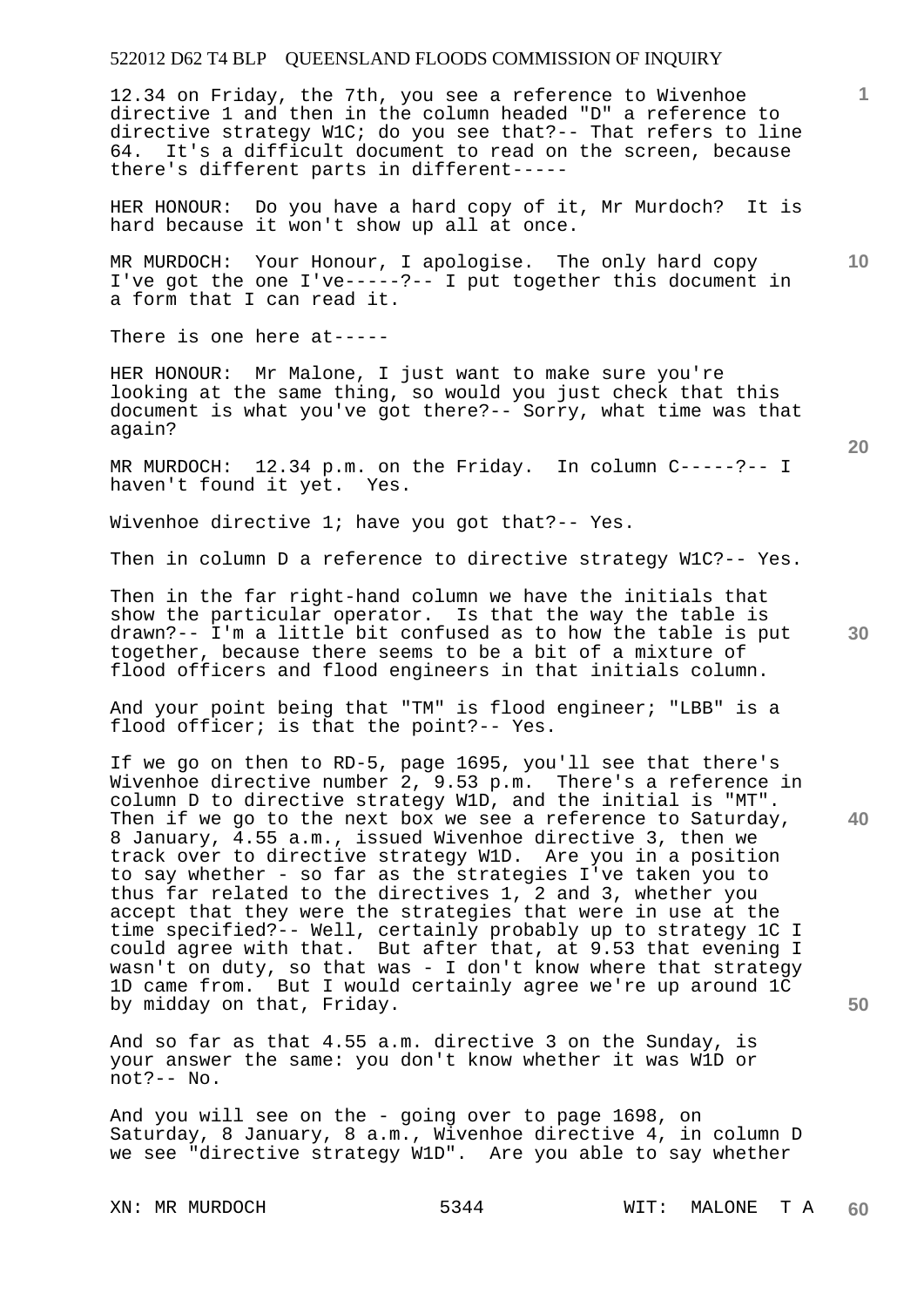W1D was the strategy pursuant to Wivenhoe directive 4 at 8 a.m. on Saturday?-- No, I believe it should have been strategy 3 by that stage - W3.

**10** 

**1**

**20**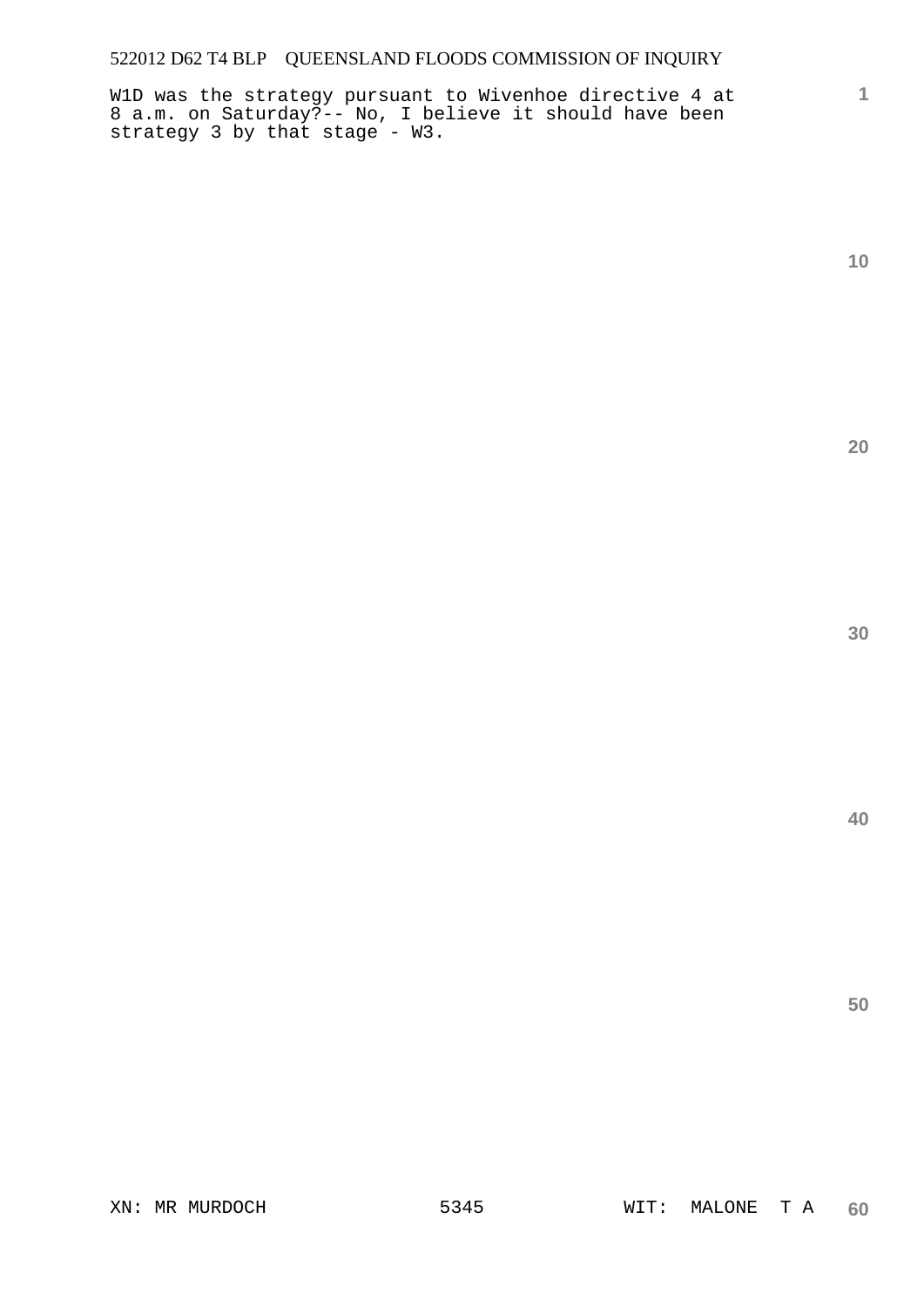## 05022012 D62 T5 JMC (QUEENSLAND FLOODS COMMISSION OF INQUIRY) **1 10 20 30 40 50**  And if we go down to the - further down the page we see Sunday, the 9th, Wivenhoe Directive 5. If we go over to column D, there's a reference there to strategy W1-E. I take it that you would say that that also is incorrect?-- Yes. The 4.30 a.m. item on the Sunday, Wivenhoe Directive 6, if you track that over we see again a reference to strategy W1-E?-- Sorry, what date was that - time was that? Wivenhoe Directive? 4.30, 4.30 a.m.?-- On the 9th, 4.30 a.m.? Yes?-- Yep. Directive 5?-- Yep. Going over to page 1701?-- Sorry, I don't have the page numbers on here so it's making a bit difficult to----- Oh, sorry. Okay. If you go down to the Sunday, which is on the following page, would you look for Wivenhoe Directive 7?-- Yes. 10.30 a.m. That column D refers to strategy W1-E. I take it you disagree that that was-----?-- I disagree with that, yes. You disagree with that. And you see if we go to 3.50 p.m. there's a reference to a conference held at the-----?-- That's 3.30 p.m.? I'm sorry, yes. You can see the reference to the conference?-- Yes. And you see in column D, "Situation Report - Strategy W2"?-- Yes. You see you're shown as being one of the attendees at the conference, you agree with that?-- Oh, yes, sorry. And you will see that there's discussion in the commentary about the potential of closing the Fernvale Bridge and the Mt Crosby Bridge?-- There is a discussion about that. Discussion about closure of the bridges or the potential to close them would appear to be consistent with moving out of strategy W1 into strategy W2?-- Not necessarily. Not necessarily?-- No, not at all. Is it not the case that your evidence is that there was a move out of W1 and W3 at 8 a.m. on the previous day, the Saturday?-- That's my evidence, my understanding of what occurred at that particular point in time. So that the following day, in the afternoon at 3.30 p.m., if

this description of the meeting is correct, there was still discussion about the potential to close those two bridges?-- That's correct, and if you look at the manual it always says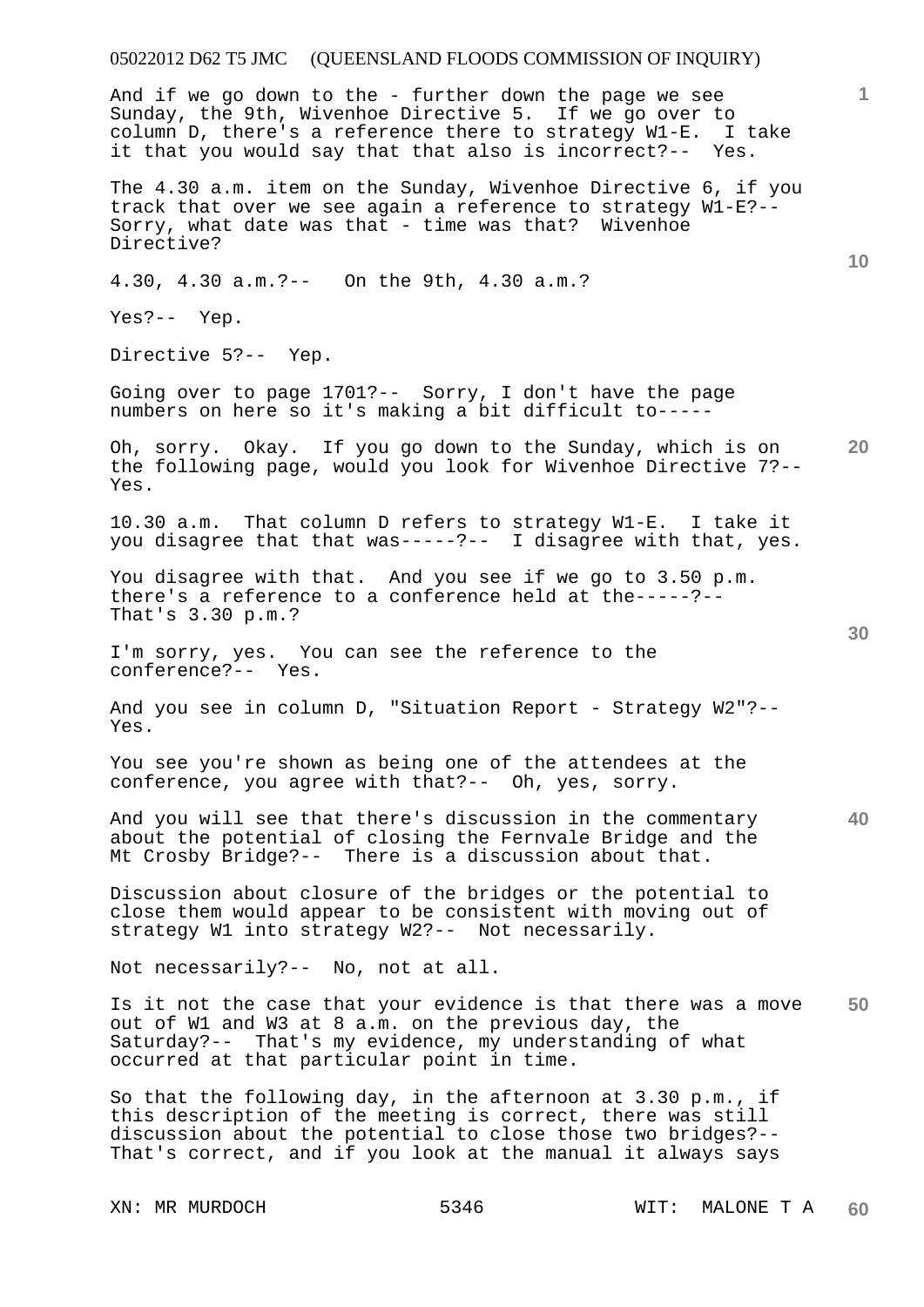if you've met the primary objective you can still consider lower level objectives.

Mmm?-- Now, quite clearly at that particular point in time we had met the lower level objectives of mitigating urban flooding in the lower Brisbane River. So we were able to consider the lower level objectives of keeping the bridges open.

And, again, that's entirely consistent with a discussion related to a move from W1 to W2?-- No, that's not what the entry there says. It says, "We are operating at", it doesn't say what the strategy is.

I'm sorry, I don't understand the distinction?-- Well, it says - I mean, Mr Rangiah has made a very firm - he's of the view that because it's 1900 we are operating at W1, but that's not the case. Here we're saying that at this particular point in time these are the conditions, we are fulfilling the releases and levels, or particularly releases, at that particular point.

Look, when it says in the part that you've referred to, "At this stage operating at the top of W1 and the bottom end of W2," is that something you accept as correct?-- That was in terms of the releases, yes, but not in terms of strategies, no.

W1 and W2 are labels that identify particular strategies in the manual, aren't they?-- They are.

And if we go to  $WD$ , it-----?-- Sorry,  $W$ -----

Sorry, column D, it refers to strategy W2, doesn't it?-- At that particular point in time that's what this document does.

Well, do you agree that as at 3.30 p.m. on Sunday, the 9th, that the strategy in use was W2?-- No.

Now, if we go further, there's an entry for 5.51 p.m. on Sunday, the 9th, and in column D it refers to, "Situation Report - Strategy W2", was that the case at that time?-- No.

No? And-----?-- You are asking me to comment on a document which I didn't put together.

No, I'm asking you whether you agree or disagree with what the document says?-- I disagree with it.

And so far as the "TM" is concerned, do you accept that that's an indication that you were on duty at that time?-- Yes.

And you were the senior person on duty at that time?-- I was still officially the - no, I'm never - I wasn't the Senior Flood Operations Engineer during this event, I was a Flood Operations Engineer.

**10** 

**40**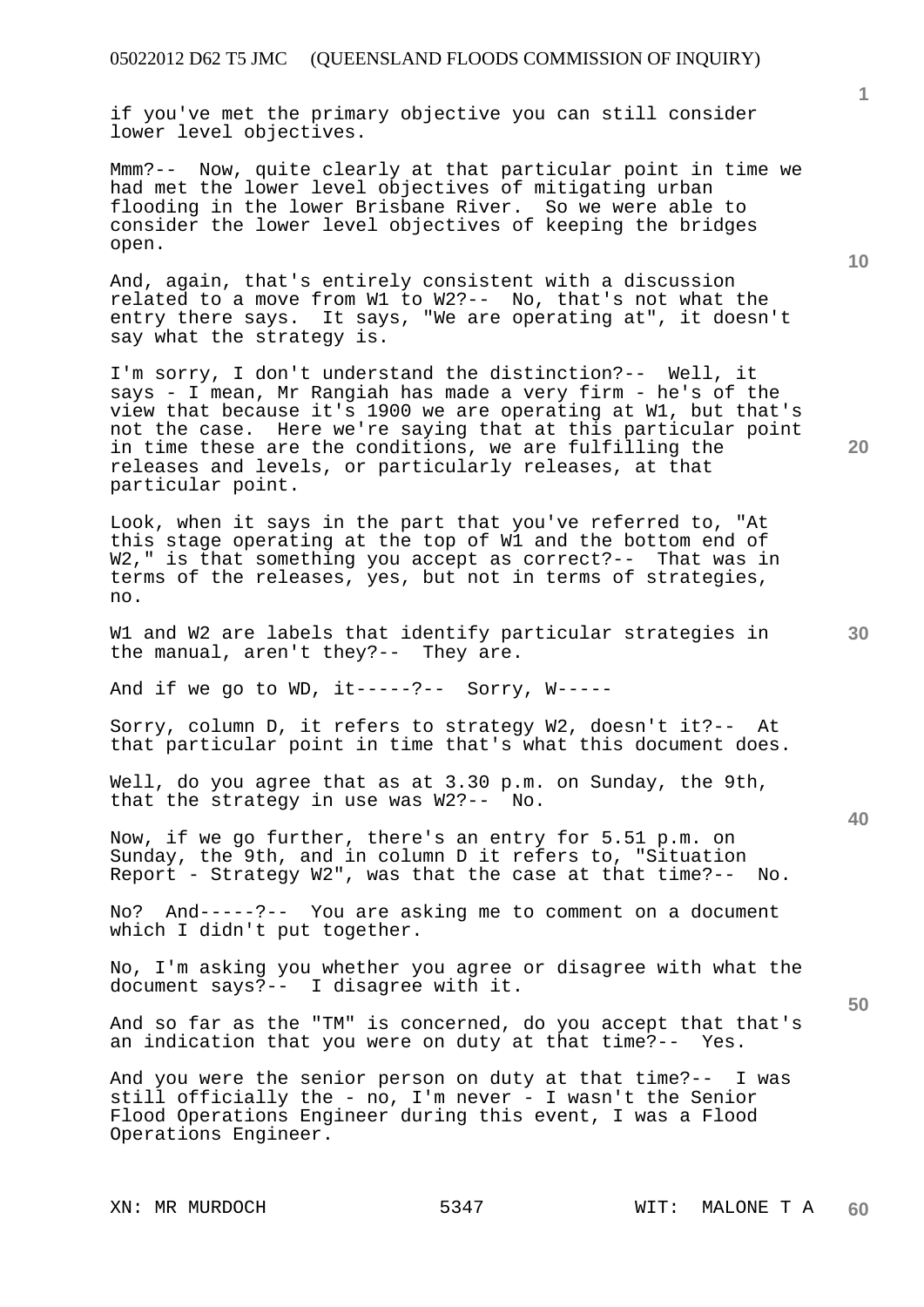We're at cross-purposes, sir, I meant on the shift?-- I was

in charge of the shift at that particular point in time.

So you would say that the spreadsheet item purporting to be 5.51 p.m. on the Sunday misrepresents the strategy that you were using at the time?-- Definitely.

Then if we go down you will see there's a further box that doesn't have a specific time, but in column C the first line reads, "Somerset Dam, full supply level," et cetera, et cetera, do you see that?-- I see that.

And then there's a reference to "Situation Report - Strategy W2"?-- That's incorrect.

Incorrect. Do you see the comment at the bottom of that box under the heading, "Impacts downstream of Wivenhoe Dam"?

COMMISSIONER: Have you found the commentary, Mr Malone?-- Yes, I've found it, yeah, yeah, yep.

MR MURDOCH: All right. It suggests there was still concern being shown for the various downstream bridges?-- Yes, of course, that's consistent with the application of W3.

Okay. If we go then to 7.15 p.m. on the Sunday, see the note in column D is, "Strategy W2 - transition to W3" and, again, I take it you disagree?-- I disagree with that. By that stage there was absolutely no doubt.

Okay. And then Sunday, the 9th, 9.04 p.m., if we go to column D, we have a "Situation Report - Strategy W3"?-- Yes.

And I take it that you would agree with that?-- I would agree with that.

Now, you've said you don't know anything about this particular document that's styled "Flood Control Centre Event Log"; you don't know who drew it up?-- I have my theories.

What's your theory?-- I've been asked to look at this document and make some comments on who I believe authored it. It's certainly not a style I recognise, but when I look at the log I noticed that Rob Drury was in the Flood Operations Centre at the time-----

Yes?-- -----and when I saw the e-mail to which this document is attached, I also noticed that he sent it directly to John Tibaldi and it's just signed "Rob".

Yes?-- Now, that's - and I could only then deduce from that that that was Rob Drury sending it to John Tibaldi.

So that your theory is that the author was Mr Drury and that it would follow that the series of errors which you say appear in this event log can be traced back to him?-- I'd say so. But, of course, it's not the event log we were using. It

**20** 

**1**

**10** 

**40**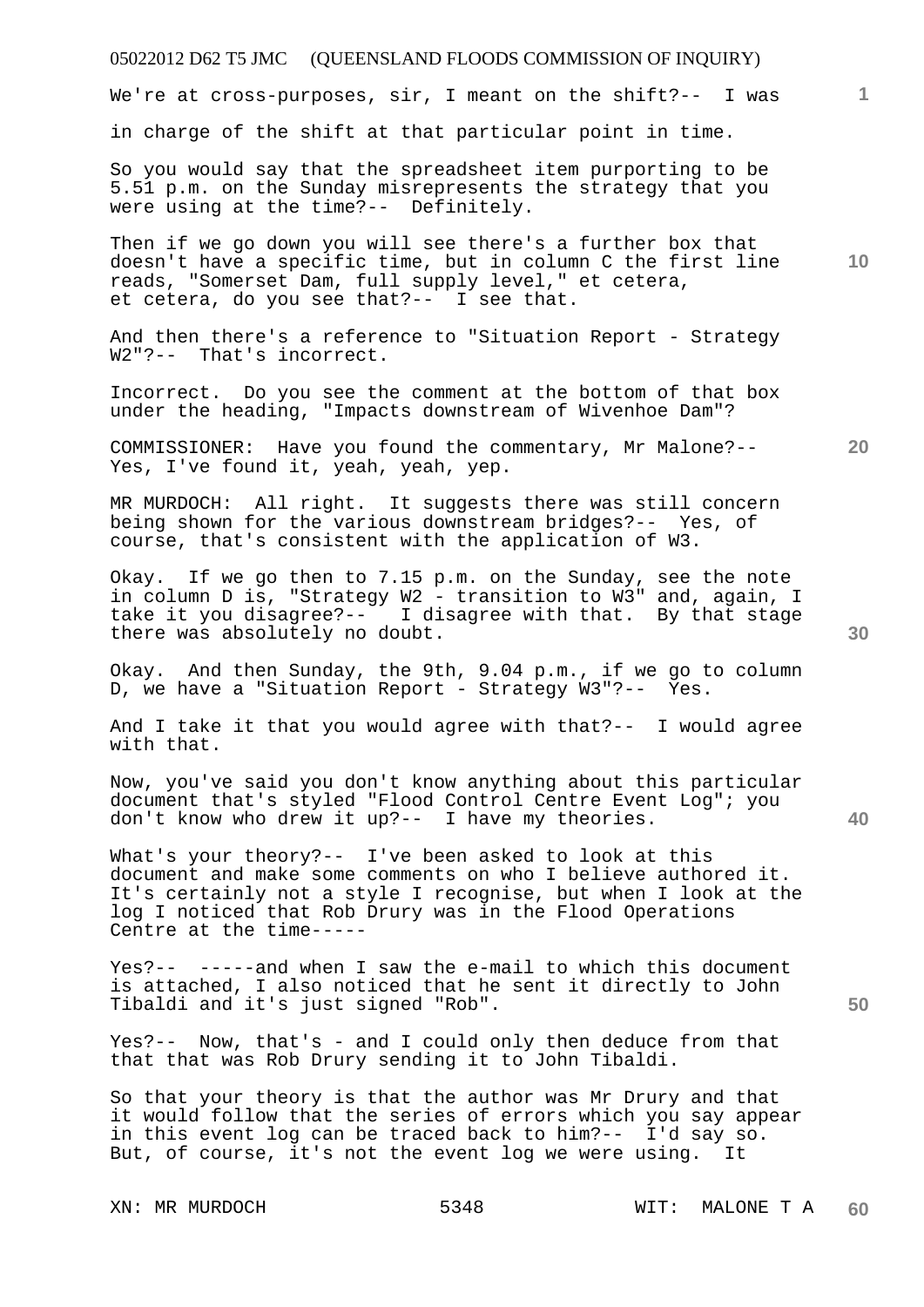looks to me that he's cut and paste bits out of the event log that we were using.

So that there's no misunderstanding, can you tell me what you mean when you say "the event log we were using"?-- Well, to me this looks like a document that Rob has constructed-----

Yes?-- -----styled on the event log, but the actual event log we were using during the event was not this document.

All right. Now, again for clarity, the event log you were using was it a handwritten log?-- No, it was a spreadsheet.

A spreadsheet. And what was it described as, if it had a description?-- Event log.

**20**  Event log?-- Mmm. And at times there were two event logs going because there was so much communication coming in and going out. We had two flood officers who were working on the event log and had two versions open.

And was there a system whereby those event logs were consolidated?-- At the end of the event.

Sorry, at the?-- At the end of the event for the purposes of putting them into the report.

What, as of March 2011?-- For this report those two event logs were consolidated and put into the document.

I see. So are you suggesting that Mr Drury had attempted to consolidate those event logs?-- No, I-----

No?-- -----can only surmise that he was trying to put together a summary of the event in this format.

In putting together such a summary, where should he have gone to find a record of the strategies that were in use at particular times during the event and, in particular, the times and dates on which strategies changed?-- I can't recall them, with the exception of W4, ever being specifically written down.

Why was that?-- It's not something which we consciously think of in terms of, "Oh, now we are moving from one strategy to another." It's a gradual phasing change. I mean, whilst there is some guidance in the manual, for example, the level is quite specific, you move from this to that, but in reality, I mean, if you are at, for example, 39.49, you're right at the top edge of W1, but if you move into 68.51, then you are obviously in W2, W3, but for all practical purposes you've met the obligations of W2, W3 in your - you've achieved flood mitigation, so the priorities then become the lower objectives, and it gets very messy if you want to start writing down, "We're in W3 but my primary objective has been met, therefore, I will look at bridges." We just don't do that, it's just too time consuming.

**10** 

**1**

**30** 

**40**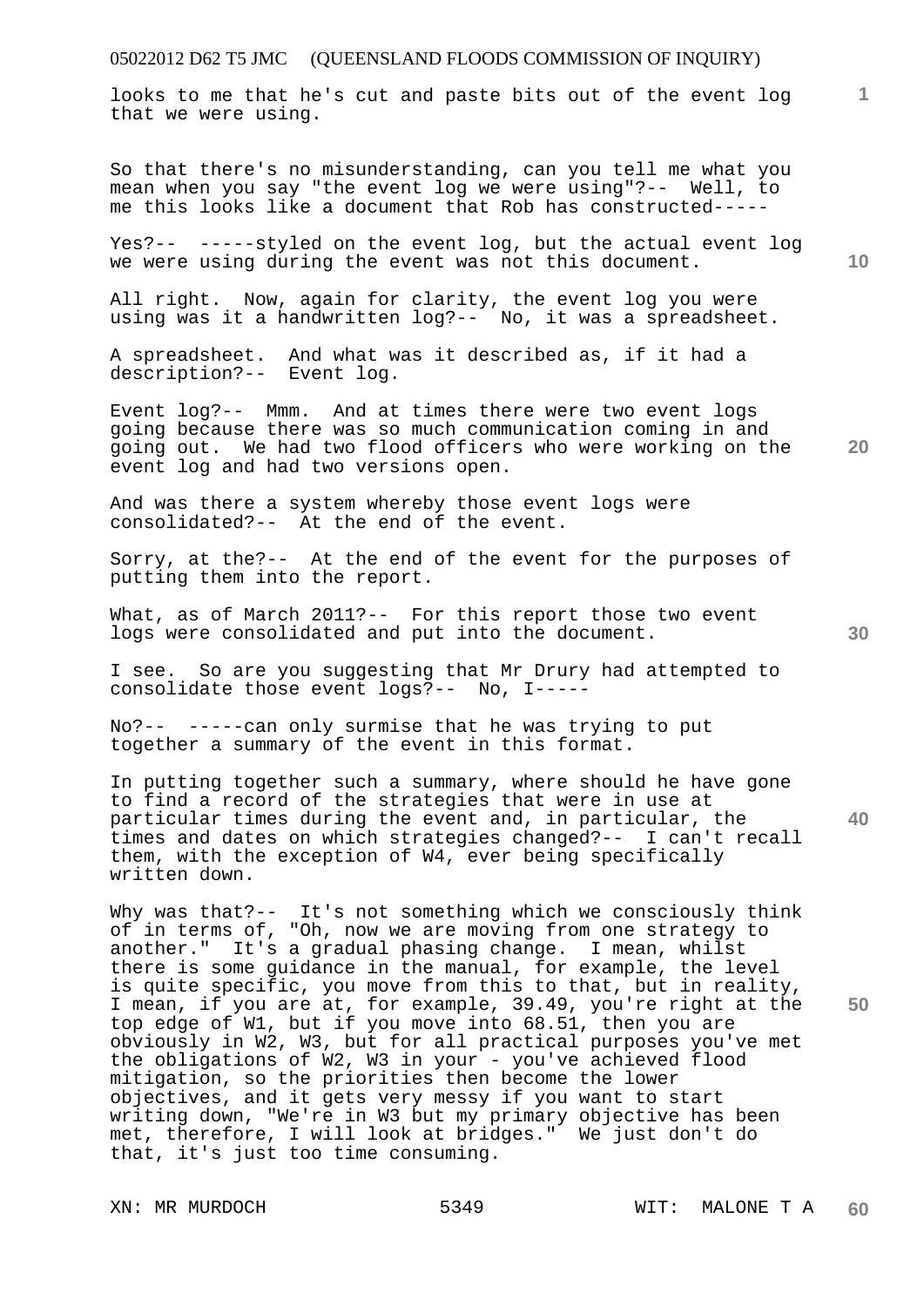When you say "too time consuming", you surely don't mean that, do you? How long does it take to key in-----?-- When you're

trying to ascertain-----

-----W2 or W3?-- It's just not something we've done in the past. Certainly it's the practice we're going to do in the future.

Did it not occur to you when you were on duty during the event that there were many people in the State who had a real interest in knowing in a timely way what the particular phase of dam operation was at any particular time?-- No, I don't believe so. I don't believe too many people had read the manual up until that stage. I mean, we had three floods in October and December and we were still getting questions from organisations which had not read the manual. So the use of strategies W1, W2, W3, W4, I would suggest, meant very little outside of the Flood Operations Centre.

You didn't think at the time that, for example, the Cabinet of this State-----?-- Sorry, Cabinet?

Cabinet Ministers had an interest in knowing what the prevailing strategy was?-- Cabinet?

Well, the Minister, responsible Minister, and his Cabinet colleagues?-- I doubt whether he would have understood what it was anyway.

Wouldn't have understood, I see. And the operators of the dam?-- Who?

They're familiar with the-----?-- Sorry, the operators of the dam, who do you mean?

Take Mr Drury, for example, Mr Spiller?-- He's not an operator of the dam.

All right, he's not an operator of the dam. Have they got an interest in knowing what's happening at the dam?-- They should have, yes.

Should have, okay. Do you think they would understand the strategy labels in the manual?-- I don't know, you would have to ask them.

Sir, do you seriously suggest that those senior professionals wouldn't have an understanding of the strategies in the manual?-- I don't know.

You don't know, I see. Was there a deliberate policy to write nothing down in a timely way so that there was no basis upon which others could scrutinise your actions?-- Not - of course not.

Of course not. You can see where it's led though, can't you,

**1**

**40**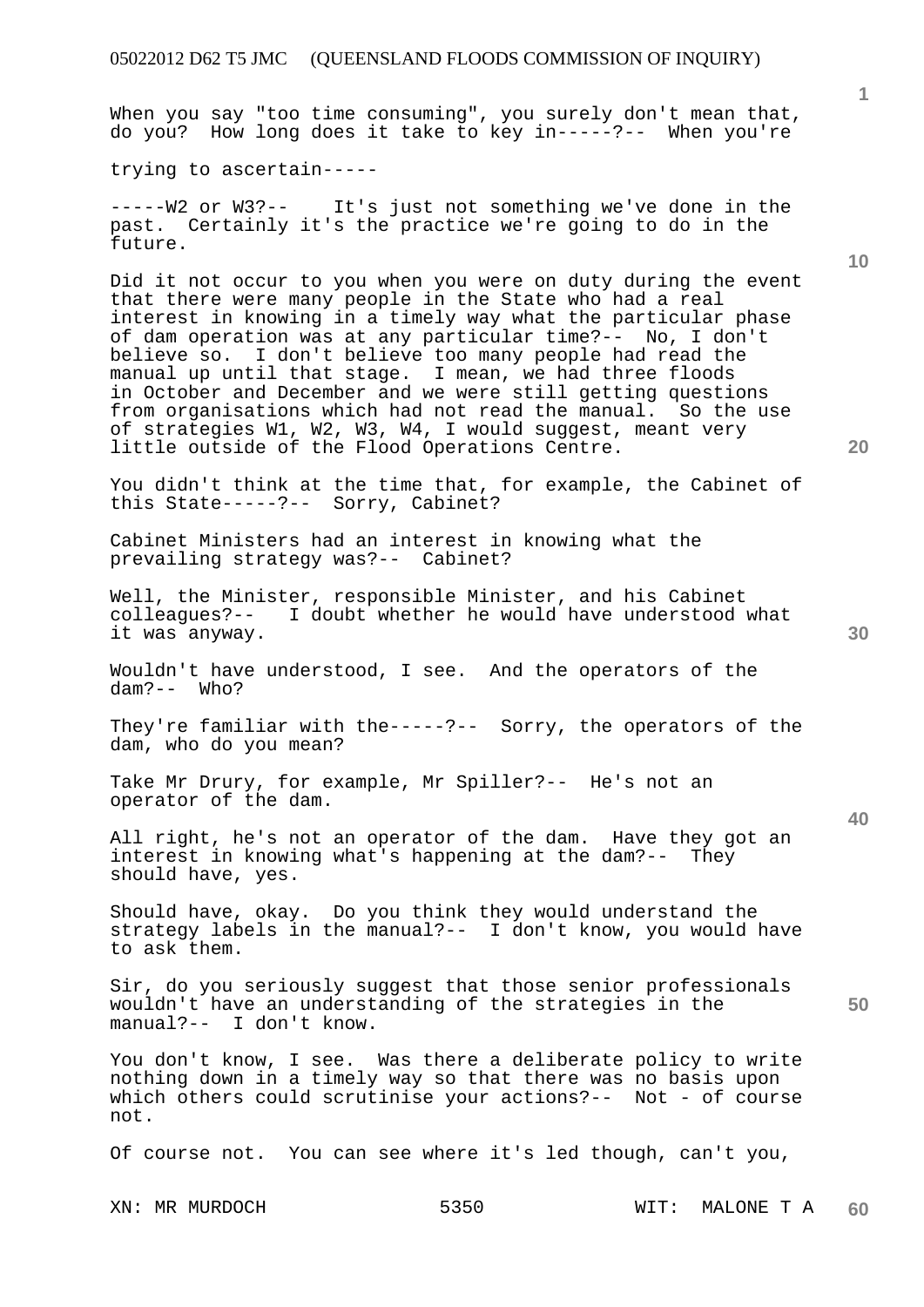in that-----?-- It's led here.

Well, it's also led to other professionals such as you say Mr Drury drawing up this Flood Control Centre Event Log,

creating a document that you say is riddled with errors?-- Yes, it is.

But apart from that, the debate over when there was a move out of W1 to W2 or W3 has practical consequences, doesn't it, because-----?-- No, it doesn't necessarily have practical consequences. If you've met the objective of achieving flood mitigation there are no practical consequences.

Isn't the fundamental consequence of moving from W1 to W2 or W3 a shift in priorities from keeping those bridges open to the priority of protecting the downstream areas from flood inundation?-- That would be your first priority. Now, once you've met that requirement, then you consider the lower requirements. Now, it's obvious - it's obvious that during that Saturday we met that primary requirement. There was no chance of urban flooding from the rainfall we had had up until that stage, so we were able to consider the lower level objectives and that's what the manual allows us to do.

The manual allows you to do it, but nonetheless the suite of priorities is quite different moving from W1 to W2 or 3, isn't it?-- Yes, and we met those requirement.

Look, you've made that point very firmly, sir, but the fundamental in the manual is that whilst you're under W1 there has to be sufficient control of the outlets from Wivenhoe Dam to ensure that the bridges remain open; correct?-- Yes.

When you move from W1 to W2-----?-- Two or 3.

Two or 3. Sorry, from W1 to 2 or 3, there's not that same constraint on the releases from the dam?-- No, but you don't want to then release water unnecessarily if you've met your primary consideration and that's just a nonsensical way to operate a flood mitigation dam to make things worse downstream than you need to make them.

I think everyone understands that, but the significance is that under W1 necessarily there have to be constraints on the amount of water being released from Wivenhoe Dam?-- Ye

**50** 

**10** 

**1**

**30** 

**40**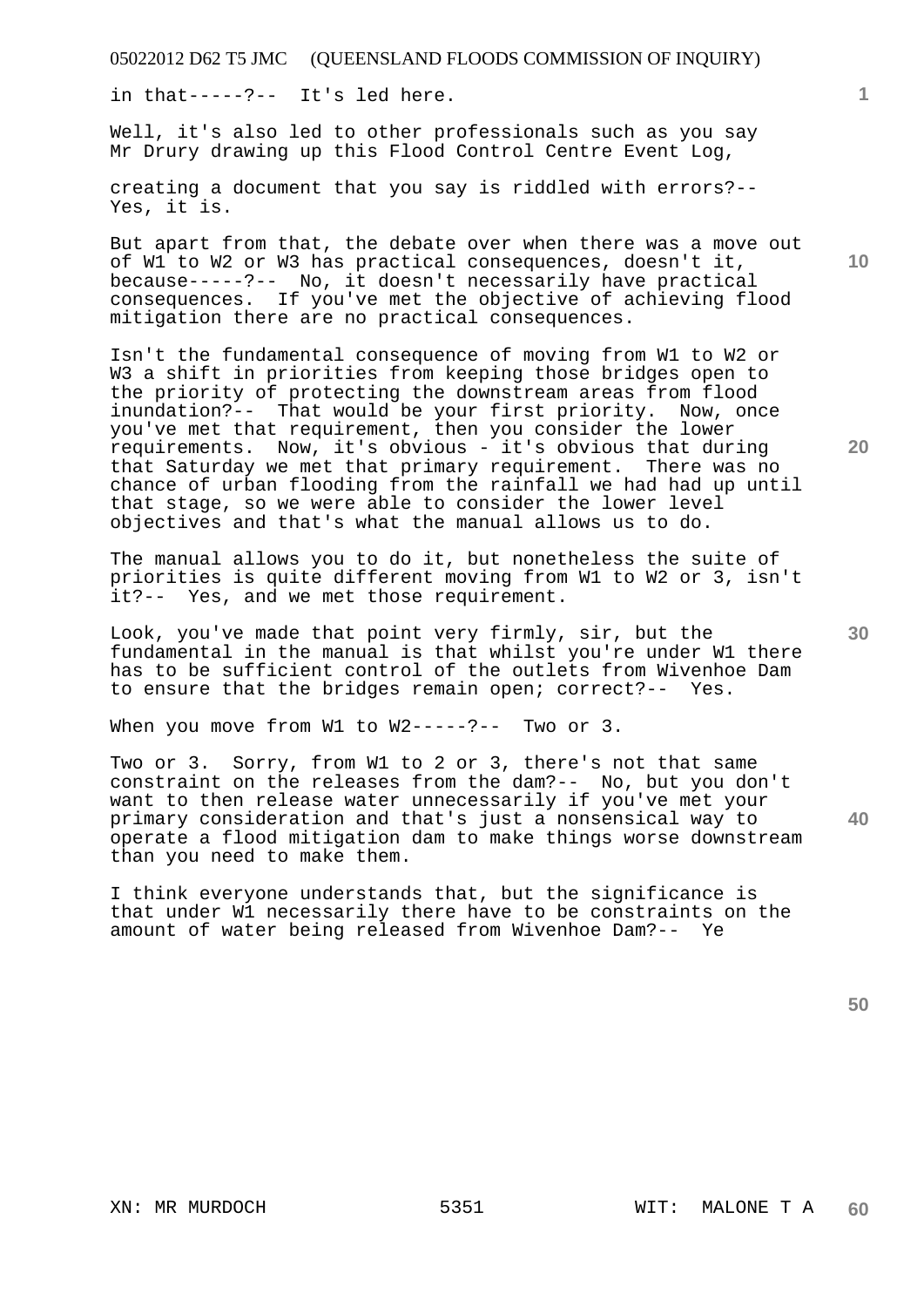That constraint isn't there when you move to W2 or W3?-- Let's just address that practical issue. Let's say we move to - we have moved to W3 at 8 o'clock on Saturday morning.

Yes?-- And we go to this proposition that we're going to open up the gates and release 3,500 all of a sudden. In a few short hours the levels will drop below 68.5 and we're back into W1. The levels go up above 68.5 we open up the gates, again release more waters, the levels drop below 68.5 and we're back into W1. I mean, practically that's just a nonsensical way to operate the dam.

I'm not going to waste time having this debate any longer, but the point is once the bridges have been submerged the bridges have been submerged, haven't they?-- Not all of them, no. We hadn't inundated the Brisbane Valley Highway or Mt Crosby Weir at that stage.

And that's because there were constraints on the release of water from Wivenhoe?-- We were managing it to meet our multiple objectives after the primary objective had been achieved.

Nothing further.

COMMISSIONER: Mr MacSporran?

MR MacSPORRAN: Thank you, Commissioner. Mr Malone, my name is MacSporran. I appear for the State and Mr Ruffini. Can I take you to the manual, Exhibit 21, briefly?-- To the sorry?

The manual, Exhibit 21. And page 22, section 8.4. And this section deals with Flood Operations strategies, does it not?-- It does.

And they're set out in there in dot point form and the manual dictates that the objectives listed in descending order of importance are then set out?-- Yes.

The next sentence reads this way, does it not, "Within any strategy consideration is always given to these objectives in this order when making decisions on dam releases."?-- Yes.

So whichever strategy you were in, whether it be W1, 2, 3 or 4, the objectives are always considered in that order?-- All the time.

From dam safety down?-- All the time, yes.

So if you're in W3, for instance, you are required to consider all of these objectives but in that order?-- Yes.

So W3, the most important objective is to ensure dam safety?-- Always.

**20** 

**10** 

**30** 

**40**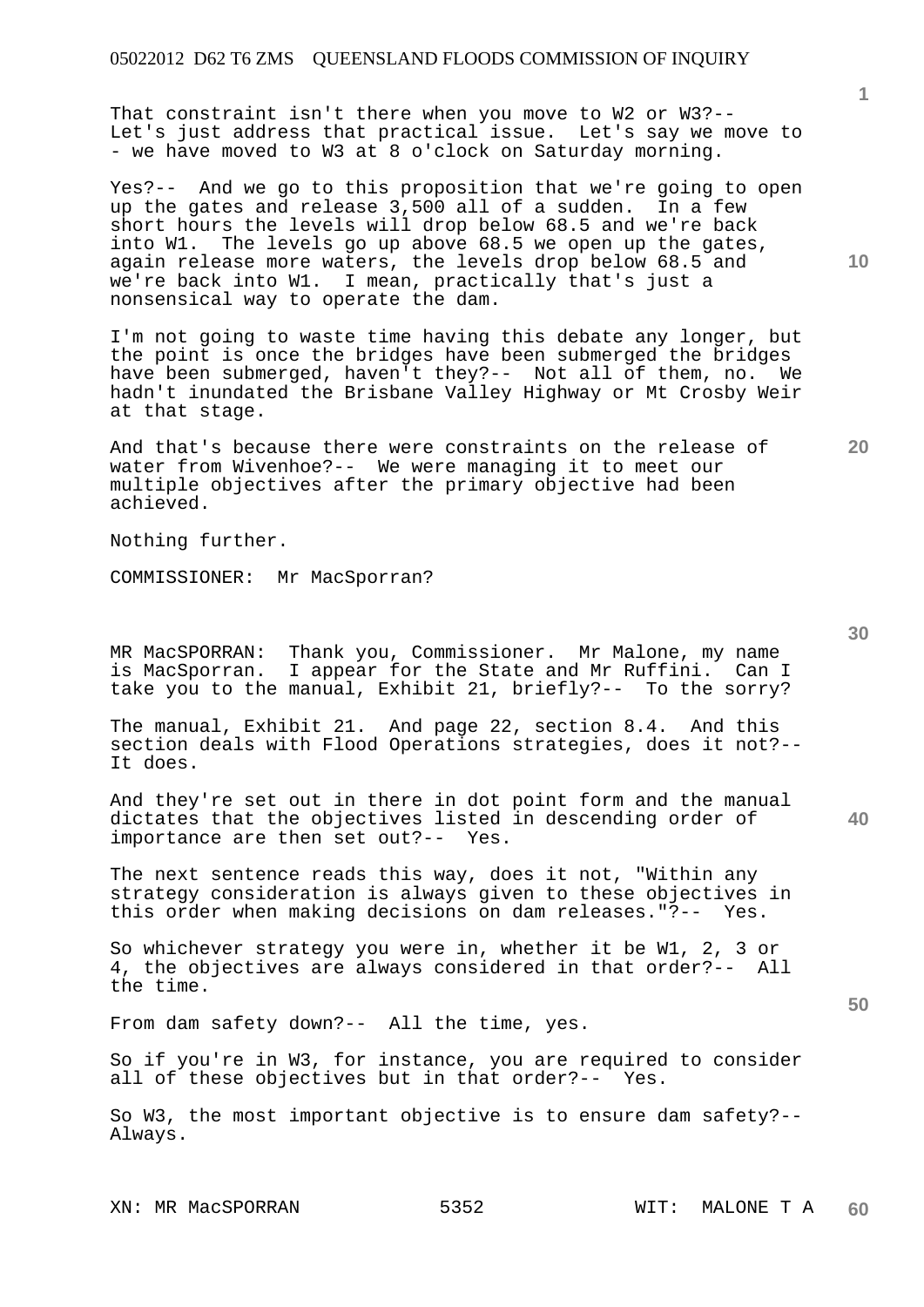And the least important is to maintain or minimise disruption to rural life, et cetera?-- No, the lowest objective is to in minimise the impacts of riparian fauna.

Yes, but when you're in, I suppose, W3 that certainly is a release significant priority?-- But certainly W3, yes.

And when you're in W3 you still have as a priority, albeit not as a significant one as those above, to maintain some of those bridges being open?-- That's right.

That's what happened in this event from your knowledge of how it was managed?-- On that Saturday, yes. So we met the primary objective being the - certainly we met the objective of ensuring structural safety of the dam. That wasn't an issue and it didn't need to be written down and then we were considering the other objectives.

And when it says "within any strategy you always give consideration to those objectives in that order", that's how you manage within a strategy your releases, you release rate, being mindful of those objectives in that order?-- Yes, either side, yes.

So whichever strategy you are adopting you're not obliged, obviously, to gauge the maximum permissible rate of release for that strategy?-- Well, that would be nonsensical. You're make things worse often.

And as you've explained if you did that you would create flooding downstream, in this case in W3?-- Yes.

Then the lake level would drop below the W3 threshold?-- Trigger level.

You then shut the releases off. You are back in W1 and then necessarily this event had to transition back to W3 and beyond?-- Exactly.

So you'd be sending a series of flood pulse ways down the Brisbane River?-- It could possibly do that, yeah.

Now, can I take you to the report Exhibit 24, page 13?-- Sorry, what page was it?

Page 13, sorry?-- Thank you.

Which deals with the events of that Saturday morning. Page 13 you'll see deals with the period Friday afternoon at 3 o'clock through to Saturday 2 o'clock in the afternoon. Now, just pick up the sense of this, it gives information about the transition through W1 D to E and then from W1 E to strategy 3. That's by way of background to what actually happened. Now, whatever is contained in Exhibit 430, that's the log that Mr Murdoch was taking you through, which is you say contains what you say are a series of errors about the W numbers attributed to various stages, whatever is in that log Exhibit 430 can't change the objective facts, can it, about

**10** 

**1**

**30** 

**20** 

**50**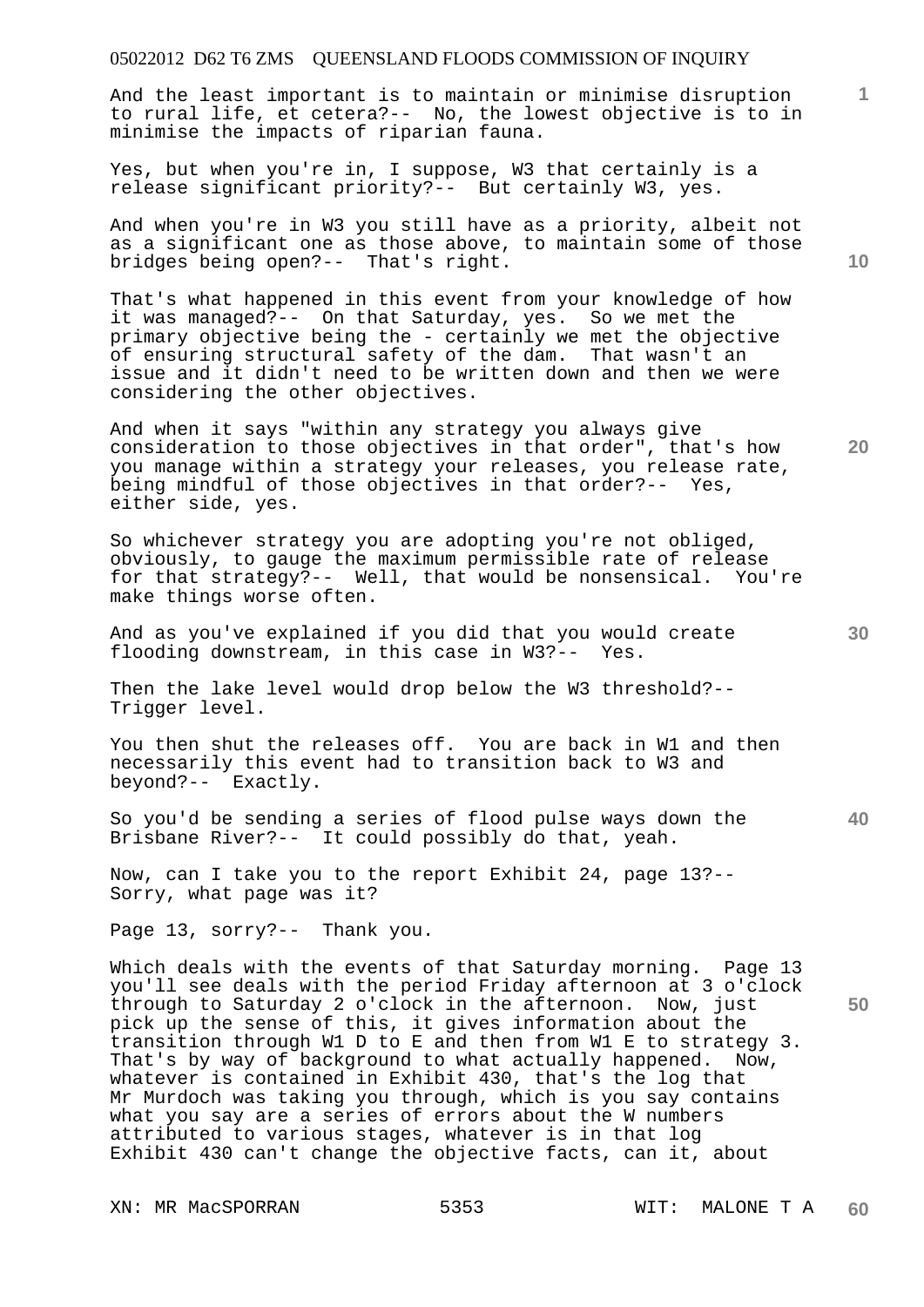# 05022012 D62 T6 ZMS QUEENSLAND FLOODS COMMISSION OF INQUIRY XN: MR MacSPORRAN 5354 WIT: MALONE T A **1 10 20 30 40 50 60**  what the lake levels were at various times, what the flow rates were and so on?-- That's exactly right. It's easy to check the accuracy of what's in 430 by going to those objective facts, is it not?-- Correct. And those objective facts are retained within the system?-- They're not lost. In the operation centre computer system?-- Yes. So we see here at page 13, we see from data that was captured at the time and can be checked, we see that there was a transitioning from W1 D to W1 E and said to have occurred at 2200 on Friday night which is 10 o'clock because the lake level exceeded 68.25 metres?-- That's correct. Now, that's an objective fact that can't be denied; is that so?-- I wouldn't have thought so, but. Because you can check from the data retained what the lake level was at 10 o'clock on Friday night?-- Indeed. And what hasn't been mentioned perhaps is that we get e-mails from the dam operators with these levels in them every hour. And that information goes into your spreadsheet, your operational spreadsheet that you're working on in the operation centre?-- Yes. And then is retained by the system and can be checked at any stage. And the manual dictates that once the lake level exceeds 68.25 metres, which it did at 10 o'clock on the Friday night, you were then in strategy 1 E - W1 E?-- Yeah. And then in terms of objectively what happened next we see that the lake level went beyond 68.5 at 8 o'clock on the Saturday morning, the 8th of January?-- No----- Again, that is a fact?-- It's a fact. And the manual dictates that once that happens you are in strategy W2 or 3; is that so?-- That's right. It's not a matter of Mr Ayre's described it I think in the words to say the strategy is imposed upon you rather than chosen, in that sense?-- In that sense, yes. Because once the lake level goes over you've got no choice?-- But to consider a higher - the higher objective. And that is said to have occurred, and we can check the levels, the lake level goes to 68.52 at 8 o'clock on the Saturday morning?-- Correct. Now, you are then in - you then have a choice or the situation as you are then in W2 or W3. And what governs which one of those two you are, in fact, operating under is the naturally occurring peak flows at Lowood and Moggill downstream of the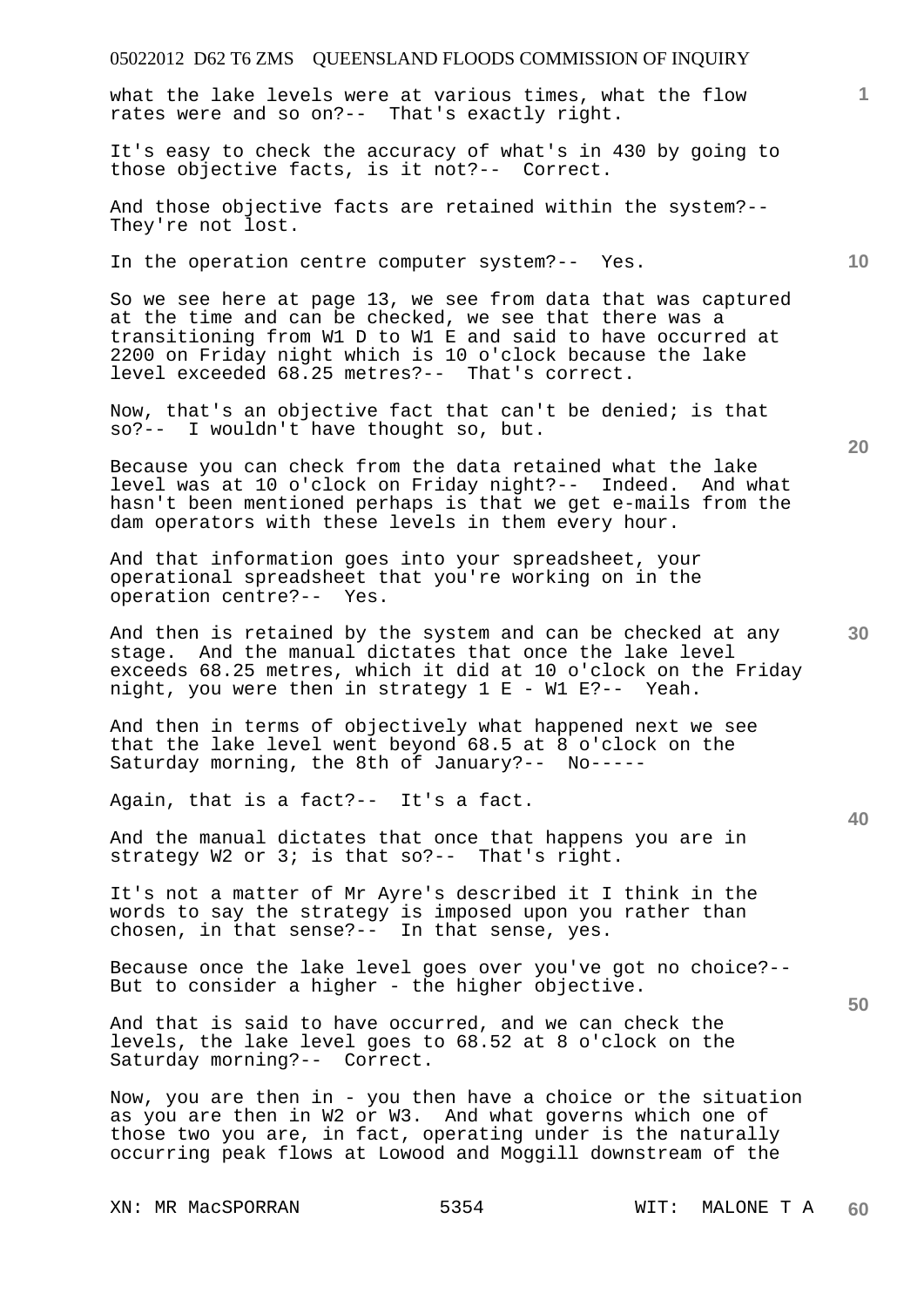dam?-- Yes.

And if you are in the operations centre and actually operating this dam by controlling the releases, you would have access to data on your operations spreadsheet which would immediately tell you what the naturally occurring flows were expected to be or were at Lowood and Moggill, would you not?-- They are estimates but, yes, they're our best estimates available.

**10**  And you can see from page 13 and I think it's confirmed later in the report that at that time or thereabouts the Moggill and Lowood peaks - the Lowood and Moggill peaks were 530 and 770 CUMECS?-- Yes.

Now, at that time, that is around about 8 o'clock, thereabouts, when the lake level goes over 68.5 and you're into strategy two or three, the release rate from Wivenhoe is over 900 CUMECS; is it not?-- It's 940.

Now, what does that tell you, if you are looking at it as an operator of this dam, physical operator of this dam, what does that tell you about which strategy you need to be in of-----?-- We should be in W3.

And is that because the combined flow rate at Lowood and Moggill, taking into account the Wivenhoe releases, are well in excess of the requirements of W2?-- Exactly. So add those 940 onto that 530.

**30**  Now, I understand you weren't on shift at 8 a.m.-----?-- I wasn't.

-----on the 8th of January. But just for a moment assume you were at the dam centre, the operation centre at that time you would have had access to that data, would you not?-- I would of.

You'd be able to check the lake level, you'd see it would go over 68.5 and you'd have on your spreadsheet the data that reflected the flows at Lowood and Moggill?-- Correct.

And looking at that data you would be directing your mind to the issue of what strategy you were, in fact, operating the dam in?-- Yes.

Now, you wouldn't at that time, I imagine, have a copy of the manual open beside your computer console?-- You may well do. I mean, I recall several times throughout the event referring to the manual often.

But you have, with the experience you have, a familiarity with the terms in the manual?-- Yes.

You'd know the basic requirements of the lake levels and the flow rates-----?-- Yes, 68.5.

-----to determine which strategy you're in?-- Yes.

**1**

**20** 

**40**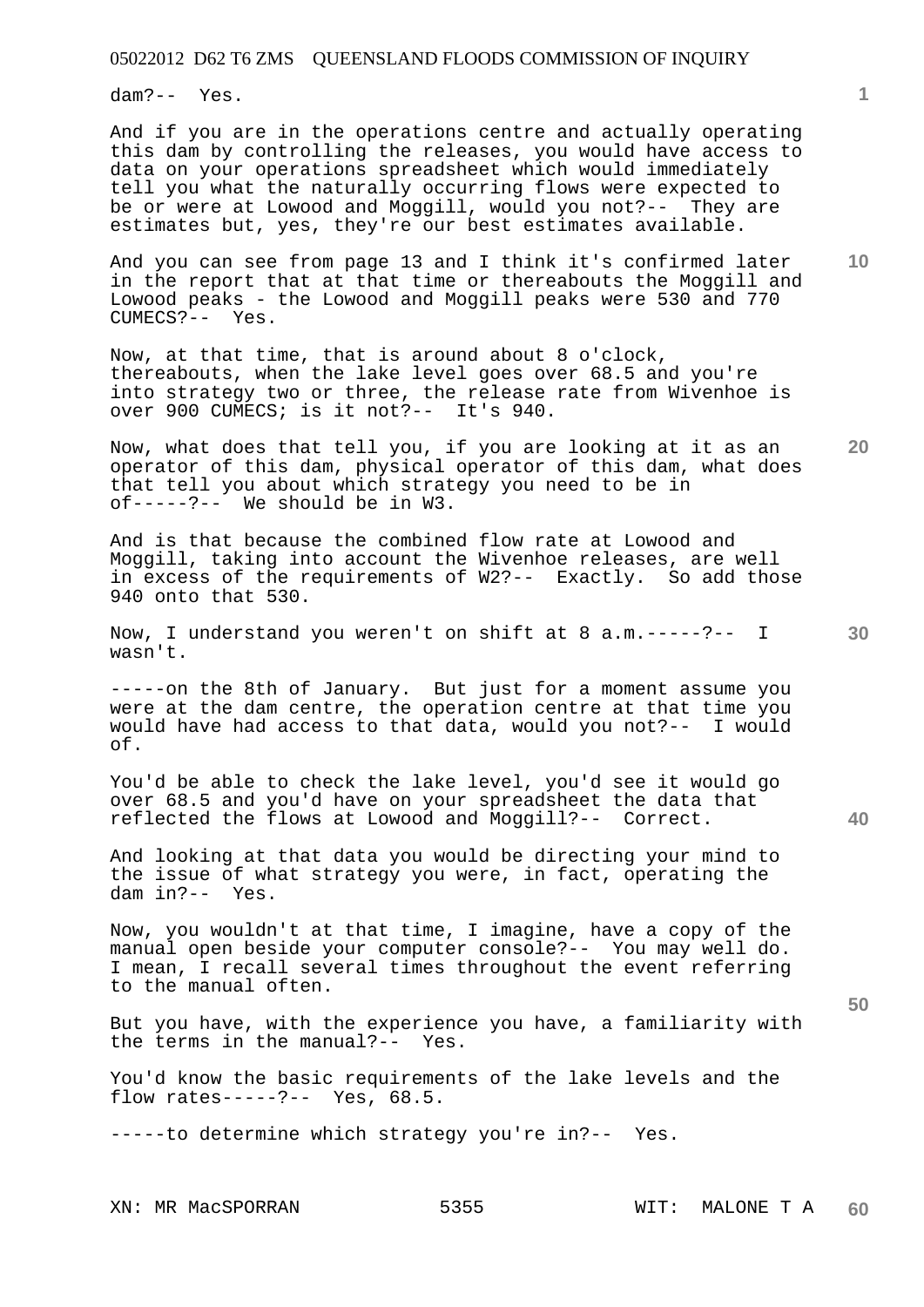So you wouldn't need, I assume, to turn to the manual to see what were the requirements of W2 or W3?-- No.

You would be aware of them by the data you had looked at and the decisions you made as a result to either increase the flow rate, throttle it back or leave it alone?-- Leave it alone.

You wouldn't have to formally articulate which W strategy number you were in, would you?-- No. And, as I said, the line is not black and white. It's a little bit fuzzy. Even though the level is quite clear, but.

Now, once you have, in fact, been operating the dam in, say, strategy W3, your goal then is to regulate the release rates from the dam, bearing in mind all of the data including forecasts, upstream and downstream of the dam to at that stage minimise urban inundation?-- Correct.

And you do that for as long as you can, bearing in mind at the same time the need, if you can do it as a lower objective, to keep those two main bridges open?-- Exactly.

And that's exactly what happened in this instance, is it not?-- Up until every rainfall started on the Sunday.

W3 was operated from about 8 a.m. on Saturday the 8th of January until it was realised on Sunday night that the lower level of objective of keeping those bridges open was no longer feasible?-- Correct.

Arrangements were then made to close the bridges and that was done around midnight or the early hours of the Monday and the releases were ramped up to inevitably put the bridges out of action and concentrate on minimising flow downstream?-- That's correct.

COMMISSIONER: Mr MacSporran, I'm just worried that Mr Malone's answers aren't exactly giving you any pause and it's a bit tough on the reporter.

MR MacSPORRAN: I'm sorry.

COMMISSIONER: Can you slow it down a little between the answer and the question.

MR MacSPORRAN: My apologies. So that was done. If we look at the data it indicates that a conscious appreciation was gained at about 7 o'clock on the Sunday night, that it was going to be necessary to inundate the bridges. I think you have to answer so it can be taking down. I can see you nodding, but the recorder might not?-- That's correct.

Thereafter that was done and that lower level objective was no longer necessary to consider?-- It wasn't a consideration after that.

So, again, your priority still started from dam safety down and you've jettisoned the bridges although they're still on

XN: MR MacSPORRAN 5356 WIT: MALONE T A

**60** 

**30** 

**40** 

**50** 

**10** 

**20**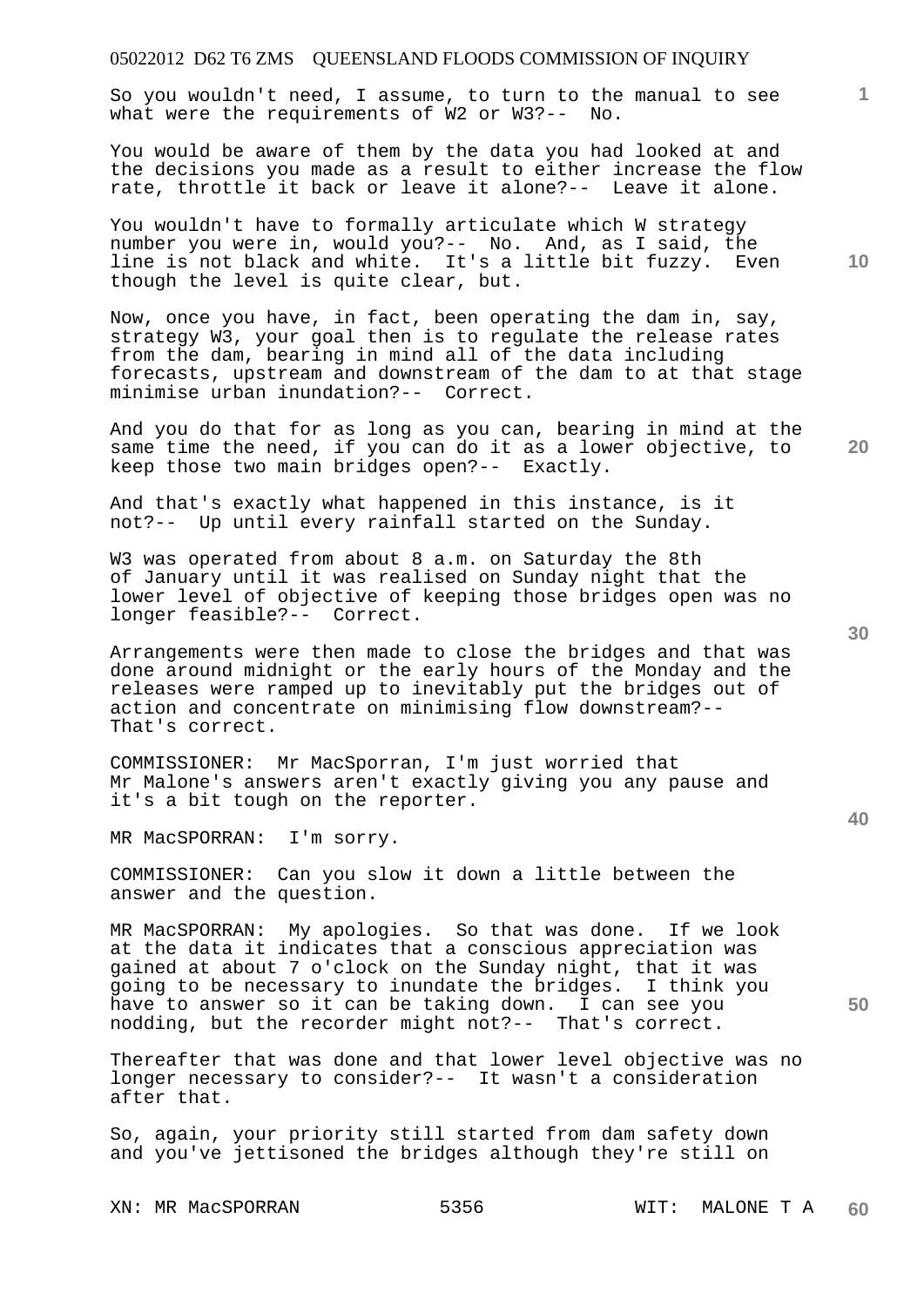**1** the list for consideration of some sort?-- And that's a part of advising people of what's going on.

And then ultimately, as we know, that objective, because of the rainfall that we now know occurred on that period it wasn't possible to remain in W3 either with the release rates?-- Eventually.

And you had to transition to W4 with the inevitable flooding of Brisbane; is that so?-- That's correct.

That was entirely appropriate, I suggest to you, because you didn't have the knowledge of what rainfall was actually going to occur?-- You never do.

And because you never do with certainty you are required to be conservative with your release rates, aren't you?-- First do no harm.

**20**  And, indeed, this event we're now talking about was the first time we've heard today in evidence, I think, that the release rates from Wivenhoe actually exceeded 2000 CUMECS?-- I believe so.

That gives some idea of the magnitude of this event?-- Yes.

Nothing further. Thank you.

COMMISSIONER: Thank you, Mr Sullivan?

MR SULLIVAN: I don't have any questions, Commissioner.

COMMISSIONER: Mr O'Donnell?

**40**  MR O'DONNELL: I do have some questions. Can you have the manual opened at page 26, please. I just want to follow some of the questions you were just being asked about how the change of strategy occurred at 8 a.m. on the Saturday morning. If you look on page 26 the last sentence on the page, "If the level reaches 68.5, switch to strategy W2 or W3 is appropriate."?-- Yes, I can read that.

You said in answer to Mr MacSporran the change in strategy that occurred at 8 a.m. on Saturday morning was imposed on you, not chosen?-- That's correct. According to the manual.

**50**  And do you understand - or was it your understanding as a flood engineer it was imposed by virtue of that command at the foot of page 26?-- That's what Rob would have had to have done at that time.

In other words, as you read the manual as a flood engineer and this is how you read it in early 2011 - once the water level crosses 68.5 there is an automatic transition to a higher strategy?-- To higher considerations also.

**10**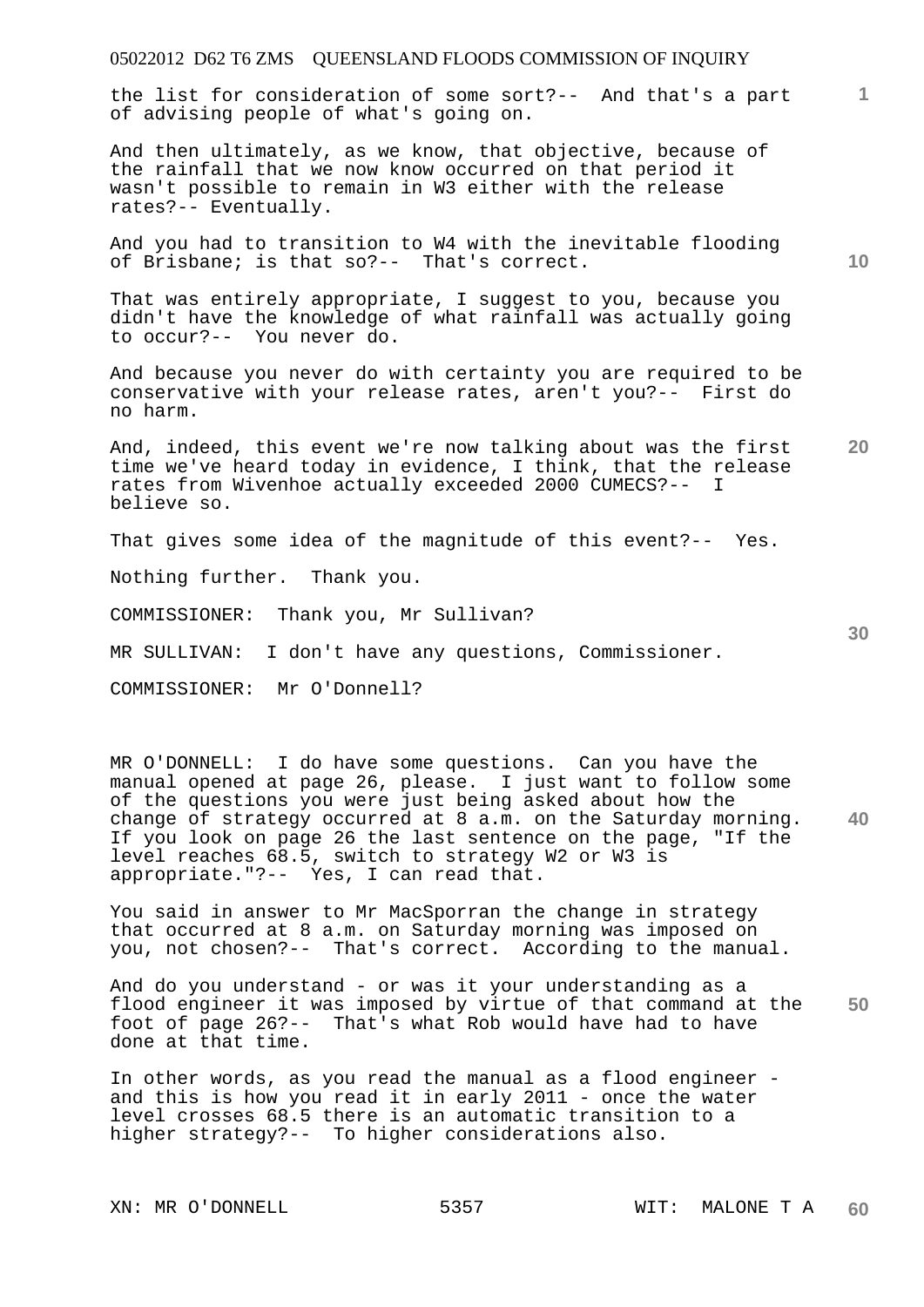| 05022012 D62 T6 ZMS  QUEENSLAND FLOODS COMMISSION OF INQUIRY                                                                                                                                                                                                                                                                                                                                     |    |
|--------------------------------------------------------------------------------------------------------------------------------------------------------------------------------------------------------------------------------------------------------------------------------------------------------------------------------------------------------------------------------------------------|----|
| Not by virtue of an election of the flood engineer, it is an<br>automatic because that event occurred?-- Yes.                                                                                                                                                                                                                                                                                    | 1. |
| The role of the flood engineer is then to commence to use the<br>higher strategy in managing the dam?-- As appropriate to the<br>rainfall and expected inflows.                                                                                                                                                                                                                                  |    |
| What's said in the Flood Report is that the W3 was commenced<br>to be used from 8 a.m. on Saturday morning and used throughout<br>that weekend?-- Certainly throughout the first 24 hours.                                                                                                                                                                                                       | 10 |
| It's implicit in the questioning that's been put against you<br>that all four flood engineers overlooked the significance of<br>the transition to a higher strategy during that weekend, that<br>is, none of you appreciated that there had been a triggering<br>of a transition to a higher strategy. You all continued to<br>operate the dam over that weekend in a $W1 - $ using $W1$ ?-- No. |    |
| Can you comment on that, please?-- Sorry?                                                                                                                                                                                                                                                                                                                                                        | 20 |
| Can you comment on that?-- I don't think that's the case<br>because we were always cognisant to what the dam level was.<br>We were getting e-mails every hour, so how could you not<br>realise that it was above 68.5.                                                                                                                                                                           |    |
| In the manual there are three key lake levels, are there, from<br>67-----?-- Core supply level.                                                                                                                                                                                                                                                                                                  |    |
| -----68.5 and 74. That's right, isn't it ?-- Yes.                                                                                                                                                                                                                                                                                                                                                | 30 |
| They're fundamental in operating the dam?-- They are<br>fundamental in the way we operate the dam and our<br>understanding of it.                                                                                                                                                                                                                                                                |    |
| Can you comment on the likelihood - sorry, I'll start again.<br>You work with Mr Ayre?-- Yes.                                                                                                                                                                                                                                                                                                    |    |
| In managing flood events?-- In the past, yes.                                                                                                                                                                                                                                                                                                                                                    |    |
| He's a very experienced flood engineer?-- Yes.                                                                                                                                                                                                                                                                                                                                                   | 40 |
| Can you comment on the likelihood that Mr Ayre on that<br>Saturday morning might have overlooked that the lake level,<br>having leached 68.5, had triggered a need to start to use a<br>higher strategy?-- It would be very uncharacteristic for Rob.<br>He's a very particular fellow.                                                                                                          |    |
| You said when you're managing a flood event you have the<br>manual at hand and refer to it from time to time?-- Indeed I<br>do because one of the important things is when you are<br>operating the gates is the sequencing. That's not something<br>you can remember. You have to refer to the manual to see what<br>the sequence of gate operations is.                                        | 50 |

Have you seen Mr Ayre when he's been operating or managing a flood event referring to the manual?-- I haven't because I've never been actually on duty with Mr Ayre except for that short overlap on that Sunday night.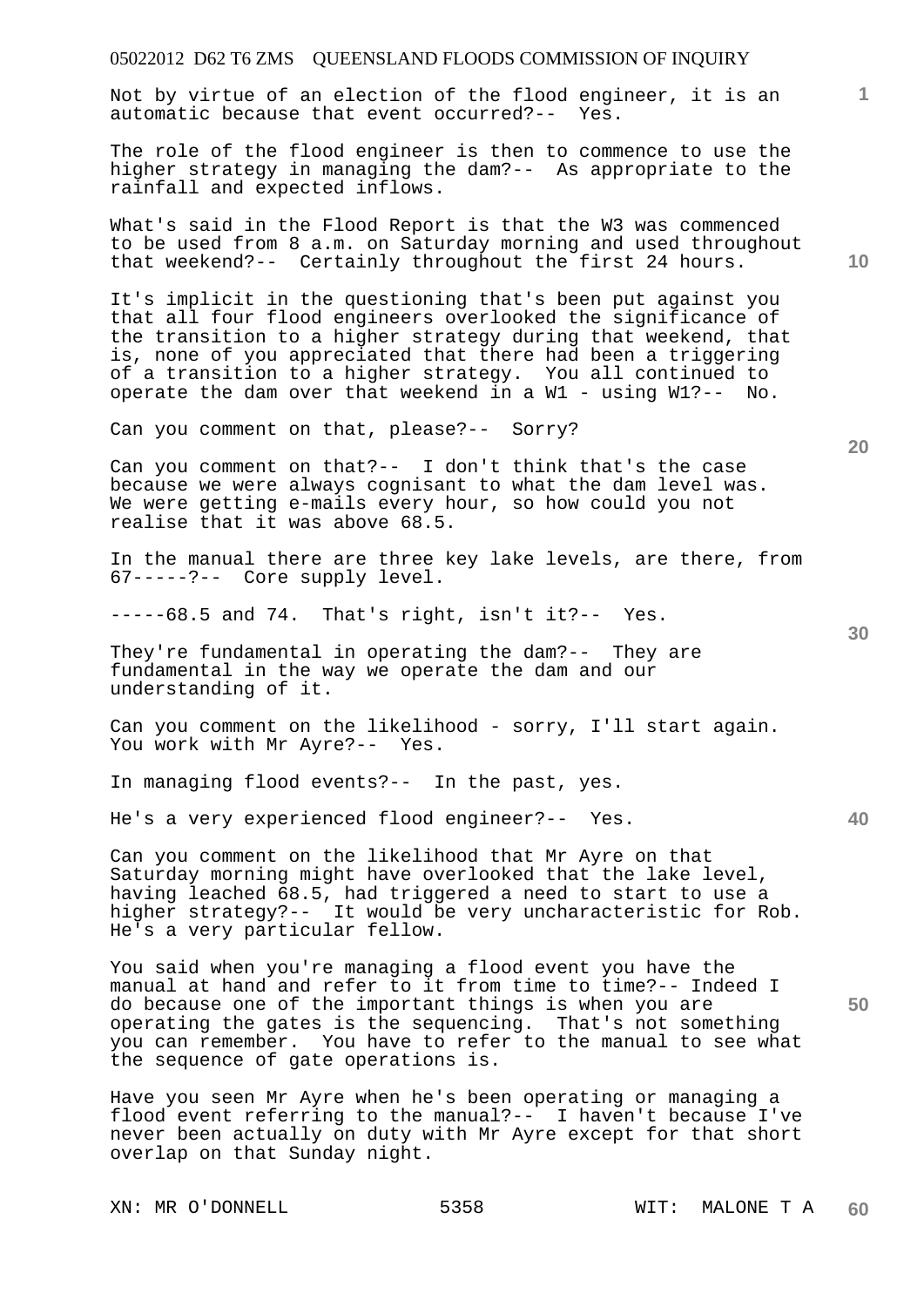What about the other gentlemen, the other flood engineers?-- Certainly - well, there's only been the one occasion where we've had two engineers on at the same time and certainly John Tibaldi was referring to the manual during that.

You were on shift on a number of - sorry, you shared a number of shifts with John Tibaldi during that flood event?-- With John, yes.

And you saw him referring to the manual?-- Yes.

Can you comment on what's the likelihood, in your experience of Mr Tibaldi, that he might have completely overlooked that the lake level reaching 68.5 had triggered a need to transition such as to use a higher strategy?-- I would have thought that would be extremely unlikely given that John was the primary author of the manual. He would have appreciated that 68.5 was a key trigger.

I see the time, Commissioner.

COMMISSIONER: Is that convenient? All right.

THE COURT ADJOURNED AT 12.57 P.M. TILL 2.30 P.M.

**40** 

**50** 

**1**

**10**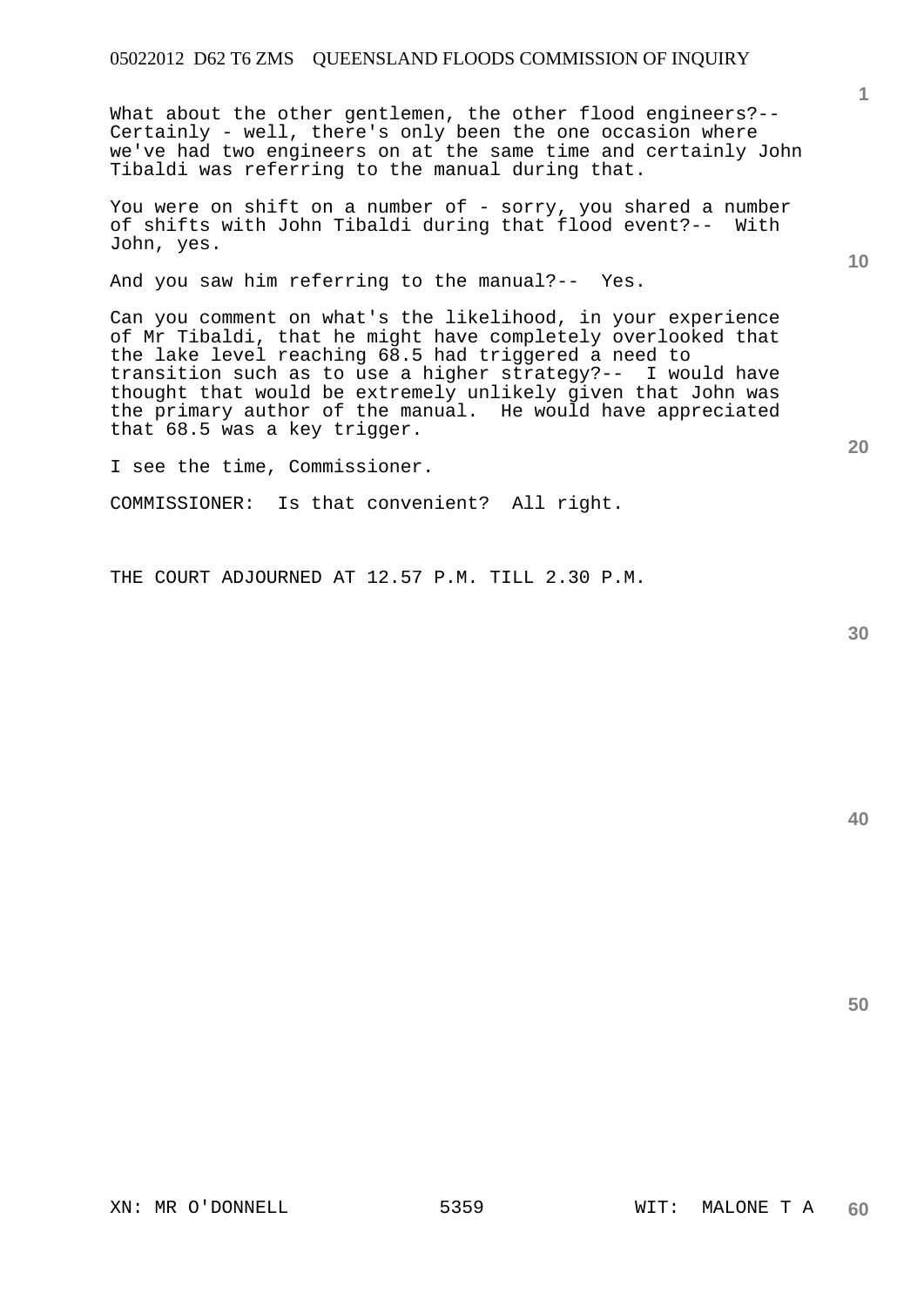THE COMMISSION RESUMED AT 2.30 P.M.

TERRENCE ALWYN MALONE, CONTINUING:

MR O'DONNELL: I want to now take you to Sunday, the 9th, the shift that you worked from about 7 a.m. to 7 p.m., and also the period during which you remained on duty I think until roughly 10 p.m. assisting John Ruffini with any issues. What I wanted you to go through is the information available to you during that shift as it unfolded, and I'll be asking you to comment from time to time on what was your primary consideration in managing Wivenhoe during that shift. So can we start with 7 a.m. You come on duty-----?-- Can I start a little bit earlier?

**20**  If you want to?-- Because at 6 a.m. I'm getting up and I have access to my emails on my Blackberry so I know what the level<br>of the dam is before I get to work. I'm also----of the dam is before I get to work.

What do you know that from?-- The email that I get that says what the level is.

What email?-- Well, we get hundreds of emails during the event from all the dam operators which tells us what the water level is and what the gate openings are.

What was the information you got at that time about lake levels?-- I can't recall specifically the exact number, but it would have been Wivenhoe Dam, the date, the time, the level, which was above 68.5 - it might have been 5.4, 5.5, I can't remember exactly - but also would have given the five gates and their exact settings at that particular time, and it could also have had the rate of release in it for the five gates, and also what was the being release through the hydro at that particular time. So that's one email I would have got.

Can you recall did that information about the lake level triggered any response or any thought in you?-- Not particularly, no. But at that stage, as far as I was concerned, we were in W3 because it was above 68.5.

Can you actually recall thinking that at that time?-- No. No, I can't.

**50**  Well, then how do you know that was your thought at the time?-- I can't confirm that, no. All I know was the water level was above 68.5.

How do you know you had the thought that therefore you had transitioned out of W1?-- Only from the information, the sitreps, we had been receiving since yesterday also. I mean, I can't recall exactly thinking: Oh, now we are at W3. No, I can't recall that.

**10** 

**1**

**30**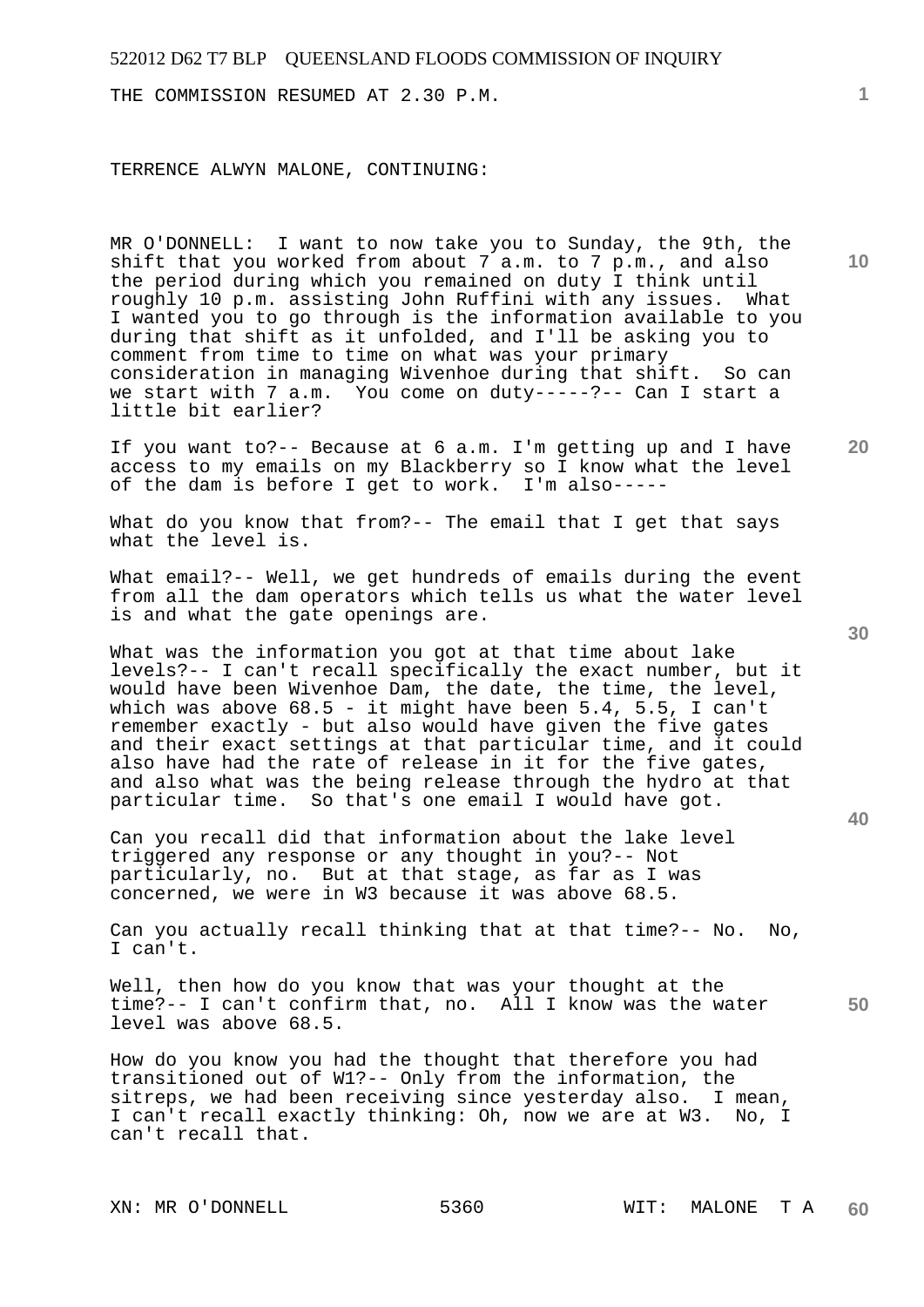Do you recall thinking that - let's go to your shift. You start your shift?-- At 7 a.m.

What's the information you see when you start your shift?-- There's discussions with the outgoing duty engineer about the overnight rainfall, how much rainfall we've had, what the current water levels are, what the projected water levels are, and what the forecast rainfall is. And then I've been in the practice of asking is there anything in particular I should be aware of, meaning in terms of are there gauges that have gone out or particular issues with gates; any problems that I should be aware of. That was my typical handover. Then That was my typical handover. Then I would review the overnight documents in terms of the situation reports, any other documents, faxes or emails that have come in. But I just don't recall anything specific about mentioning W3 at that handover.

What was the situation as presented to you at that time?-- At that time I recall that we - the situation was there had been not a lot of rain overnight. The water level had gone up, and we'd been able to drain a little bit. So the net result over 24 hours was basically the same. We had managed to retain the dam at just over 68.5. So that meant to me that we were still in strategy W3.

Can you recall thinking that at the time?-- No, I don't.

Can you say from your ordinary practice whether that is something you would expect you would have appreciated?-- I would have just appreciated the fact that we were in W3, yes.

HER HONOUR: You can hardly talk about ordinary practice, surely, when this was the first time anything of this sort had happened?-- No, it's not the first time. We went through three events in October and two in December where we had been in W3.

MR O'DONNELL: And you had been involved in managing each of those events?-- Correct.

And do you recall in those events thinking that once the water level had crossed 68.5, that it affected the strategy?-- Yes, it was just obvious that that was the case. We were in a different strategy and we needed to examine things more closely to see what we were in; W2 or W3.

This is now the fourth time it's occurred?-- In the space of three months. So to me it was nothing unusual; it was just what was happening.

And do you recall how did that affect you in your management of the dam during that shift on the Sunday?-- Specifically not the fact that we were in W3 that was on the foremost in my mind at that particular point in time. Because even from the Friday we were aware that the potential for heavy rainfall was going to occur sometime in the beginning of next week, and I think from that point in time all the activities I undertook were in the expectation of what we should do to manage these

**10** 

**1**

**30** 

**20**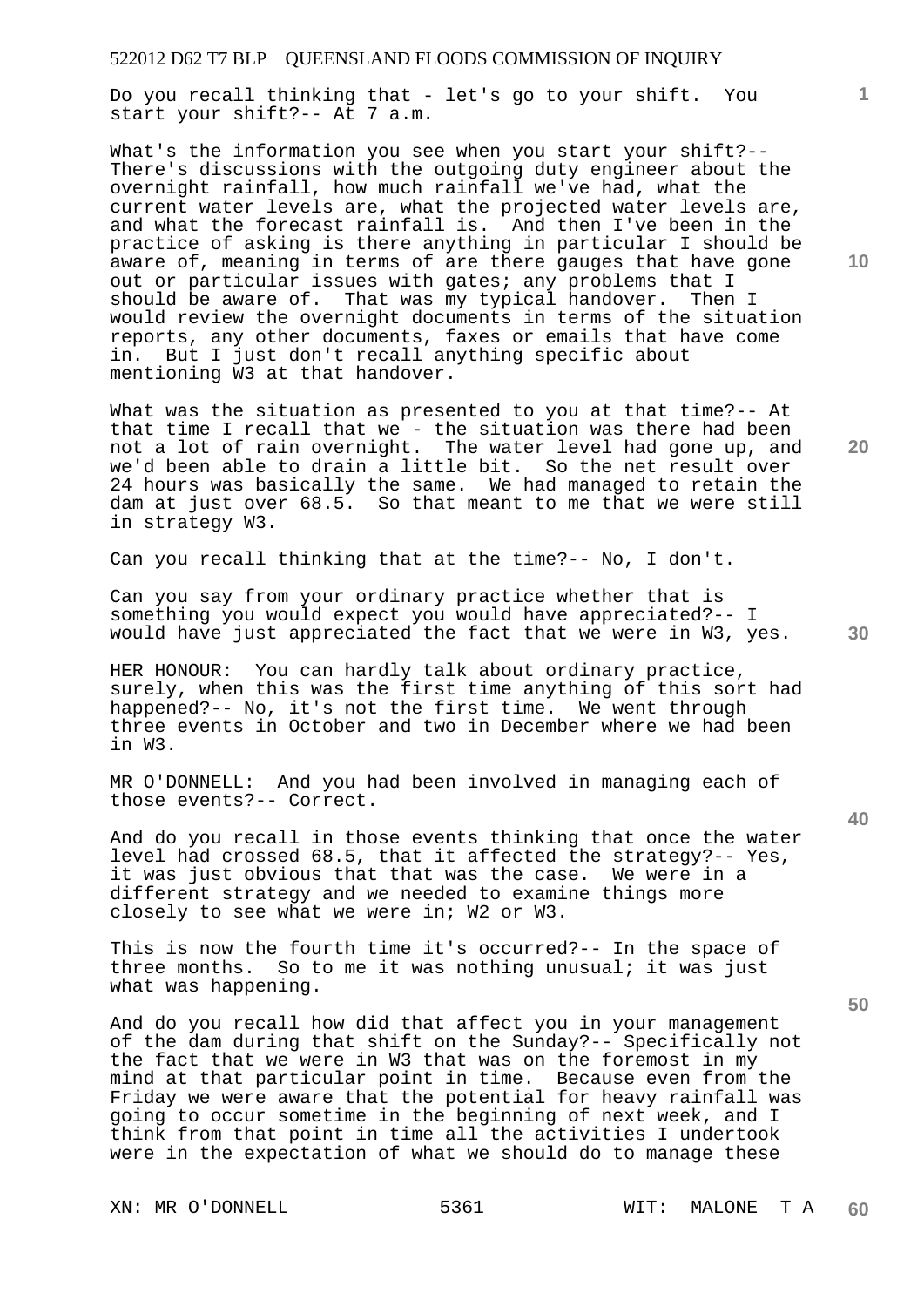huge inflows we were expecting in the next couple of days. And obviously the way we managed it would be - have a significant impact on minimising floods in the lower Brisbane River.

Can you recall that being a consideration during your management of the flood event on that Sunday?-- Definitely. Definitely.

**10**  Do you have an actual recollection of that?-- My major concern on Sunday was how we were going to manage these expected huge volumes of inflows over the next coming days to minimise impacts of urban damage. That was the purpose of our job.

Was your assessment on that Sunday that this was not the small flood event some people call a W1, or a small flood event; this was a larger event?-- It had the potential for it. I mean, until you actually get the rainfall on the ground, you can't say how big it's going to be. But we were certainly making all precautions and all assessments on the basis that this rainfall was going to occur and we were going to have to manage some rather large volumes. By 7 a.m. I had - I'm not quite sure whether it was me, but I notice in the log because if I was only signing on at 7. It was my usual practice to get there about half an hour earlier. So there is a model run that was done at 7. That could have been done by the outgoing engineer or by myself. I'm not sure. At 8.40 I ring the Bureau of Meteorology to discuss the rainfall forecasts because already - I mean, I was concerned about what the potential was going to be in the next 24 to 48 hours. So that was uppermost in my mind all throughout that day. By 9 a.m. I had run both the Somerset, Wivenhoe, and North Pine models because I was managing, at that particular point in time, two dams - three dams, I should say: Somerset Dam, Wivenhoe Dam, and North Pine Dam. Now, my main - my focus may well have been on North Pine Dam, because it's a much smaller dam - catchment, sorry. It responds to rainfall a lot quicker than Somerset and Wivenhoe, where you've got a little bit more time to assess things. Now, that said, I had run both sets of models, so I was across what was happening in both river basins. I think that the assessment I undertook between 9 a.m. and 11 a.m. does, to me, really indicate how serious I thought the situation was. I had undertook an assessment of the potential runoff volumes that we expected in the next three days, and to me that was indicating some huge volumes with a high range of uncertainty in terms of what those volumes could be to us. Even at the lower end we were looking at something like an event where we had in - two events in December and the event in October. At the higher end we were looking at an event like February 1999, where no one recalls that event because the dam was partially empty and it<br>swallowed up a lot of the event, a lot of the flood. So I had swallowed up a lot of the event, a lot of the flood. a very sharp appreciation during that particular day of what the potential for runoff was going to be, so that was my purpose of my email which I sent out at 11 a.m.

Let's just pause and look at that. We'll see that in Mr Drury's volume 1, which I think may be behind you to your

**1**

**20** 

**30** 

**40**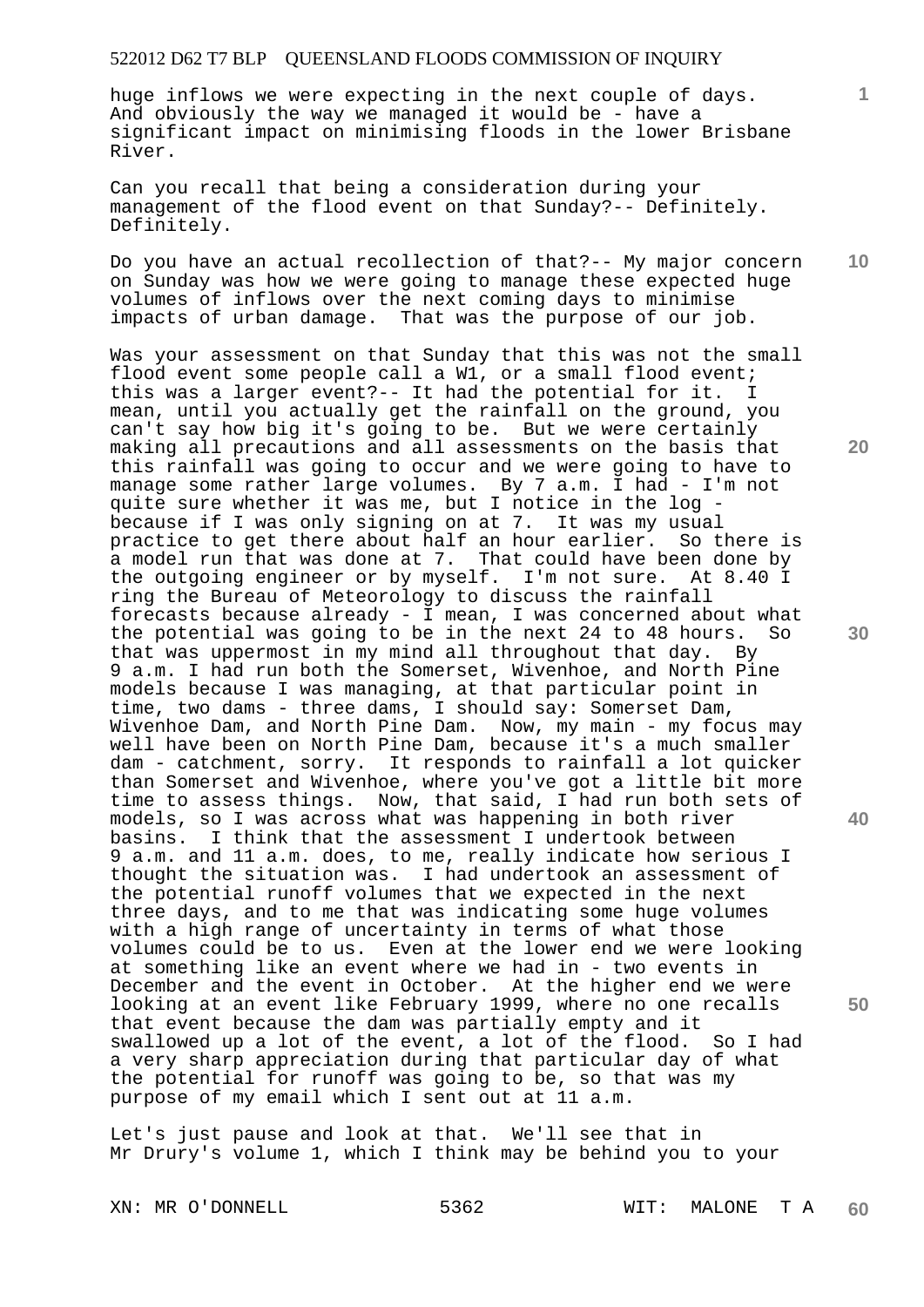right. That's at page RD-5, page 200?-- It's also in the flood event report in Appendix K.

Thank you. Just walk us lay people through this and what's the significance of it in terms of management of the dam?-- Okay, let's go through it sentence by sentence, if you like.

No, pick the eyes out of it. What's the major significance in terms of the management of the dam during your shift?-- There was certainly the first bit that talks about how much rain we were expecting to get. There was conflicting information. For example, one particular website on the Bureau was saying 200 to 300, and it was giving us the indication that it was likely to contract around about Tuesday night. There was another indication that the heaviest falls were overnight Sunday night and overnight Monday and Tuesday night. The product that was produced by the meteorologists - the last available product - was only giving us 40 to 60 millimetres. So there's a lot of uncertainty about how much rain we would get. At that particular point in time I looked at how much rain we had had and the volumes that we had had - we had received up until that particular time, and then I was able to say okay, well, that meant, based upon the rainfall up to that particular point in time, about 45 per cent of the rain that had fallen on Wivenhoe catchment had resulted in runoff; about 60 per cent of the rainfall that had fallen in North Pine resulted in runoff; and about 75 per cent in Somerset Dam.

That means runoff into the dam?-- Into the dams. The significance of those volumes - those fractions and why they are different is that Somerset and North Pine Dam are traditionally in wetter catchment areas and the upper Brisbane, Wivenhoe is traditionally more dry, so you end up with less runoff volume. So I came up with those estimates. Then I looked at the upper estimate of rainfalls from the previous forecast rainfall analysis, and unfortunately what I didn't do in this particular document is actually put those numbers down. I pointed to the websites where I got that information from. So I converted that rainfall into volumetric runoff, and you can see there that in each of the days, Monday, Tuesday, Wednesday, I had estimates - upper and lowers estimates of the sort of volumes we would be expecting into the dams over those coming days. And as I said, then that gave me for the Somerset-Wivenhoe system a lower limit of about 800,000 megalitres and an upper limit of about 1.5 million megalitres.

That is inflowing into the dam?-- Into the dam.

**50**  Right?-- At that particular point in time we had basically 85 per cent of the 750 - or the 900,000 megalitres in Wivenhoe Dam was available for temporary flood storage, and at this particular point I can't recall exactly how much flood storage we had in Somerset Dam.

So you think in terms of flood storage in megalitres within the dam?-- I'm thinking, yes, how much volume do we have to manage in the next few days, and what volumes have we have to

**10** 

**1**

**20**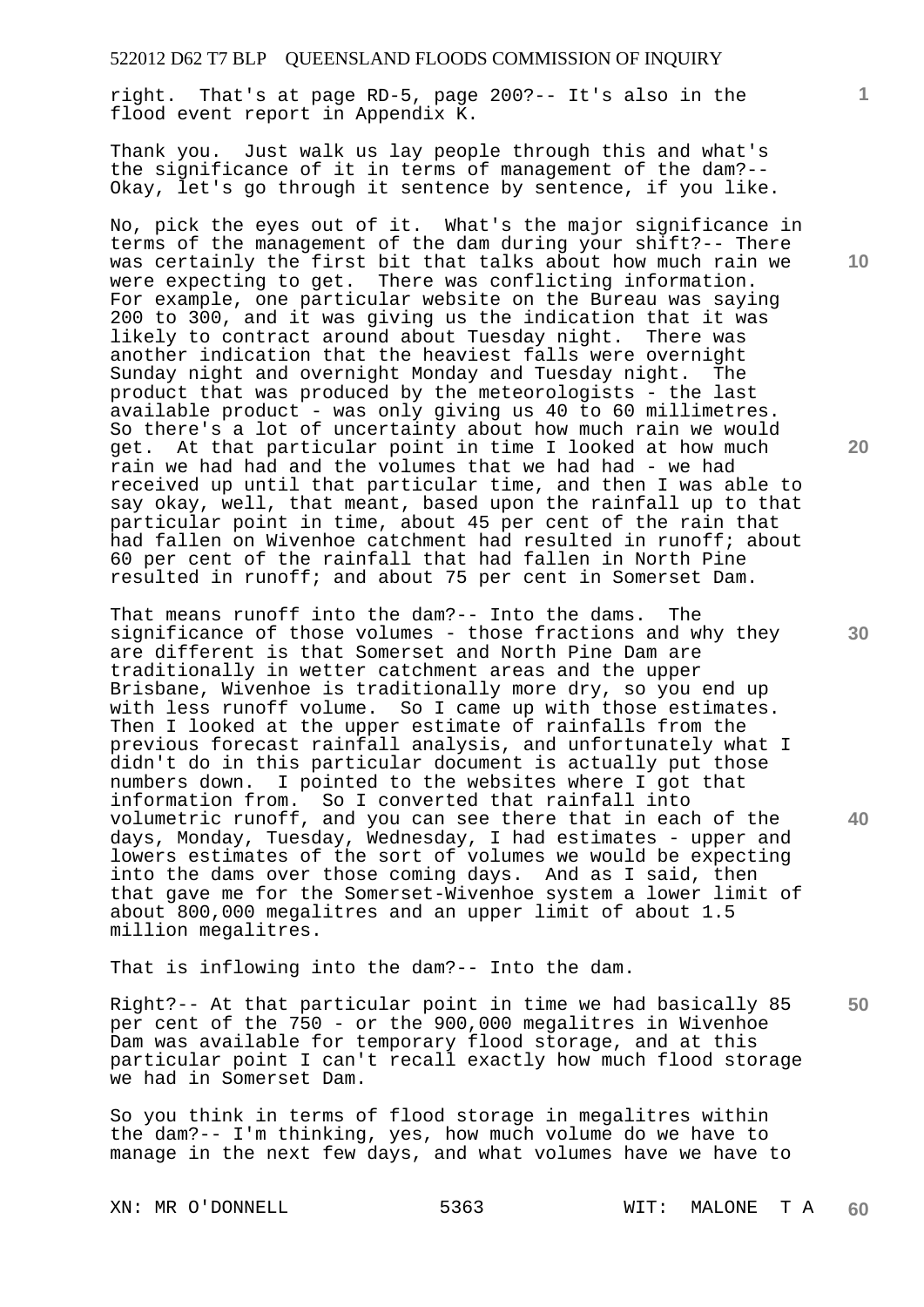do it?

So you are currently at what level?-- Just above 68.5.

You've got up to 74 is what you call temporary flood storage?-- Correct.

How did these figures influence your management of the dam during that shift in terms of what releases you were making?-- At that stage there was no rainfall on the ground, so it wasn't appropriate to start to release any water or ramp up significantly the releases at that particular point in time. To do so would have been possibly irresponsible, because sometimes these events just don't come off. So until we start getting rainfall on the ground, it's problematic as to whether you're going to cause flooding or mitigate flooding. So at that stage you err on the side of caution in terms of the forecast rainfall and you could not increase leases.

Now let's look at what releases you were making at the time. You'll see that in the flood report at page 157?-- Yes.

We see that during your shift you begin with releases of about 1330 CUMECS?-- Yes.

And during the day there is an increase in the releases?-- There is.

Up to about 1400?-- Yes.

At around about 6 p.m.?-- Yes.

So you decided to make those increases?-- They were - yes, they were increases I made during the day.

What influenced your decision about those increases?-- Well, again it was about the expectation that in the following few days we would have to manage larger volumes. And so without causing too much downstream damage too early, you would have to start to increase releases to preserve that storage to manage the inflows.

So in other words, you wanted to lower the lake level so you've got maximum storage available if the rain comes?-- For runoff that would occur.

And do you say that that was giving effect to the concern to protect against urban inundation?-- Definitely.

**50**  How is that? Explain that for me?-- The more storage you have in the dam, the better off you are. By temporarily - the idea of a flood mitigation dam is to temporarily store the water if you possibly can and to release it at a managed rate without taking into account what's happening downstream. So the more volume you have preserved in the dam at any one particular time, the more capacity you have to manage those floods.

So you are seeking to maximise the capacity within the dam if

XN: MR O'DONNELL 5364 WIT: MALONE T A **60** 

**30** 

**10** 

**20**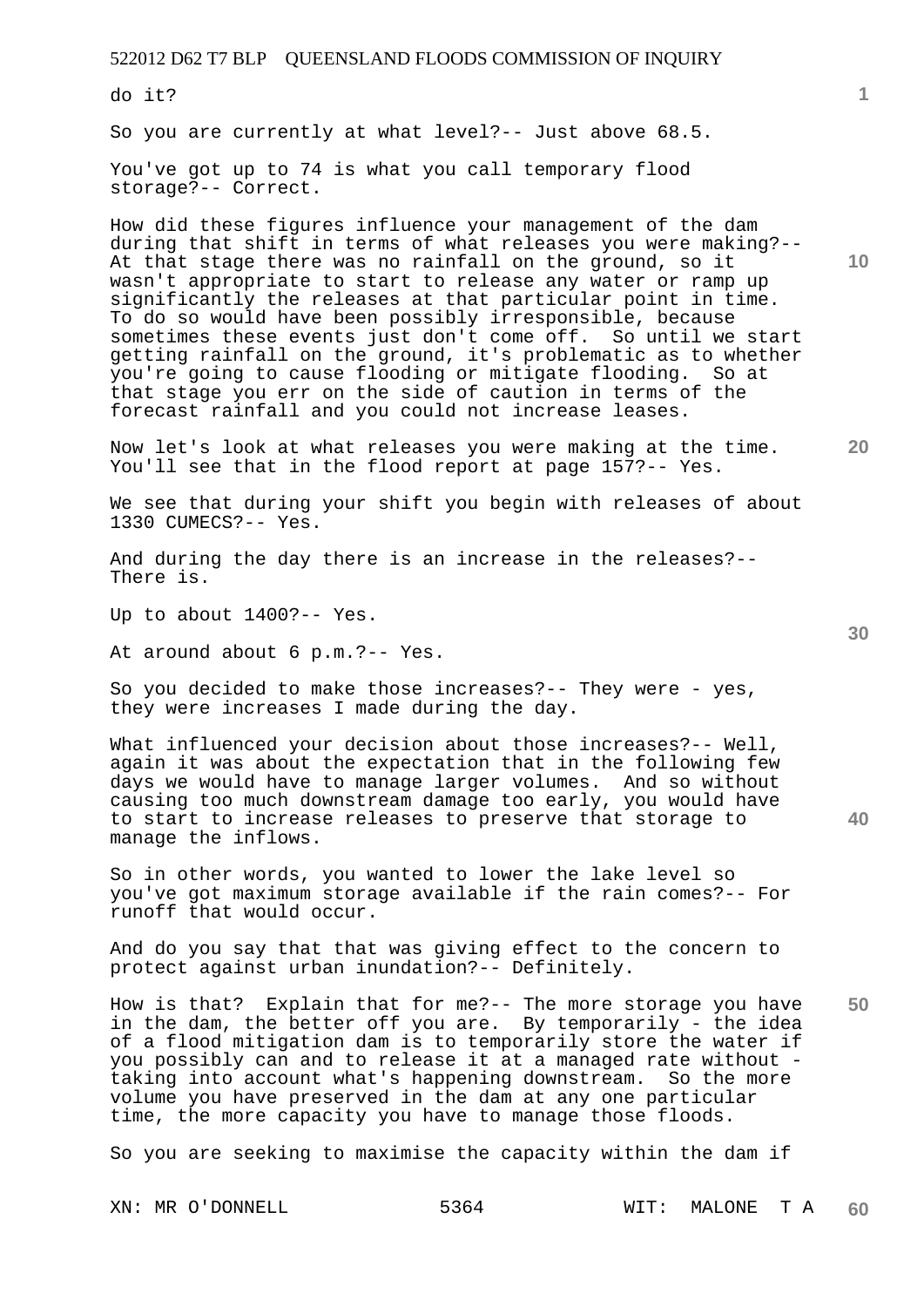the rain comes; at the same time not cause-----?-- Undue flooding.

-----downstream urban inundation?-- Indeed.

And just relate these releases you are making from 1330 up to 1400 in terms of urban inundation; what's the relationship?-- Well, the releases in themselves don't cause urban inundation, but we've got to take into account at the same time there is flows coming out of the Lockyer and the Bremer, and I would have to look up numbers to see what the flows were, combined with those, their releases to see what the impact was.

Can I short-circuit things and take you to your situation report at 5 p.m. on the Sunday. That's at page 224 of Mr Drury's statement. It's also in the flood report; page 19 of the situation report section?-- Yes.

If you go to the heading "Wivenhoe Dam (full supply level 67 metres)"?-- Yes.

If you go down to the fourth line, "The current gate operation strategy will maintain flows of around 1600 CUMECS in the mid-Brisbane River for the next 24 hours." Did you regulate the releases from the dam so as to maintain flows in the mid-Brisbane River of that water?-- That was our intention at that particular point in time, yes, based upon-----

What are you referring to as the mid-Brisbane River?-- That was the reach between Wivenhoe Dam and Mogill. It doesn't take into account the runoff from the Bremer.

And is there any significance or particular significance in that figure of 1600 CUMECS?-- From our previous three events, we had had come to appreciate that flows of around 1600 would probably keep Mt Crosby open. I think we've also got to be mindful that we didn't want to - this was at the end of the day, and we didn't want to necessarily inundate a bridge in the middle of the night without people having proper properly closed it.

Was there any significance in that figure of 1600 CUMECS in terms of urban inundation?-- It's very much below the threshold of urban damage.

I skipped over the meeting on Sunday afternoon at 3.30 that was called. Do you have a recollection of that meeting?-- Only to the extent that we were faced with circumstances which were far in excess of what we had experienced in October and two in December.

Was that discussed in the meeting?-- I think it was a given. We all appreciated the fact that we were doing - what we were going to be managing was something far in excess of that, and that's why the - we wanted to get our collective brains together to work out the best strategies.

Was there a discussion in that meeting on avoiding urban

**10** 

**1**

**20** 

**40**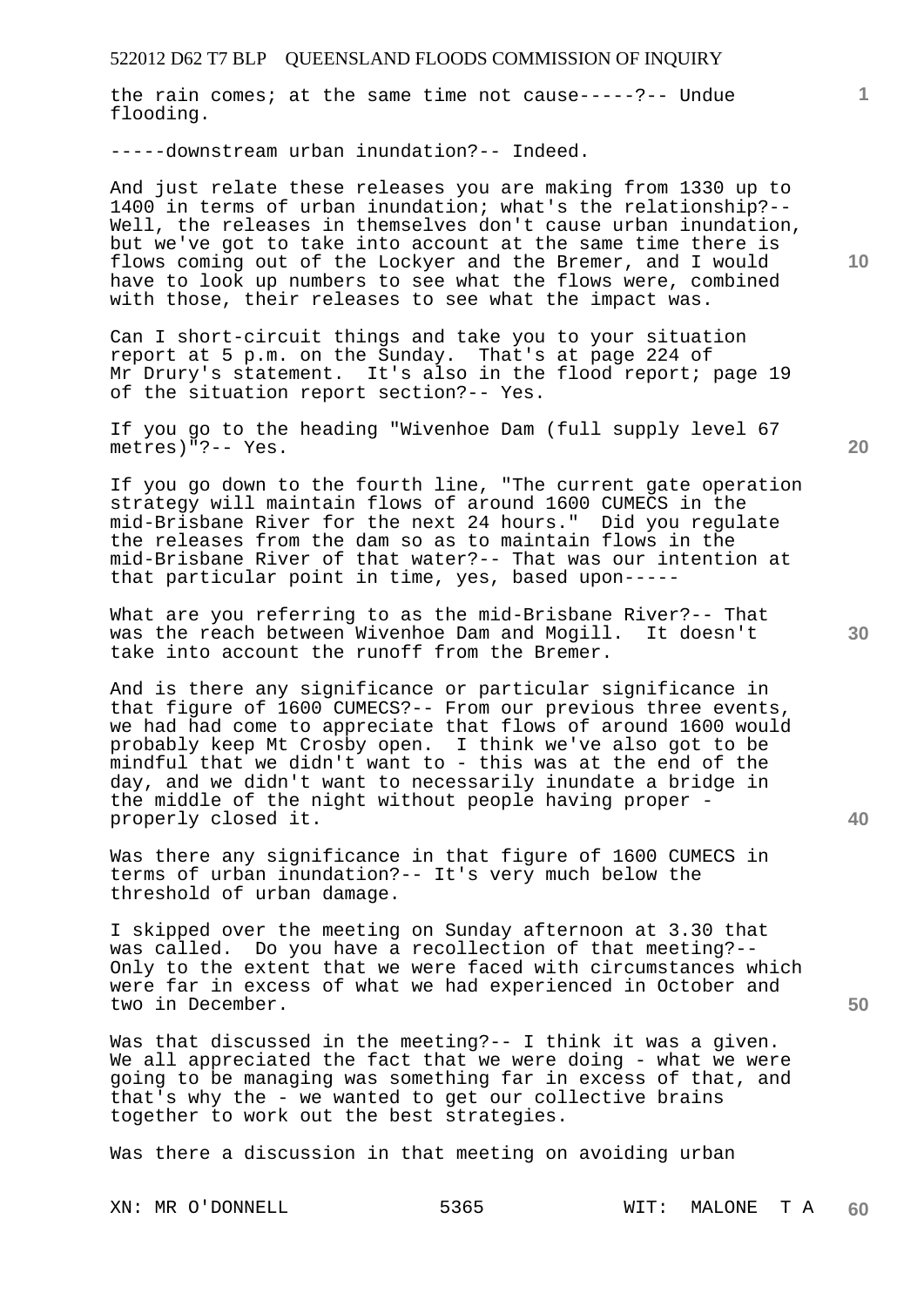inundation?-- Of course. That was our primary consideration. That's why we called the meeting. We knew how serious the situation was.

Tell us as best you can recall the substance of what was said on that topic in the meeting?-- Well, it was about the expectation of the further rainfall and the volumes that we were expecting in the dam. Now, we might talk about-----

Keep your focus on the substance of what's being said in the meeting of the four engineers?-- We talk about the volumes that were going to be managed, and that relates directly to the potential for urban damage. I can't recall exactly that we talked about the minimisation of urban damage. I don't recall that at all. I can't say I have a clear recollection. But obviously from the numbers we were talking about, we were fully aware of what that potentially was. It's just inferred from those volumes, I suppose, that: Look, this is bigger than what we've seen before. We knew that the threshold for urban damage was 3500, or 4000 under the manual, and we had to manage that to minimise that. That's quite clear. I don't manage that to minimise that. That's quite clear. have any - any doubts about that.

Was there discussion about the current release rates or the current strategy for managing Wivenhoe?-- Not really. We were focusing on what we had to do in the next 24 to 48 hours.

Was there a discussion whether the release rate should be increased in view of the predicted rainfall?-- I don't recall any discussion about the - increasing at that particular point in time, no.

Thank you. All right. We see from the situation report at around 5 p.m. the current release rate is 1400 CUMECS. We see from the situation report that the current release rate from Wivenhoe Dam is around 1400 CUMECS?-- At what time, sorry?

Around 5 p.m.?-- Yes.

And at this stage there are two bridges still open, but it refers to a strong possibility that higher release rates may be necessary in the next 12 to 24 hours-----?-- Yes.

-----which may impact upon the bridges. Now, the situation changes somewhat by the time of your situation report at 9 p.m., which is in Drury page 232, or the flood report, page 21 of the situation report. Could you tell us, please, what the changes were and what influenced your change of strategy?-- Well, it was the onset of the really heavy rainfall. During the day, the expectation was that the heaviest rainfall was going to be centred around the North Pine catchment and it was going to be a little bit later than what actually occurred. So in the intervening period you take some time to do your assessment, so at 5 or 6 p.m. when we sent this out the assessment was that: Yes, look, the rain is coming on, you know, but we've got time. Then by 9 p.m. the rainfall had really intensified beyond expectations, and then that required a change in strategy. So in the space of three

**10** 

**1**

**20** 

**40**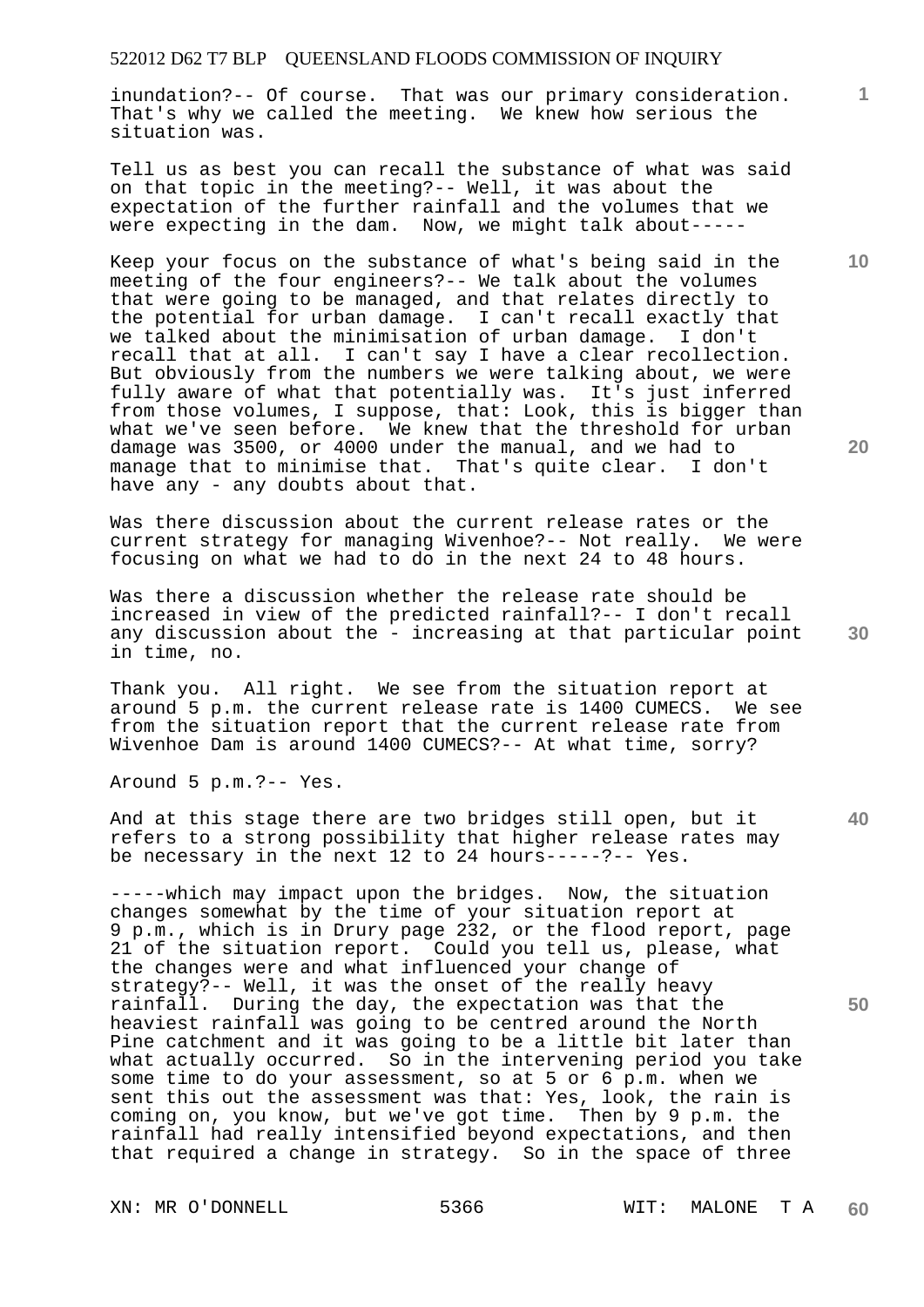hours things can change very, very quickly.

In that report under the heading, "Wivenhoe Dam (full supply level 67)", you were taken to the paragraph that commences, "The objective for dam operations will be to minimise the impact of urban flooding." Do you see that?-- Yes, I see that.

You were asked about the tense - the future tense "will be"?-- Yes.

Is it your evidence that that was your then objective at the time of writing the report?-- To minimise the impact of urban flooding, yes.

In other words, now and for the future?-- Oh, indeed.

And in the next line you use the expression "at this stage"?-- That's exactly right, because the situation was changing very quickly.

You said, "At this stage releases will be kept below 3500 CUMECS, and the combined flows in the lower Brisbane will be limited to 4,000 CUMECS." What was the consideration behind those figures?-- It was based upon our expectations of what volumes would be coming into the dam and whether or not we could contain it - contain those volumes in the dam, and also by limiting the flow to 4000, so it was this balance of what's coming in in the next few days, versus what's going out and how we could contain those runoff volumes in the dam.

Was the primary consideration behind that minimising or avoiding urban inundation?-- If we could possibly avoid urban damage, that was foremost in our minds.

Mr Rangiah asked some questions along the lines was this a change in strategy around 9 p.m.? In other words, you had a different strategy before; had you changed to avoid urban inundation around 9 p.m.?-- No. No, I don't believe so. It was always our strategy to minimise urban damage. That's the purpose - the primary - one of the primary objectives of the dam.

You said "our" strategy. I'm focusing on you?-- My strategy-----

You're managing the dam during this shift from 7 a.m. to 7 p.m. what was your primary consideration during that period?-- My primary consideration was the urban damage, yes.

You said in some answers earlier that during this shift - you can close up the situation report now. You said that during the shift you were conscious that the situation had transitioned out of W1, but you couldn't - didn't have an actual recollection of whether you were using W2 or W3 during that shift, words to that effect. During your shift did you seek to limit releases from Wivenhoe so as not to exceed the naturally occurring peaks at Lowood and Mogill?-- No, we had

**30** 

**20** 

**40** 

**50** 

**10**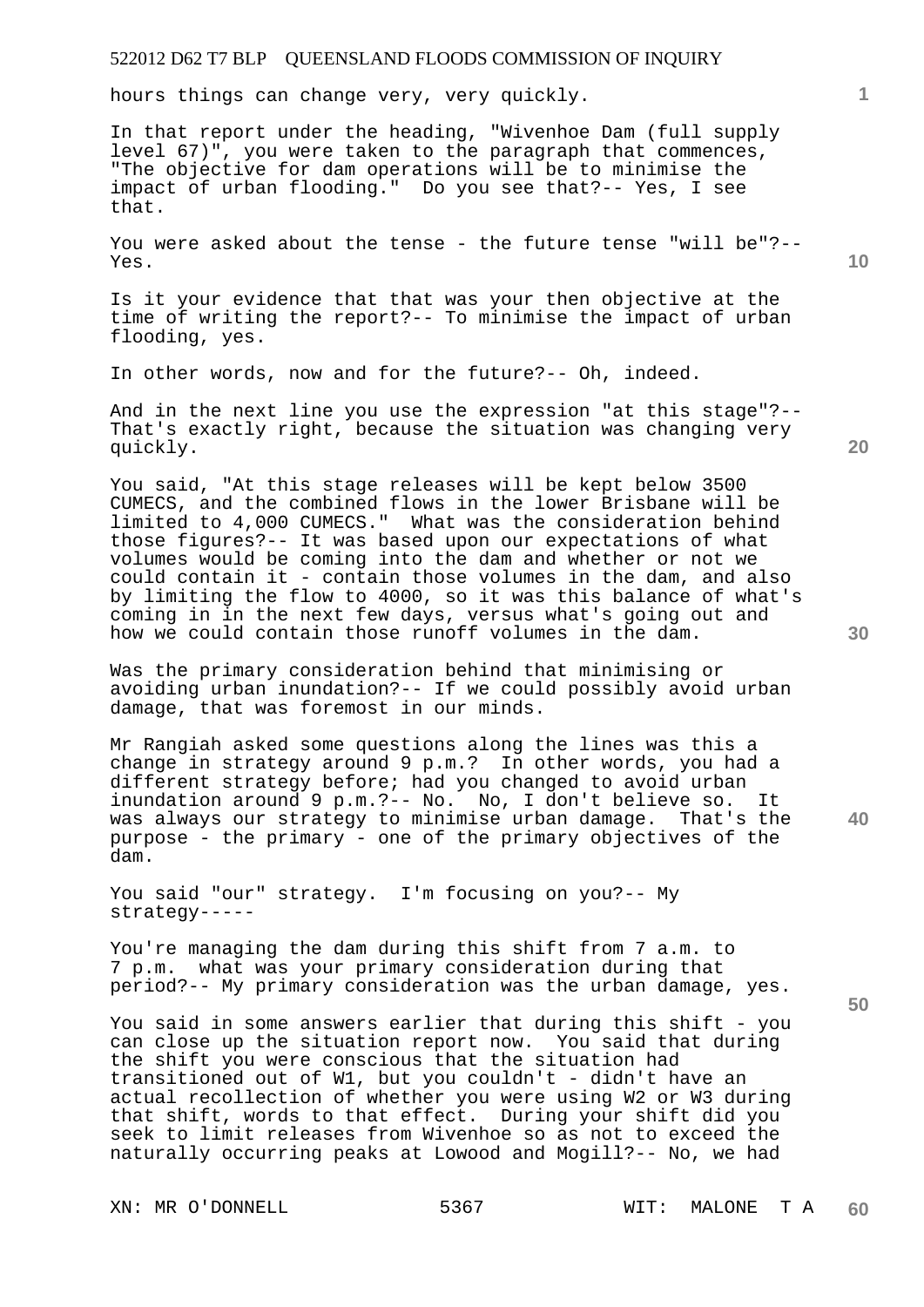already done that.

If you had been following - using the W2 strategy, you would have had to have done that, wouldn't you?-- That's correct.

Does it then follow that you were using the W3 strategy?-- Yes.

Could I take you to Exhibit 1050, please. Could we go to the annexure, please. We've all seen this before. I just wanted to draw your attention that on these times at which stages were exceeded, would have W3 been used throughout your shift on the Sunday from 7 a.m. to 7 p.m.?-- Yes.

Was that your recollection, that is, that W3 had been used during that day?-- Yes.

When you wrote this?-- Yes.

Roughly a week later?-- That was my understanding, yes.

Thank you. You can close that up. What's said against you, as I understand it, essentially is this: that the four flood engineers didn't use the W3 strategy over that weekend, Saturday and Sunday; they really just used the W1 strategy, all four of them; but when they came to write up the flood report, all four of you have combined in a report which says you did use the W3 strategy over that weekend. Would you respond to that, please?-- If we had have used W4 - W1 all weekend, we would have kept more bridges open. So that's not strictly correct to say that anyway. But I think you'll find that in every situation report - just about every situation report, there is some mention of what the impact on this these releases were in the Brisbane River downstream. So from that point of view, there is a reference to what we were considering. Our primary objective - and we're saying there I think in several sitreps - these releases will only have a minor impact on flood levels - or water levels in the lower Brisbane River, so to me that indicates that we were clearly thinking of the objective of minimisation of urban damage.

**20** 

**1**

**10** 

**30**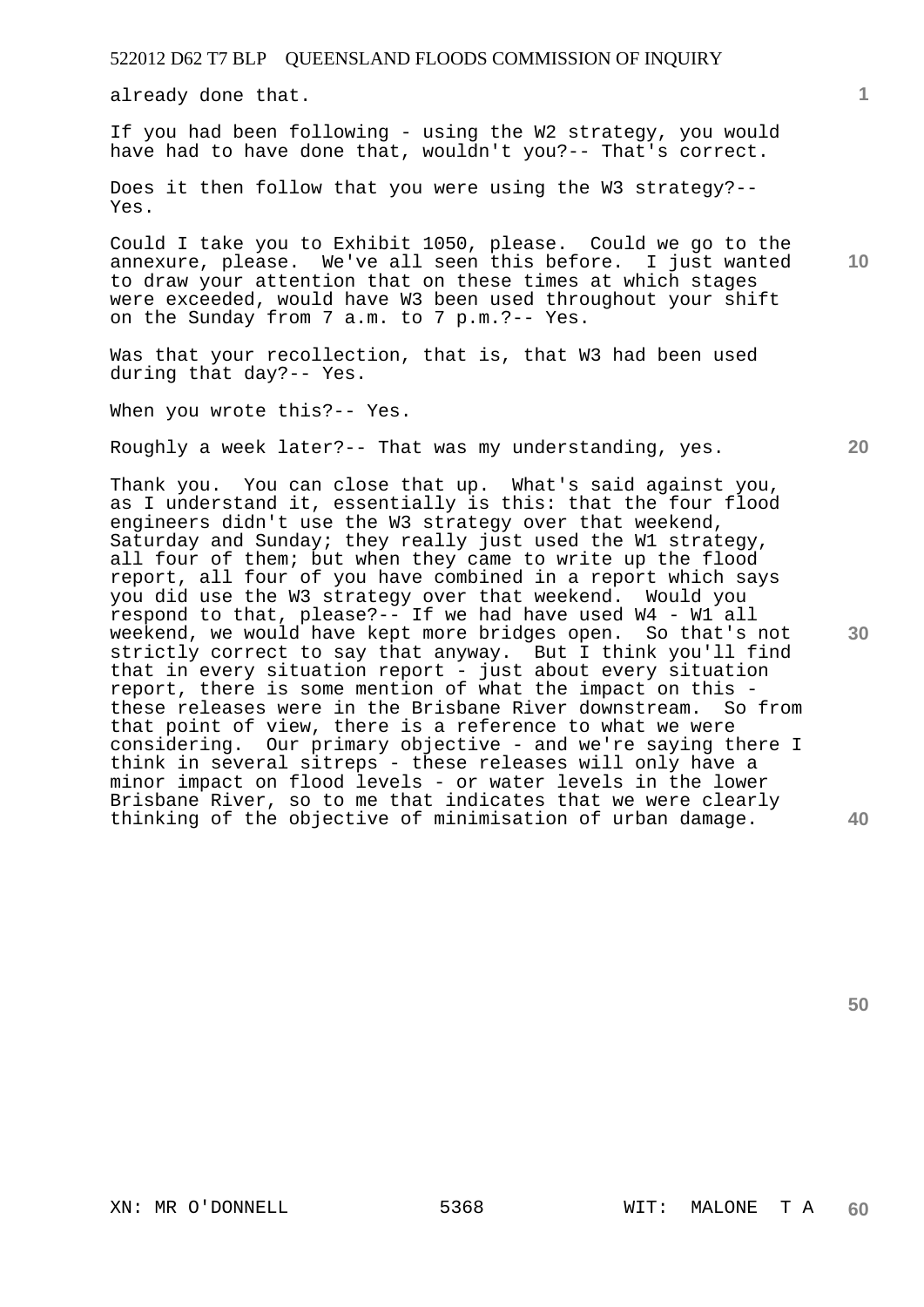And when you came to have your part in the flood report, did you believe that, at least during your shift on the Sunday, it was true to say that you had used the W3 strategy?-- Indeed.

And you still say that now?-- I still say that there - now.

And to the best of your belief was the flood report correct in saying that over that weekend, from Saturday 8 a.m. onwards, the W3 strategy had been used?-- I believe that, yes.

So you believe it is still true?-- It's still true.

Would you have been party to a flood report which asserted that W3 had been in use over that weekend if you knew it had not been?-- No. No, that - I think most people would know I'm a very honest person and to suggest such a thing impugns my honesty and I take great exception to that.

The other suggestion that I think is put against you is that the flood engineer's practice is deliberately not to write down what strategy they're using in any particular point in time so that after the flood event they've got a clean page in which they can write that they used any flood strategy which retrospectively they think they should have used?-- No, that's - I can't see that we ever consciously considered that's the way we operate, that's not even true.

Would you be a party to a practice like that?-- No. No, it's not a professional practice.

Thank you, Commissioner.

COMMISSIONER: Mr Malone, I'm just interested in what you said to me before about use of W3 in the 2010 flood; how long were you in W3 for?-- Sorry, I don't know, but it was whenever the levels were above 68.5, it certainly could have been.

I see, and do you know on whose shift that happened?-- There were three 2010 floods.

You said October 2010-----?-- Yeah.

-----were there three in October?-- No, there was one in October and there were two in December on separate events.

All right. Well, I'm interested in the October 2010 one that you mentioned before. Was Mr Ayre involved in managing that?-- Yes.

**50**  Were there any other floods in which W3 was engaged?-- In the two December floods.

All right. Apart from that anything?-- I can't remember. The March flood of last year maybe. I don't know.

No other springs to mind?-- In history of the dam?

Well, in the last decade, say?-- The event of - there was two

XN: COMMISSIONER 5369 WIT: MALONE T A **60** 

**30** 

**20** 

**40** 

**10**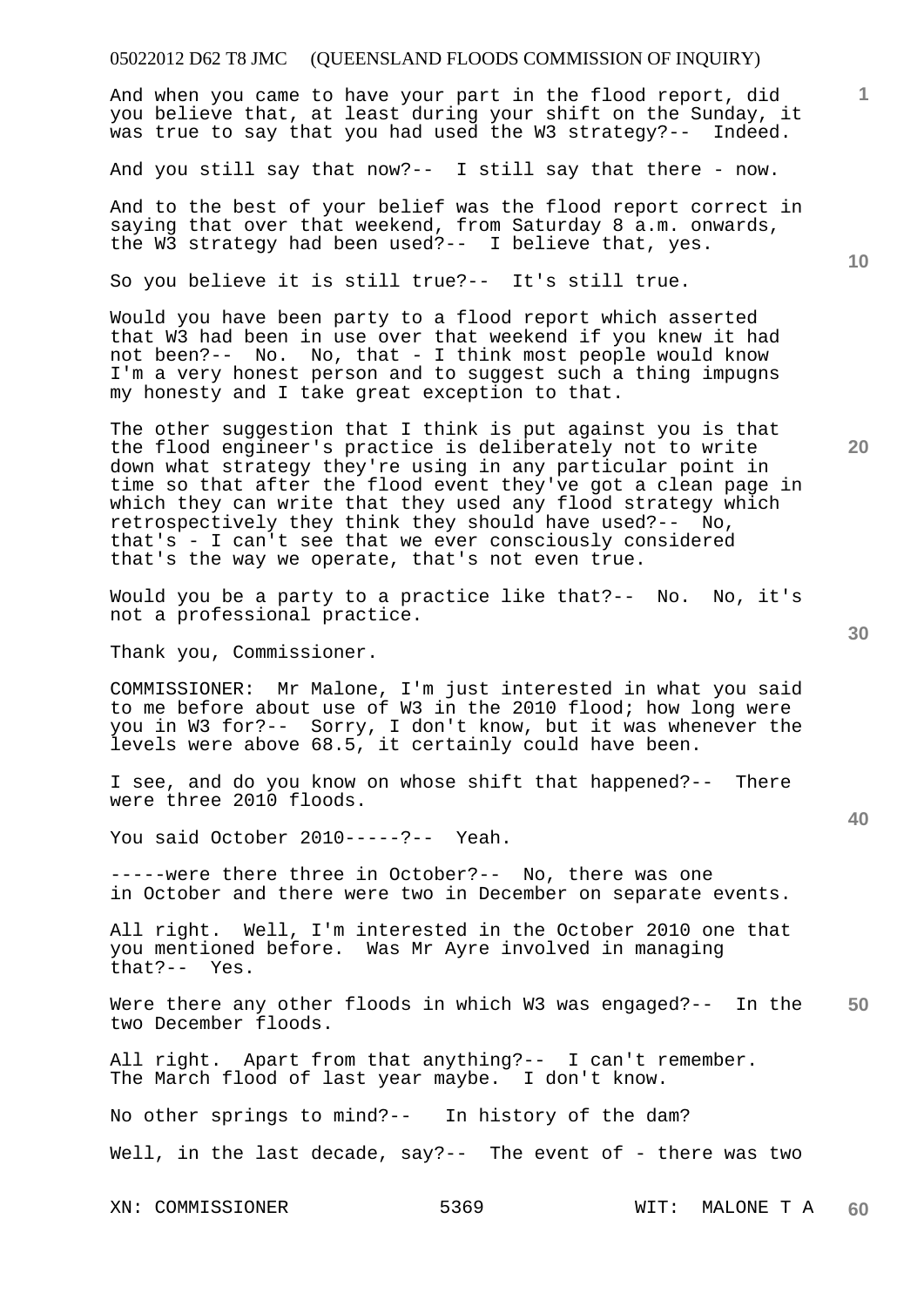events in April '89, there was another event in February 1999, a smaller one in either 2000 or 2001, I don't think W3 would have been invoked then. But I'm also not quite sure - I'm not familiar with the manuals that were in place then, so I can't answer for sure.

All right. I'm more interested in your experience?-- My experience only extends from, in terms of Wivenhoe Dam, back to I think I was appointed in 2009 as a flood operational engineer.

Okay. So on your recollection it's October 2010 and the two December floods?-- Yes.

Thank you. Mr Ambrose?

MR AMBROSE: You were the author - I beg your pardon, I appear for SunWater and Mr Ayre. You were the author of Situation Reports 6 and 7, I suggest to you, you can have a look at them, if you would?-- Yes. them, if you would? $--$ 

Number 6 first. Under the heading, "Impacts downstream of Wivenhoe", and the second paragraph you can read that about discussions being held with Brisbane City Council and BOM; do you see that?-- Yes, I do.

Now, that was on Friday, the 7th of January, at 17:57 hours?-- Yes.

Now, I just want to make mention or ask you to have a look at the top of page 11 in that Appendix E, Situation Report, where it is noted that "it is intended to ramp up the release from Wivenhoe to about 1,200 CUMECS during the next 18 hours."?-- Mmm-hmm.

Now, just bear those two passages in mind for the moment, and if you go back to the previous Situation Reports that you were the author of, which is 5, 4, 2 and 1, just have a glance through those, and what I am suggesting to you is that in none of those earlier Situation Reports did you make any mention of any discussions being held with the Brisbane City Council and with BOM concerning what the combined flow in the lower Brisbane River would result in, and - so what I want to ask you is what was exercising your consciousness on Friday, the 7th of January 2011 for you to have discussions with the Brisbane City Council and with BOM on this issue?-- During the October and December events, Council had expressed their concern about the sort of releases we made during those events and what impact they had on the Brisbane River, the lower Brisbane River, and I think we were trying to reassure them at that stage that we were taking that into consideration and this is our assessment of the sort of impacts that they would have - our releases would have at that particular point in time. So to me that's a clear assessment of us considering impacts upon urban areas.

**10** 

**1**

**30** 

**40** 

**50**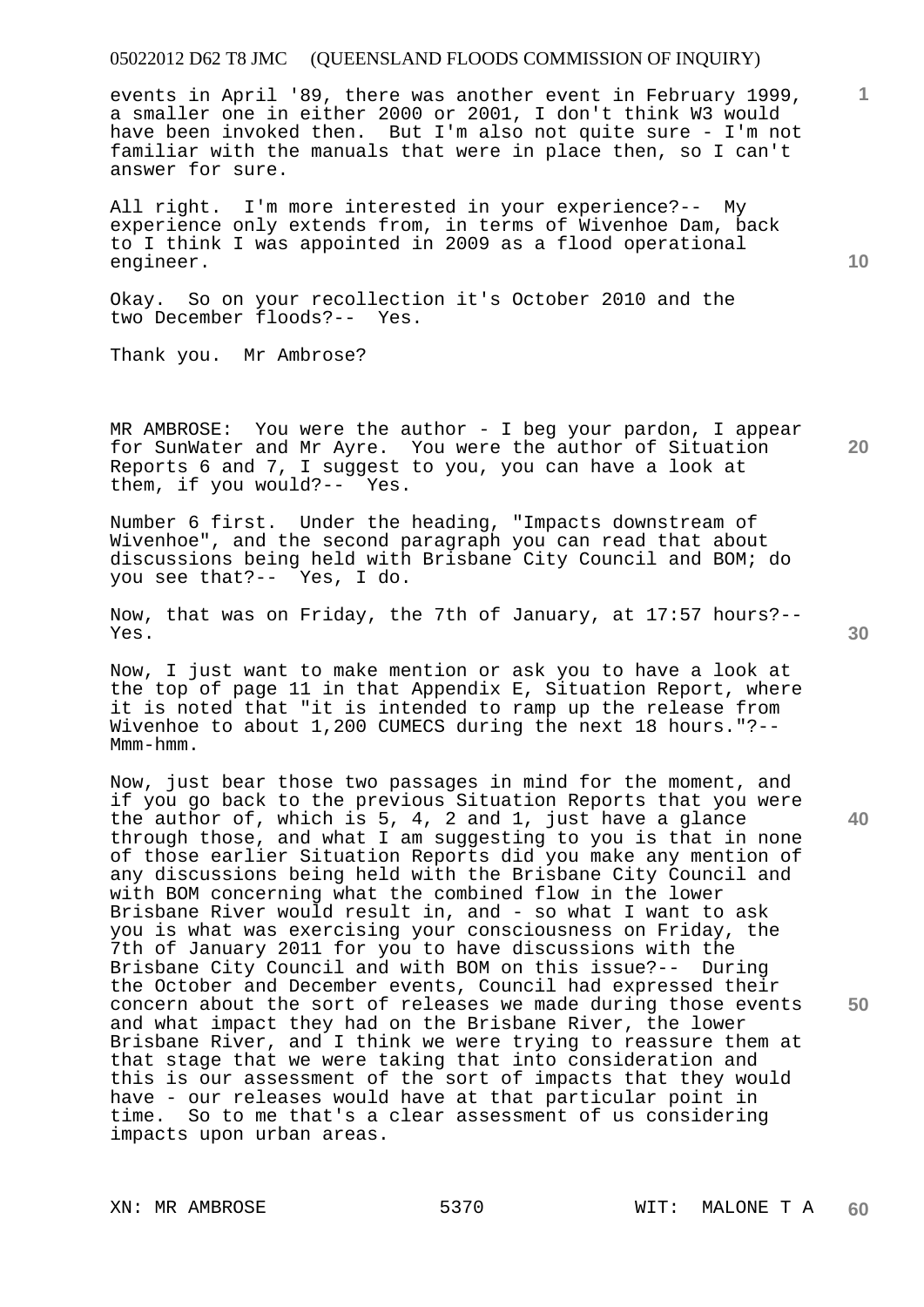Now, it would be suggested that you were clearly still in W1 at that point because the dam was still below 68.5?-- Yes.

So what I'm asking you is was there anything that was in your mind about what might be happening, what might happen in the future?-- Well, I would have to say yes if I was considering what are the impacts on the Brisbane River in the lower-----

You were asked some questions at the beginning of your evidence today about a W2 style release, and as I understood your evidence - it was a little bit difficult because you were cut off - but as I understood your evidence, you were saying that you had been waiting for the peaks of the Lockyer and Bremer to pass and then we would be releasing on the recession of those. Just so that I understand it, do you understand the W2 type release to be where the natural peak flow at Lowood and Moggill reach a point you would time your releases from Wivenhoe to piggyback on the back of those peaks so as not to cause any additional damage but to prolong the effect?-- That's a pretty concise summary.

All right. Now, so at this point I wonder if you could be shown Exhibit 1047, the Situation Report at 5.53 on the Saturday. Thank you very much. And, first of all, I want you to look at the heading, "Wivenhoe (Full Supply Level)". Now, I suggest to you that's talking about what was the current situation?-- Yes.

What you were presently observing and what was presently happening; is that right?-- Yes, yes.

Now, I want you to go down to the section under the heading, "Forecast Scenario - Based Upon Midrange Rainfall Forecasts", and I want you to read the first sentence, "Assessments have been undertaken to determine possible increases to releases given the high likelihood of significant inflows in the next few days." Now, reading that does that suggest to you that it's not talking about what the current situation is?-- That's true, yes.

So then we will go on, "The interaction with runoff," et cetera, "is an important consideration as the event magnitude will require the application of Wivenhoe Dam Flood Operation Strategy W2." Do you understand that?-- Yes.

Now, I'm going to come back to that and remind you of what you said about a W2 type strategy in a minute, but in order to understand it I want you to look at the next paragraph commencing, "Projections". So projections based upon forecast rainfalls suggest flows of up to 1,200 CUMECS will animate some time in the future I put it to you. Do you acknowledge that?-- Yes, that's quite true.

And then the next sentence, "If" - not can't - "If those magnitudes occur," et cetera, "then" - I suggest to you, not now - "then increased releases may be required from both Somerset and Wivenhoe." Doesn't that suggest to you that this is talking about what might happen in the future if the

**20** 

**50** 

**30** 

**10**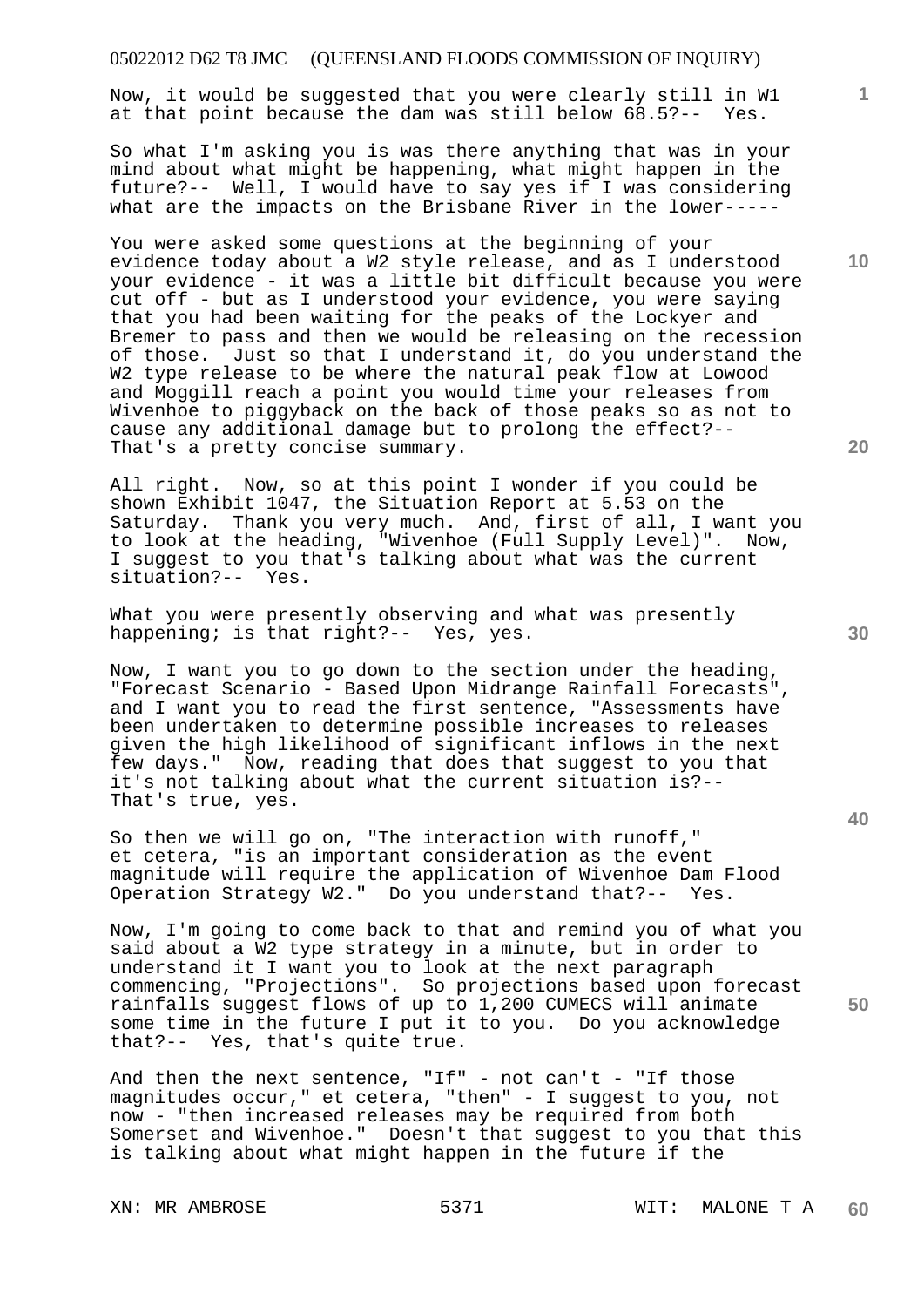projections in fact come to pass?-- That's quite correct.

So it's not an observation of what strategy - call it W whatever - you were in at that time on that day?-- It's based upon projections.

All right. Coming back to what you said about what was a W2 type strategy, is this - now that you look at it in the way I've directed you - is it not suggesting that if some time in the future there are increases in the inflow, you might in the future have to increase releases to piggyback on the back of those releases?-- That's quite correct, yes.

And it's not happening now but it might happen, as the first sentence says, in the next few days?-- It could happen in the next few days.

You gave evidence - you can close that up, thank you. You gave evidence that the way you managed the dam was by way of a conscious decision to keep the dam as low as possible, and do I understand by that you're saying that you were intending to use the flood storage compartment of the dam as a mitigation technique?-- Of course.

And is that not consistent with the Seqwater Manual of Operational Procedures at page 10 under section 3.3, first sentence, if you would just read that? I haven't got to read it out to you?-- Sorry, page - which one?

**30**  Page 10, paragraph headed, "Inundation of Urban Areas", 3.3?-- Yes.

"The prime purpose of incorporating flood mitigation measures into the Wivenhoe and Somerset Dam is to reduce flooding in the urban areas of the flood plains below Wivenhoe Dam."?-- I agree, yep.

Now, you were asked some questions by Mr Murdoch about the spreadsheet, and he showed you the spreadsheet, and if you remember he took you through those various columns, and I'm not sure that I understood your evidence about how that document or log was actually titled. Can you tell me whether as at January 2011 was the official event log actually called, "The Flood Control Centre Event Log"?-- I don't - I can't see - no, I don't think so. I can't see that that log would have had that title.

That's an old fashioned title?-- Indeed. I think if you look at the numbers on the bottom of that page, it does refer to an old fashioned reference.

Now, during the preparation of the Flood Event Report, certain of the flood engineers had various responsibilities and at some times after the principal author had completed his draft there may be a meeting between one or all of the flood engineers to discuss that part or people's contributions; is that right?-- Yes, yes, even though I can't recall the four of us getting together on too many occasions.

**10** 

**1**

**20**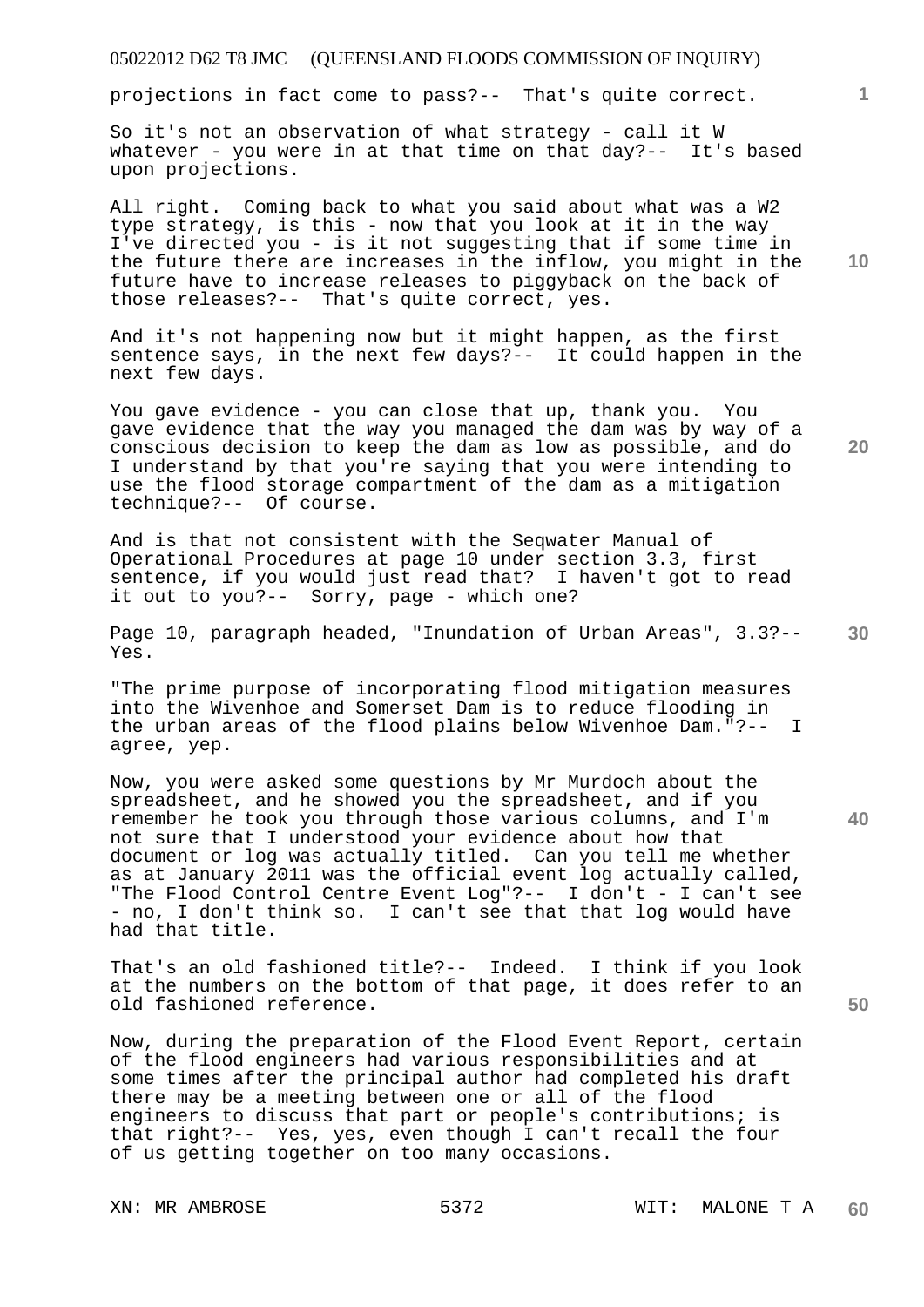That's fine. What I want to suggest to you is that during the preparation of that Flood Event Report, at some point a spreadsheet, it hasn't necessarily got to be the one that you were shown but one like it with those attributions of the Ws at particular times came to the flood engineers' attention, can you recall that?-- In the preparation of the report?

Yes, I suggest to you that it did come to the flood engineers' attention and it was read, perhaps only on your monitors, and it was recognised that those attributions were, in fact, incorrect?-- I can't recall specifically, no.

That's all right. You, in the course of you giving evidence on that point, made some comment about the very far right column where flood engineers' initials and flood officers engineers - flood officers' initials were included, and I didn't understand what the comment was that you were making about that?-- Well, I found it a very odd way to note that document. I didn't understand what the purpose would be to have some documents noted as flood engineers and others as flood officers. For example, I saw one that was attributed a directive which was attributed to a flood officer. Now, flood officers never wrote directives, they're not authorised to do that.

In the official flood log is there a column where attributions are made as to who might be the author of that log or that section of the log?-- Well, it would only be - I don't know whether it was put in during the event or it was just taken over by the flood officer who was on duty.

Now, you were asked some questions by Mr MacSporran about decisions that flood engineers make, and I want you to have a look at the Manual of Operational Procedures at page 25. Yes, thank you. Now, just looking at Strategy W1A, "Lake level greater than 67.25 metres and the maximum release 110 CUMECS." Just with respect to that, does a flood engineer make a conscious decision to apply W1A or is W1A automatically engaged when the lake level is greater than 67.25 but less than 67.5, which is W1B?-- Yes, we normally take 67.25 to be the gate trigger level.

That's right. And so there's no conscious decision made, once it's reached that level that's the strategy that's applied?-- Yes.

And it's the same, I suggest to you, for each of the W1 strategies because the strategies are dictated by the lake levels and the maximum releases?-- Yes, and the maximum releases are up to.

That's right, they're maximum?-- Not necessarily - you don't go to them.

No, no, no, I understand that. I'm just talking about what decision flood engineers make or are in effect made for them?-- Yes.

**10** 

**1**

**30**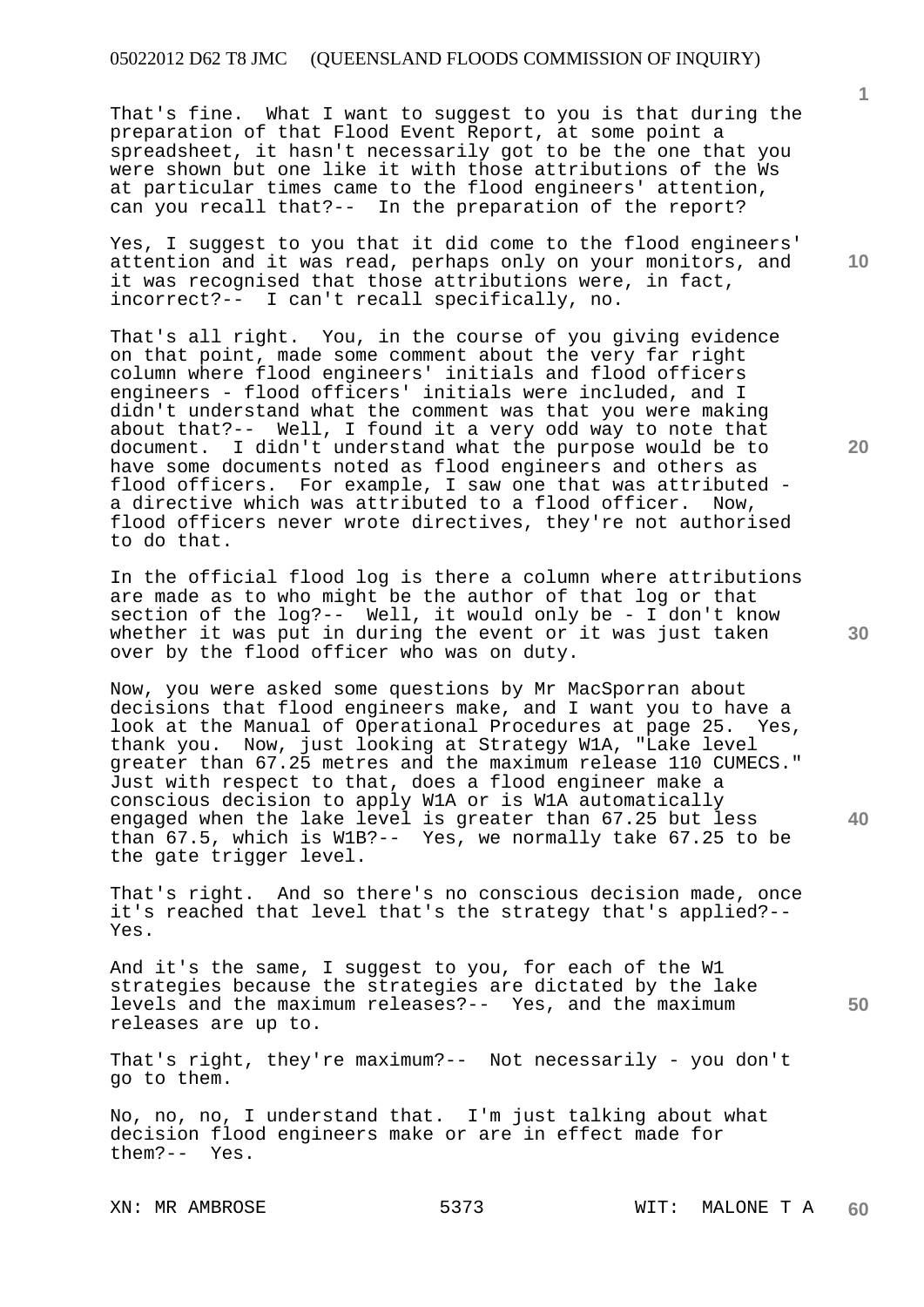So far as Strategy W2 is concerned, what I suggest to you is that a conscious decision isn't made by a flood engineer to go to W2 at all?-- No.

That's dictated by the confluence of the lake level and the fact that a release rate from Wivenhoe is greater than the natural peak flow rates at Lowood and Moggill?-- Yes.

So there's no occasion for a flood engineer to make a conscious decision to move to W2?-- No.

Similarly for number 3, W3, if the lake level is greater than 68.5 and if the releases from Wivenhoe are in excess of the natural peak flow rates at Lowood and Moggill, there's no conscious decision-----?-- There's no choice.

-----that is made, you have to be in W3?-- You are in W3.

So the only time that the Manual of Operation requires a conscious choice to be made by a flood engineer is if the lake<br>level is  $68.5$  or above-----?-- Yes. level is  $68.5$  or above-----?--

-----the releases from Wivenhoe are less than the natural peak flows at Lowood and Moggill, then the flood engineer can choose, "Do I go to W2 or do I go to W3?"?-- Yes.

And that decision is made on the basis of what is appropriate in all of the circumstances?-- Yes.

And that is what is set out in the last sentence on page 26 of the manual?-- Yes.

Thank you.

COMMISSIONER: Thanks, Mr Burns?

MR BURNS: Thank you, your Honour. I tender the requirement from the Commission to Mr Malone to provide a statement dated the 25th of January 2012.

COMMISSIONER: That will be Exhibit 1074.

ADMITTED AND MARKED "EXHIBIT 1074"

**50**  MR BURNS: Mr Malone, I will attempt to do this as quickly as possible, but if you go to your first statement, do you have a copy there, it's Exhibit 45?-- I do.

I just want to ask you some questions about the introductory paragraphs. If you go to paragraph 8 on page 2, you set out part of your employment history, in particular some 20 years employed by the Bureau as a Senior Engineer in Queensland, New South Wales and Tasmania. If you go to the paragraph

**10** 

**1**

**30** 

**40**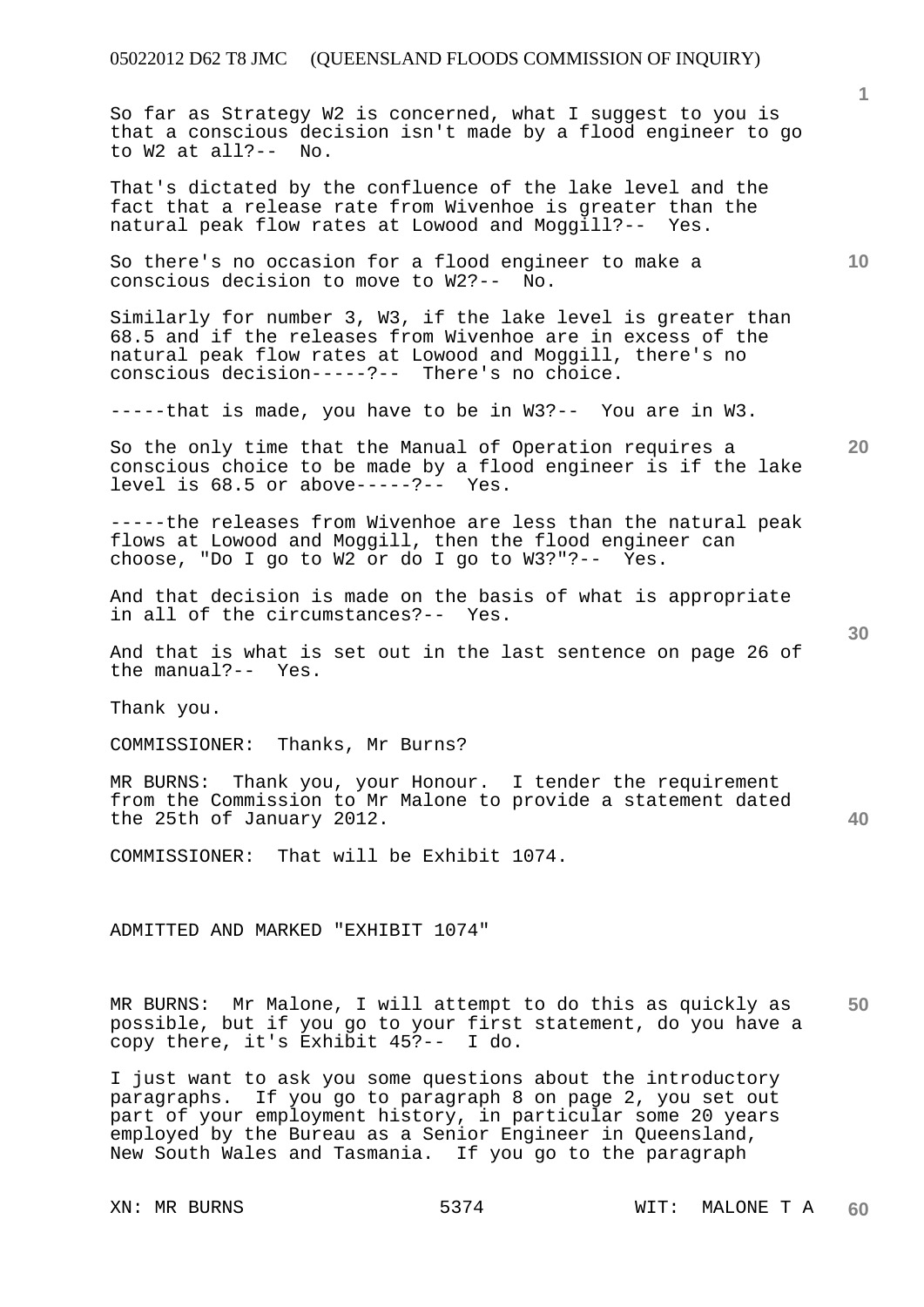before that, paragraph 7, I see you are employed by SunWater from September 2006 until February of 2009 as a Senior Engineer; do you see that?-- Yes.

But part of your duties or responsibilities including assisting with the management of flood operations for the Ross River, Scrivener River, Somerset, Wivenhoe and North Pine Dams?-- Yes.

**10**  I just wandered - and then, of course, you mentioned, as you did in evidence, that in February 2009 you moved over to Seqwater, have I got that right?-- Yes.

All right. You were asked some questions by Madam Commissioner regarding your experience in the use of the W3 strategy. Did you have any experience with Wivenhoe Dam prior to February 2009 in the use of that strategy?-- Not explicitly, that's solely the responsibility of the dam owner.

I see. So in terms of becoming a Duty Engineer, that's something that's certified by the Dam Regulator; is that right?-- That's correct.

But that didn't occur until early 2009?-- That's correct.

Right. I see. In terms of the management of the other dams mentioned in subparagraph (c) of paragraph 7, did any of those have urban inundation as a consideration or are they essentially rural?-- No, Ross River Dam is just above Townsville and-----

Indeed?-- -----it's a major dam which has huge impacts upon urban areas, urban flooding in Townsville.

So did you have any experience in strategising in respect to that dam in a way that was designed to provide the greatest possible protection against urban inundation?-- That dam is not a flood mitigation dam-----

Right?-- -----so it's not strictly operated in that way.

So that's not a consideration?-- Well, it's certainly a consideration but it's not its primary function, it's mostly a water supply dam.

All right. Now, could I take you to paragraph 22? You were asked a number of questions by Mr Callaghan and others regarding events on Saturday, the 15th of January, in particular in the afternoon and the evening; do you recall those questions?-- Yes.

I just want to step you through your week before you, in fact, attended for your shift on Saturday. We know well from the evidence that you were not on duty on the 8th of January, which is the Saturday? Yes? You just have to-----?-- Yes, I agree with that.

And then you started at 7 a.m. on the Sunday, and you've

**1**

**20** 

**40** 

**50**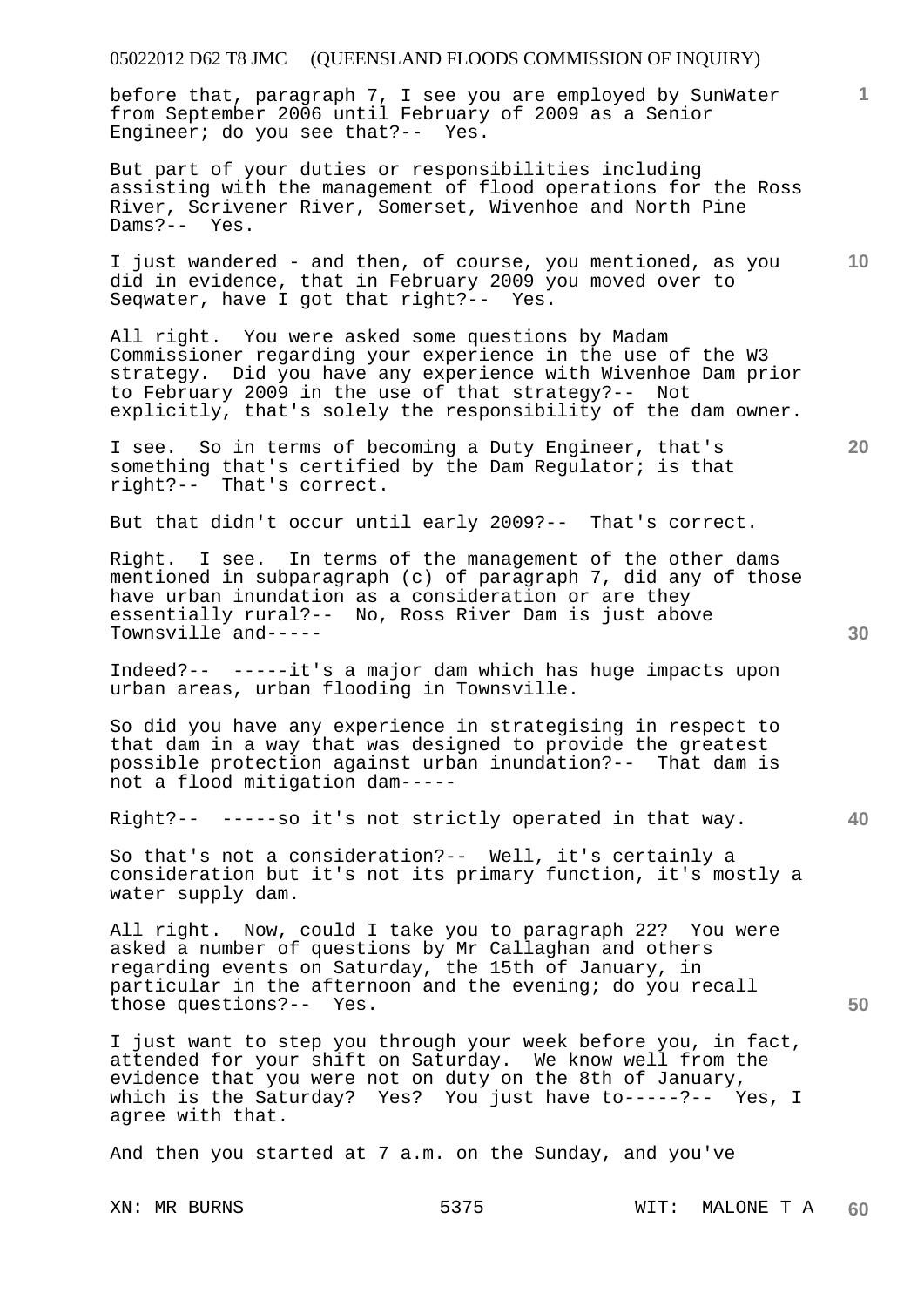# 05022012 D62 T8 JMC (QUEENSLAND FLOODS COMMISSION OF INQUIRY) **1 10 20 30 40 50**  responded to questions from my learned friend, Mr O'Donnell, indicating that, in fact, you may have started a little earlier than 7 a.m.?-- May well have. And you worked through until 10 o'clock that night?-- Correct. All right. The next day back on duty on the 10th, the Monday, seven to seven?-- Yes. And then from approximately 7 a.m. on the Tuesday, the 11th, until you finished your shift at 7 p.m. on the Thursday, the 13th, you were in the Flood Operations Centre the whole time?-- No, it was actually Friday, the 14th of January. Oh, I beg your pardon. So you slept at the Flood Operations Centre?-- I did. So then on the Friday night did you go home?-- I went home. All right. Then you return to work on the - at 7 a.m. on the Saturday?-- Yes. And you work through, or at least your shift did, until 7 p.m. that day?-- Yes. What time did you go home, do you recall?-- I have no idea. All right. I see that - before we leave it - that you then return to duties the following morning at 7 p.m.?-- Correct. All right. Now, could I ask you something about the e-mail accounts, at least e-mail accounts in the name of the Duty Engineer at Seqwater? A number of e-mails have been tendered. If an e-mail was sent to Duty Seq at Seqwater, is that an e-mail that would be received by the Duty Engineer?-- It would be received by the Duty Engineers, yes. All right. On the 15th of January, you were still, I think you've said a number of times, in operational mode when you were on duty?-- Correct. I'm trying to get a feel for how many e-mails you might be receiving on a day such as that. I know it's a difficult question to address, but could you help us with that?-- I would suggest a countless number. But the other thing that I think we should - you should be aware of is that there are actually my - I get my Seqwater e-mails on my blackberry, the Duty Engineer ones go to Flood Operations Centre and I don't have remote access to that. All right. But when you're on duty, in terms of e-mails what accounts come to you on to your monitor?-- Oh, mostly the - I would have two monitors and get - possibly get e-mails from both, but I wouldn't necessarily be looking at the - when I'm on duty, I would be concentrating on the flood operations engineer-----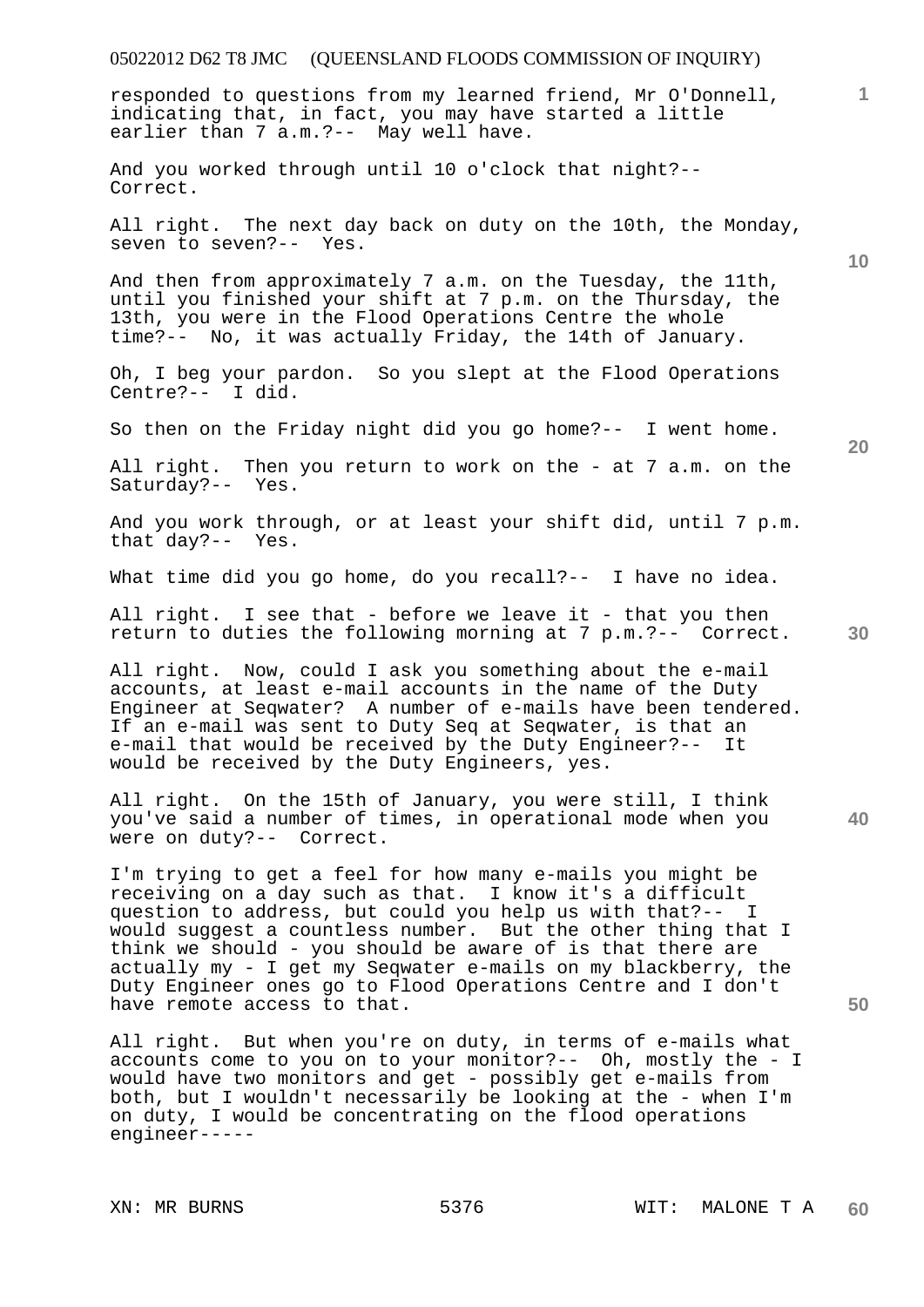Flood operations-----?-- Centre e-mails.

And are they alerts, levels, what are we talking about?-- They're talking about - well, certainly hourly observations from the dam operators in terms of water levels and gate settings.

**10**  Yes?-- There'd be e-mails from the Bureau of Meteorology about severe weather warnings, thunder storm warnings, QPF several times - a couple of times a day, there'd be requests for information from people, there'd be photographs that would come in. Yeah, heaps of them.

**30** 

**40** 

**50** 

**20**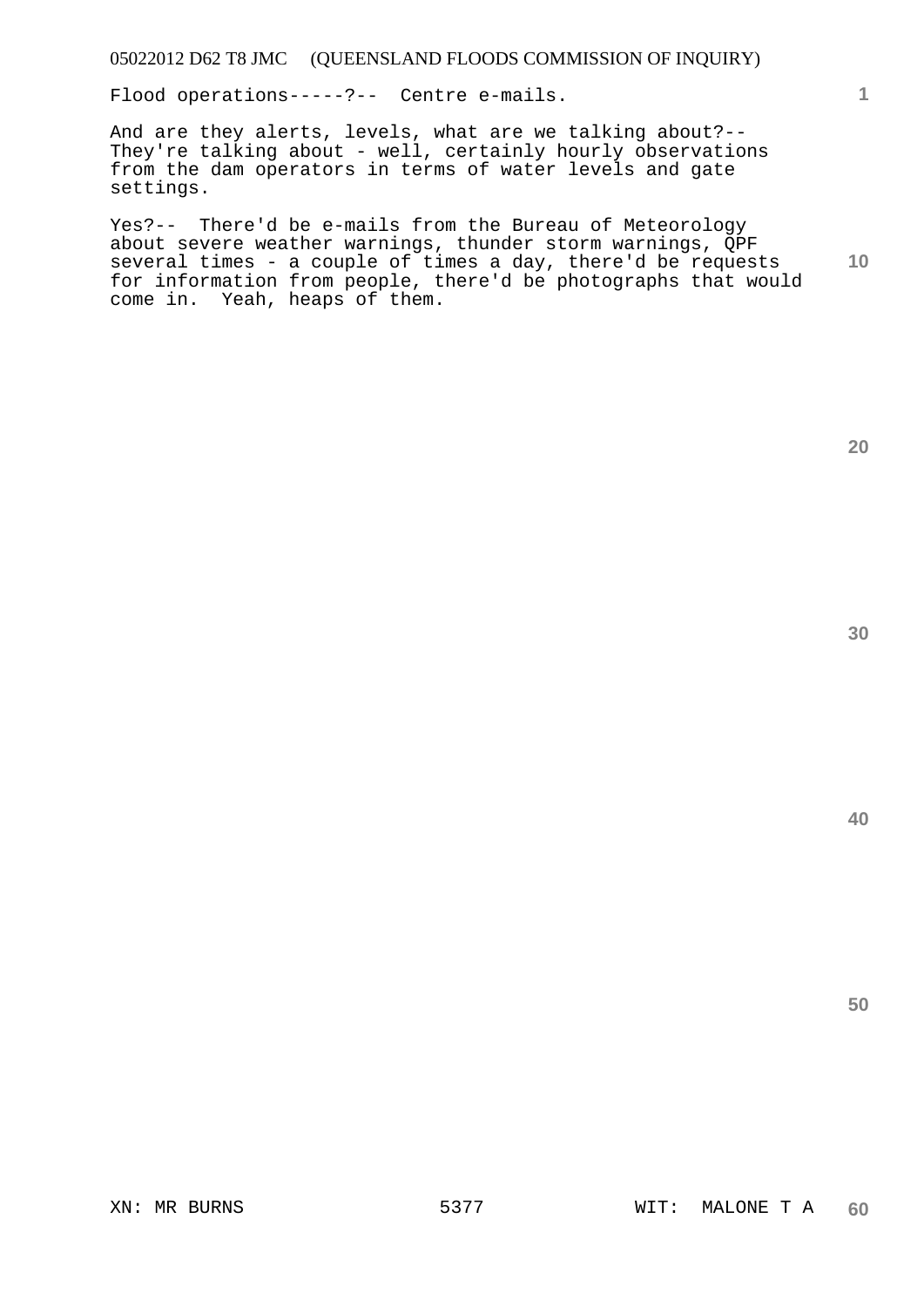**1 10 20 30 40 50**  All right. And that's incoming data?-- That's incoming. And you have to mentally process that data?-- I do. And model it as you go or some of it?-- Some of it, yeah. So it would be correct in saying that your focus is on that incoming data in terms of e-mail?-- In terms of that particular Saturday, yes. That's the 15th of January?-- Correct. All right. Can I ask you some questions about the management of water during a flood event at Wivenhoe?-- Certainly. You've said a number of times in evidence that sometimes at least you think in terms of volume rather than levels?-- Yes. I just want to get an understanding of what that means. Could I just ask you these questions first. Mr O'Donnell mentioned, and you agreed with the propositions, that there were three key trigger levels 67.25?-- That's the gate trigger level. 68.5?-- Is the top of W1. And 74?-- It's the top of W3, W2. Full supply levels 67; is that right or?-- At the time. At the time. All right. And below that level is water supply, is it not?-- It's water supply. And, in fact, one of the objectives under the manual is to maintain or to return to full supply level within seven days of the flood event?-- Correct. All right. So that's water up to a level of 67 metres and in between 67 and 68.5 how much water is there?-- Volume is approximately 170,000 megalitres. 170,000. And in between 68.5 and 74 what approximate volume are we talking about?-- 742,000 megalitres. So a total of around 910,000 megalitres?-- Correct. All right. And when you work sometimes do you think of these available volumes of temporary plug storage as compartments?-- I do, yes. All right. So the compartment up to 68.5 would almost by definition by reserved for W1 strategies?-- Yes. When you move above a lake level of 68.5 are you then in an area where you need to manage volumes of water within either W2 or W3?-- Yes. All right. So when you're working your way through a flood

XN: MR BURNS 6378 WIT: MALONE T A **60**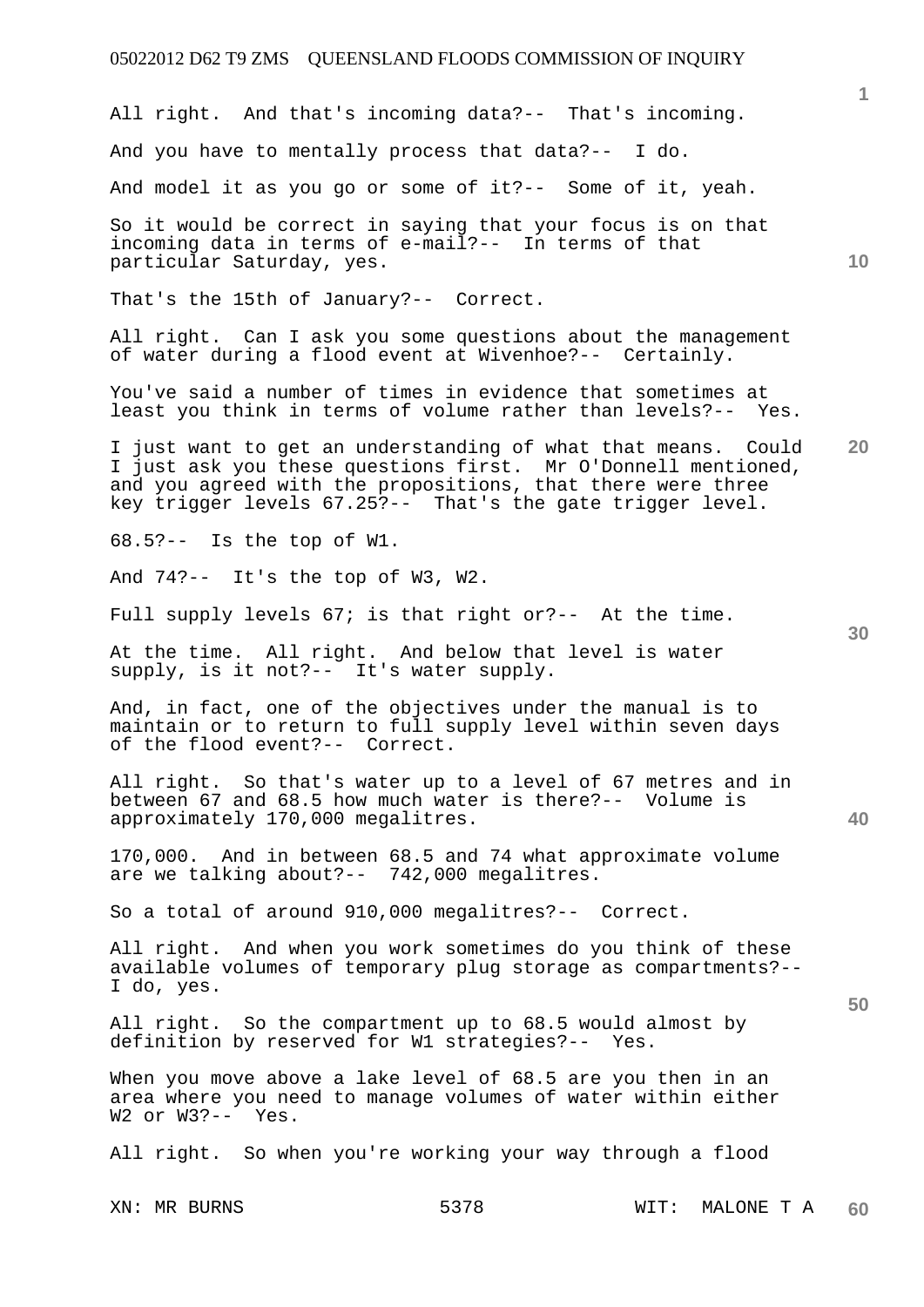event and model it, do you think in terms of the water you have to manage coming into the dam and being released from the dam above that 68.5 level?-- Yes.

As a separate compartment?-- That's what I had available to manage those inflows.

And, of course, in the management of that water, that is, if you are within W3 above 68.5, for example, that requires a number of actions, I think that you described in your earlier evidence yesterday. Actions within that strategy?-- Indeed.

Releasing water, making determinations of what will actually enter the dam, what you should release, looking at the downstream impact of any decisions you make, et cetera?-- Indeed.

All right. Now, if you look at Exhibit E or Appendix E to the Flood Report, please. I want to take you to page 17 which is the situation report at 6 a.m. on Sunday the 9th of January. Now, I think you mentioned that you may have looked at that on your BlackBerry?-- Yes.

All right. Could I ask in relation to your BlackBerry if an e-mail is received with an attachment can you open the attachment or do you as a matter of practice open the attachment?-- Not as a matter of practice. It depends on what I would be doing in the next few hours.

All right. In situation report 10, was it 6 a.m. on the 9th, if you go over the page the heading "Wivenhoe Dam", we actually see at that point in time the dam level is currently slowly - or falling slowly, 68.58 metres?-- Yes.

All right. If you go down a few lines after it mentioned the current release rate there's a narrative that appears in quite a number of these situation reports which attempts to measure the volume of water being managed in the event?-- Yes.

Is that right?-- Yes.

So to take that particular example, how much water are we, in net terms, dealing with at that time?-- What we have in the dam we - the event total is at least 450,000 megalitres and we've already released 150,000 so we are having a net volume there to manage of about 300,000 megalitres.

So does that tell you just that part of the narrative whether you're in the W1 compartment or the W2 or 3 compartment?-- That tells me that we're certainly in W3.

And how do we know that, just by the volumes of water?-- Yes, by the volume of water because it far exceeds the volume available to manage the bridges.

All right. Well, the volume of water available to manage the bridges is 170,000 megalitres?-- Yes.

**10** 

**1**

**30** 

**20** 

**40**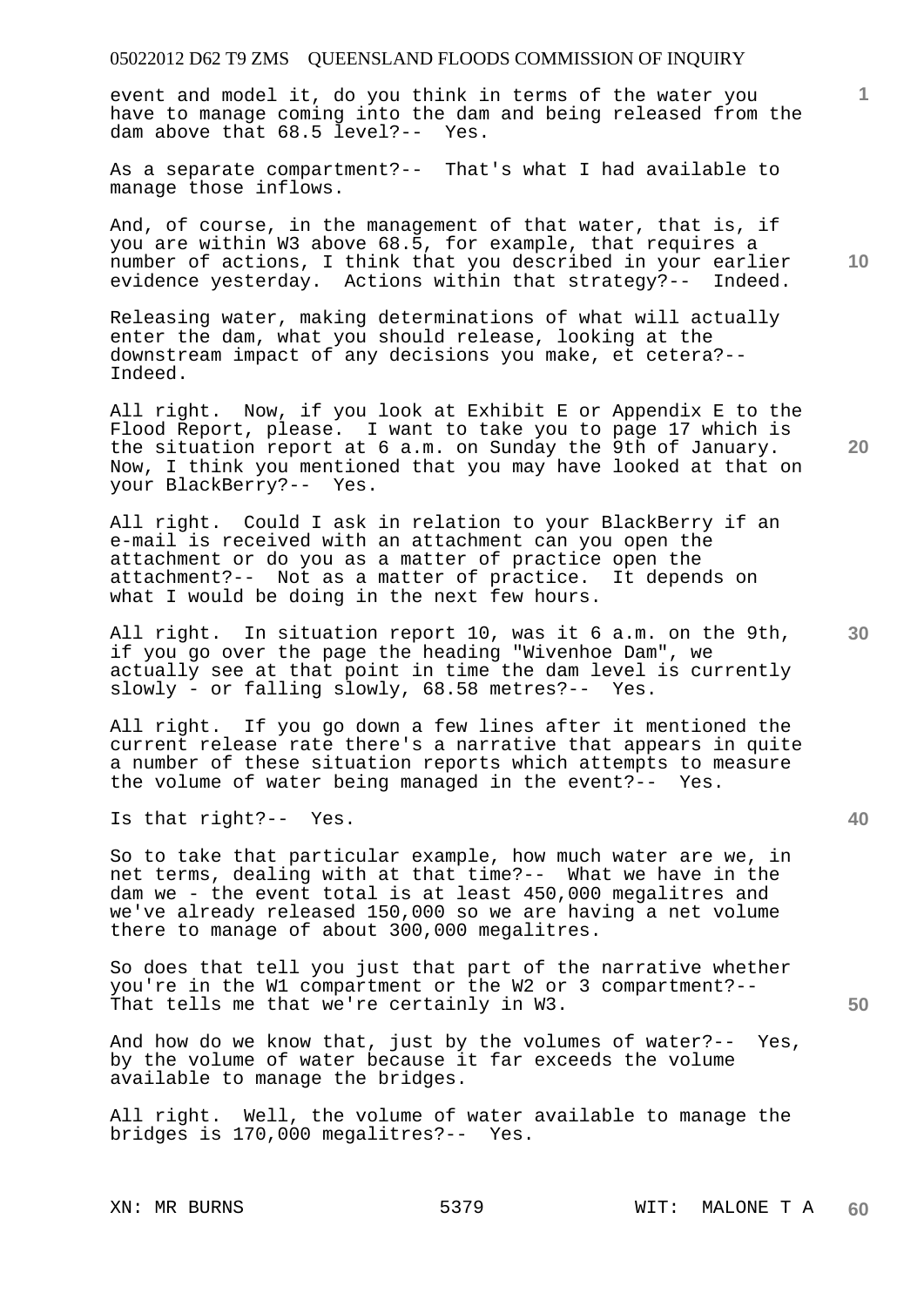So as soon as you start getting water in excess of those volumes?-- Net, net volume.

That is outflows exceeding inflow by that extent, you're in W3 territory or W2?-- Yes.

And, of course, if the naturally occurring peak flows at Lowood and Moggill are in excess of the levels in the manual then you're in W3 no matter what?-- Yes.

And then if we go to - you're on duty, of course, later that day and then if we go to situation report 11 which is the sitreport at 5 o'clock on Sunday the 9th. If we go to page 20 of Exhibit E, we'll see the heading, "Wivenhoe Dam", second paragraph, "Since the commencement of the event 210,000 megalitres has been released with an event total of 1 million megalitres."?-- Yes.

Including Somerset outflow based on recorded rainfall today. So, again, does that tell us where we are, which compartment?-- That says-----

This is your sitreport?-- Yes. That says clearly - clearly to me that we are in W3.

Simply by virtue of the net volume of water that's-----?-- We have to manage.

That you have to manage. All right. And just, lastly, on to the next sitreport at 9 o'clock on the Sunday night. Page 22. Again, we see a similar narrative, second paragraph on the page. "Event total approaching a million megalitres"?-- Yes.

"Without rain and as much as 1.5 megalitres with forecast rain."?-- Yes.

And, again, could there be any doubt about which compartment you're in?-- No. None at all.

**40**  Right. Now, could I ask you this: do you accept this as a proposition, when you move from, say, W1 to W2 or W1 to W3, it's not the case that you jump from the maximum release rate at the lower strategy to the maximum allowable release rate and the higher strategy?-- No.

I mean, higher numerically?-- Yes, indeed, yes.

**50**  All right. So if you move from one to two you might be at the outer limit depending on all the variables, you may be at the outer limit of the release rates for W1?-- Yes.

But that doesn't mean you automatically jump to 4,000 CUMECS?-- No.

In W3?-- No.

In fact, this is where the management of the dam relies upon hydrologists such as yourself to handle the water, move these

**10** 

**1**

**20**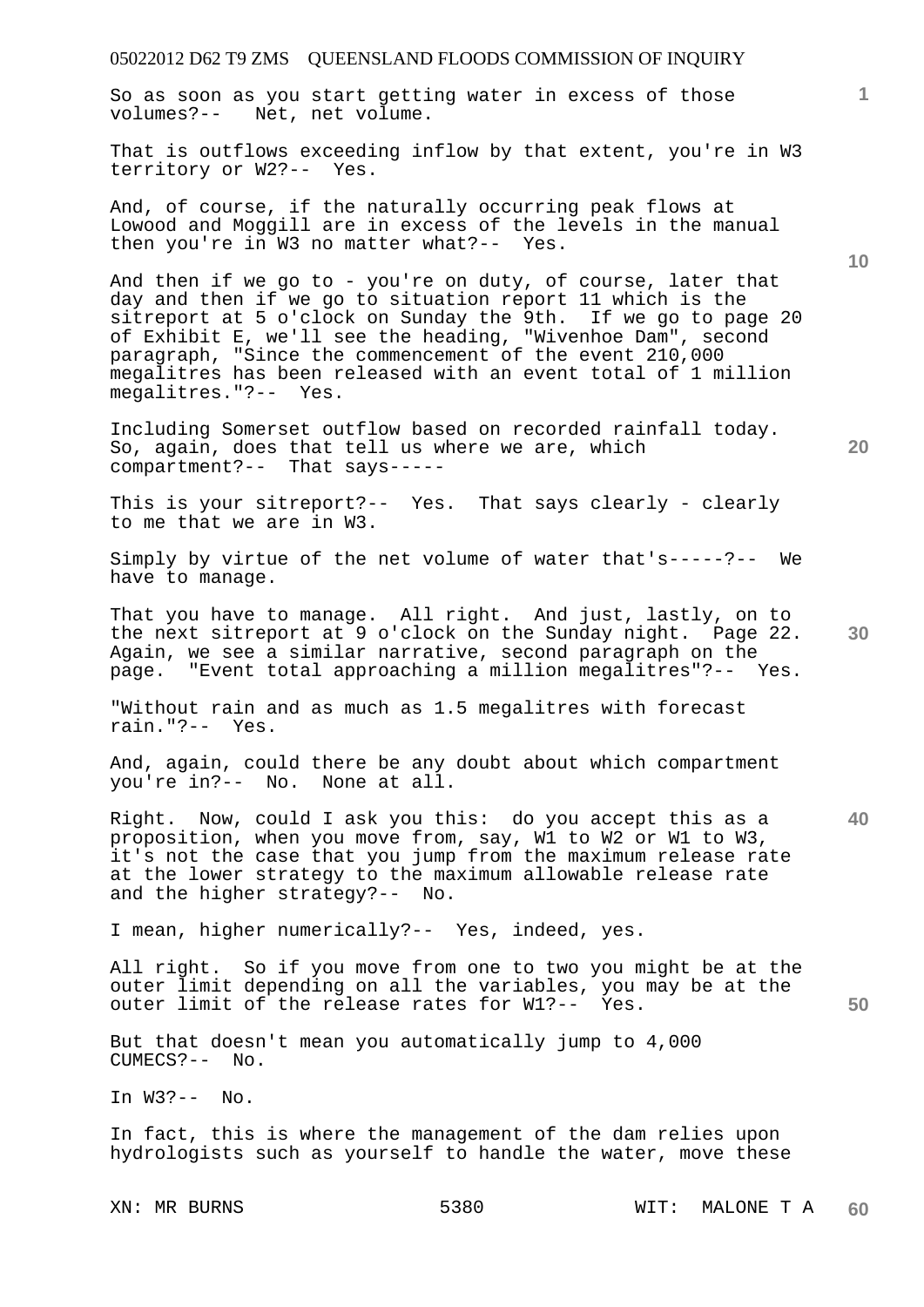volumes around the compartment or in and out of the compartment in a way that, to use your language, causes little damage as possible?-- To minimise the impacts.

First do no harm?-- Exactly.

All right. And realistically you wouldn't be - well, you tell me whether I'm wrong or not, but you wouldn't be releasing 4,000 CUMECS unless you were within a hairs breadth of W4 transition?-- Exactly right.

It's a graduated process?-- It takes time.

All right. You can close that up, thanks. Could you look at Exhibit 1050, please, that's the e-mail at 1.02 p.m. on Saturday, the 15th of January 2011 from you to Mr Ruffini and Mr Tibaldi, et cetera. Have you got that in front of you?-- I have.

All right. I just want to take you to the summary document. You've given evidence about what you prepared. I just want to make it clear what parts are original drafting, in effect. You said you copied and pasted slabs of this from the manual?-- Yes.

And on the first page, the second last paragraph there's a sentence in italics and you gave evidence that you inserted that?-- That's correct.

**30**  And then over the page W1 down through to W4, again, there are bullet points in italics?-- Yes.

Sorry, there are bullet points and then under each is a sentence in italics that you inserted?-- Yes.

After W1, after W2 and after W3 which was your understanding of transition times?-- Correct.

**40**  At that time. All right. And you were present for the last of those, present as duty engineer for the last of those?-- Yes.

So that's a transition to W4?-- Correct.

And you were present, in fact, when the Flood Operation Centre was mobilised?-- Yes.

And that's the entry on the page before?-- Yes, but I've got the day wrong.

But you're not present as duty engineer in relation to what your understanding at that time was the transition from one to two and two to three?-- That's correct.

You understood at that time that's what had occurred?-- That was my understanding at that time.

Now, in compiling that document you gave some evidence about

XN: MR BURNS 5381 WIT: MALONE T A **60** 

**10** 

**1**

**20**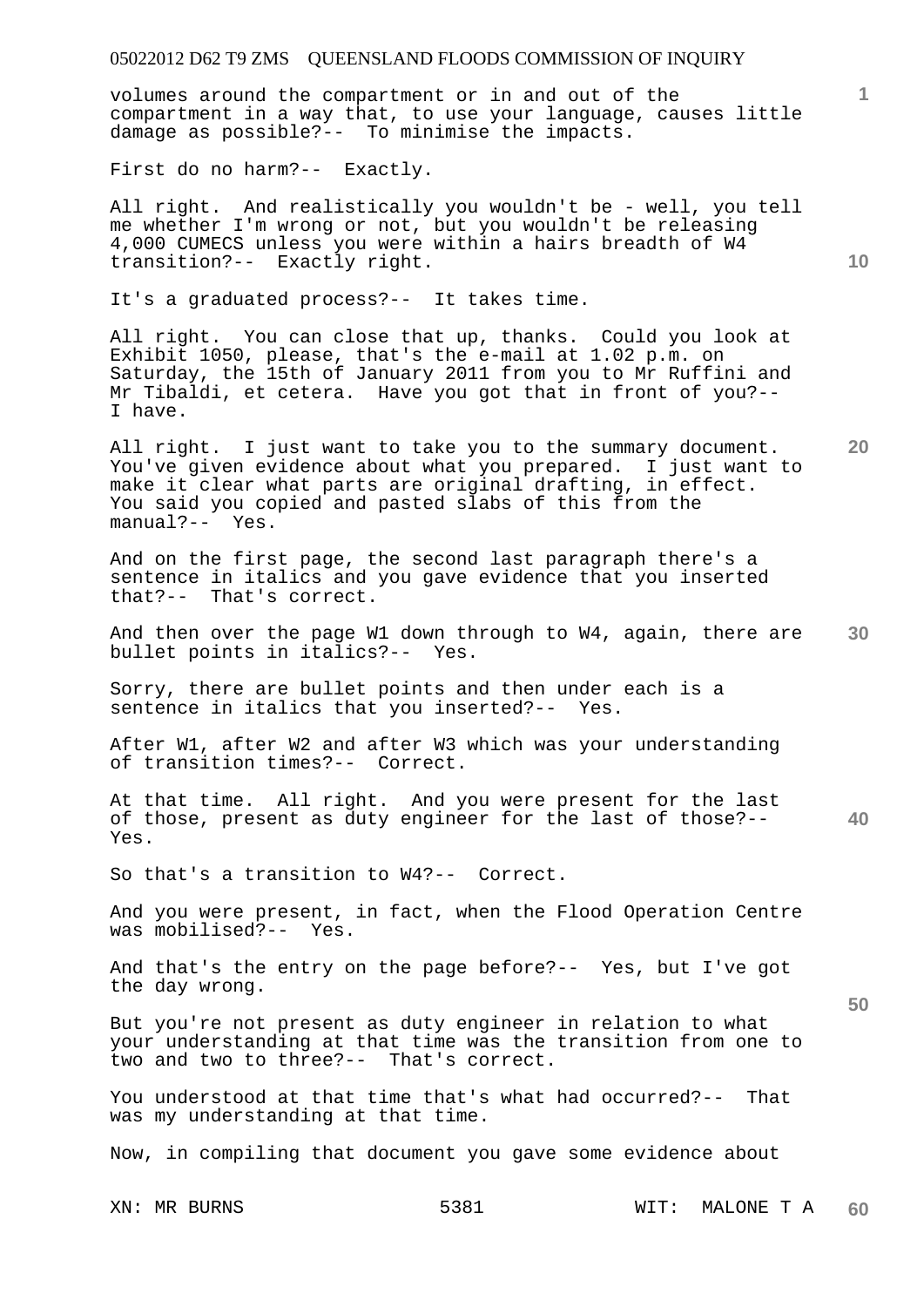it yesterday at 5305, at line 40 you were asked what was the basis for that understanding, the particular understanding is, of course, the particular points in time that W1 was exceeded, W2 exceeded and W3 exceeded. Mr Callaghan asked you this question, "What was the basis for that understanding?" Answer, "Well, firstly, I looked at the levels and that was quite clear when we'd exceeded W1." And then you continued, "And then I had a look - perhaps I looked at Rob's Sit Rep. I can't recall looking at the flows particularly, but it was it was approximate to it as it said there. So, again, that was an indication to me that I was inviting comment, 'Is this correct?', et cetera?-- Yes.

I'm just interested in your remark that you can't recall looking at the flows, is that a reference to the naturally occurring peaks at Moggill and Lowood?-- Yes.

Right. And your memory is that you can't recall looking?-- No.

Okay. Now, I promised I won't don't this to you again, but I can just take you back to Appendix C. The final question I have. Page 28. The very last paragraph. Do you have that there?-- I do.  $there? --$ 

You were asked a number of questions by Mr Rangiah, I think, as to the change in tense?-- Yes.

All right. This report is a sitreport, sitreport 15, noon on Monday the 10th of January and you're the author?-- I am.

All right. And your attention was drawn to the change in tense from the objective for dam operations "will be" to minimise the impact to the objective for dam operations "is to" minimise the impact?-- Yes.

There being a change between language you used at 9 o'clock the night before?-- Yes.

**40**  Do you recall correcting the tense, in other words, changing those words?-- Not specifically, no.

No. You don't doubt you did?-- Yes, probably did, yeah, but probably, but I don't recall it.

You were asked whether it was a deliberate change of tense and I think your answer was, "No, it wasn't deliberate." Do you recall giving that evidence earlier today?-- Yes, yes.

**50**  What did you mean by that?-- Well, the inference was that we were changing the objective and that was - certainly wasn't the case that we were changing objectives at the time. I think it has to - more has to do with when we were expecting these things to occur.

Okay. You can close that up now. When Mr Murdoch was asking you some questions about the conference that occurred on the Sunday afternoon of the 9th at 3.30, I think in one of your

**10** 

**20**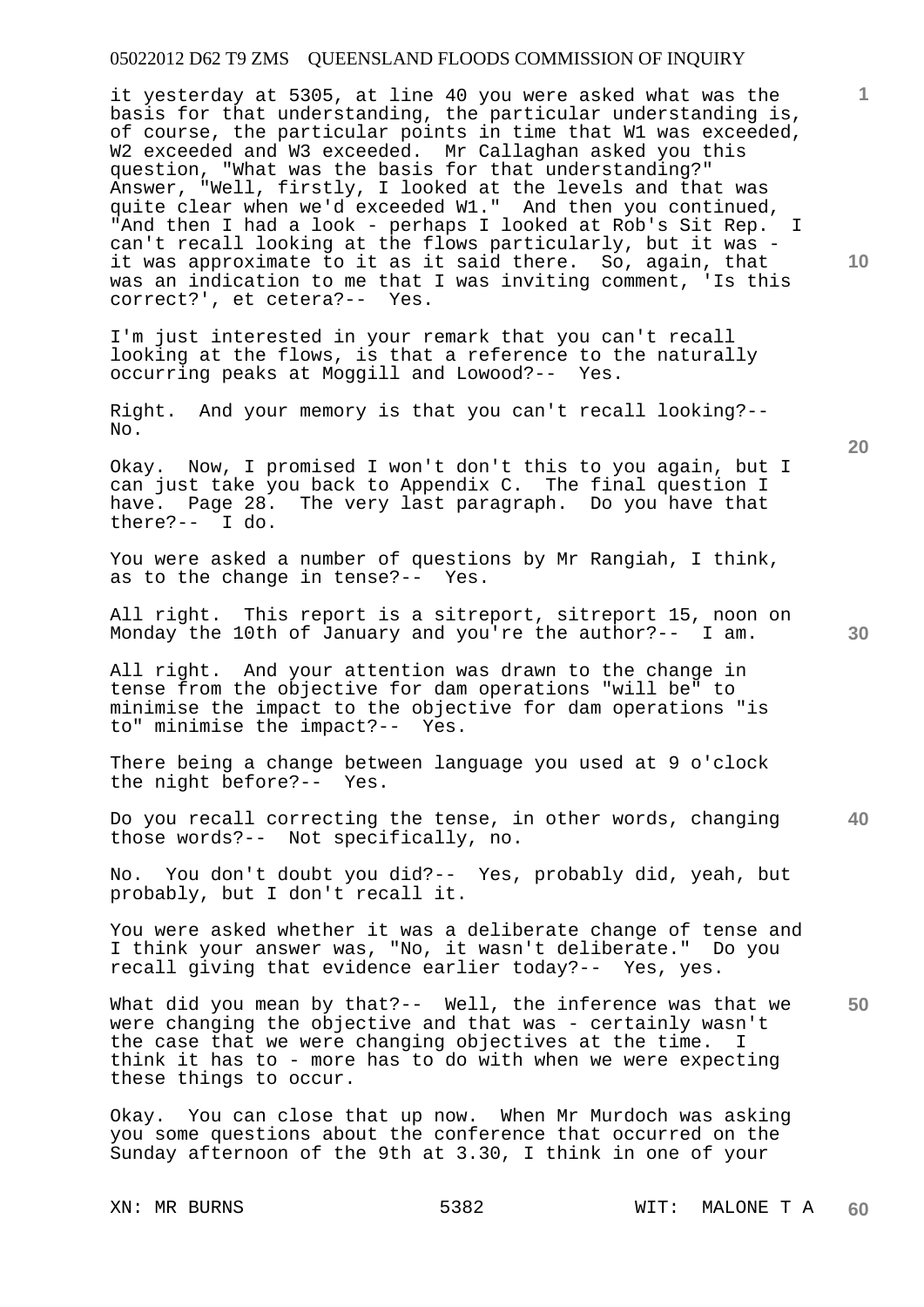answers you said that, "It was plain at that time that the lower level objectives had been met so we were able to consider lower level objectives." It's an obvious error?-- Yes, yes. Did you mean to say "higher level objectives"?-- Higher level objectives, yes.

**10**  And, in fact, is this the effect of your evidence that when you were in W2 or W3 the primary consideration is always urban inundation?-- Indeed.

Look after that first?-- Indeed.

But if it's looked after you don't sit back and play cards?-- No.

You look at the lower objectives, bridges and so forth?-- Yes.

To see whether you can control through rates of release or whatever, or whatever action within the strategy is appropriate but see whether you can meet some of those objectives as well?-- Yes.

Is that it in a nutshell?-- That's it in a nutshell.

All right. Thank you.

COMMISSIONER: Mr Callaghan?

MR CALLAGHAN: Mr Malone, you have provided a fifth statement in response to requirement from the Commission. That statement has been available to all the parties, Madam Commissioner, for the duration of Mr Malone's cross-examination, but I omitted to tender it so I do that now.

COMMISSIONER: Exhibit 1075.

ADMITTED AND MARKED "EXHIBIT 1075"

MR CALLAGHAN: And just one question by way of re-examination Mr Malone. This morning when being questioned by Mr Murdoch there was this exchange. His question was, "In putting together such a summary where should he have gone to find a record of the strategies that were in use at particular times during the event and, in particular, the times and dates on which strategies changed?" Your answer was, "I can't recall them with the exception of W4 ever being specifically written down." My question for you is by that can we take it that W4 was specifically written down?-- Perhaps not written down,

**20** 

**1**

**40**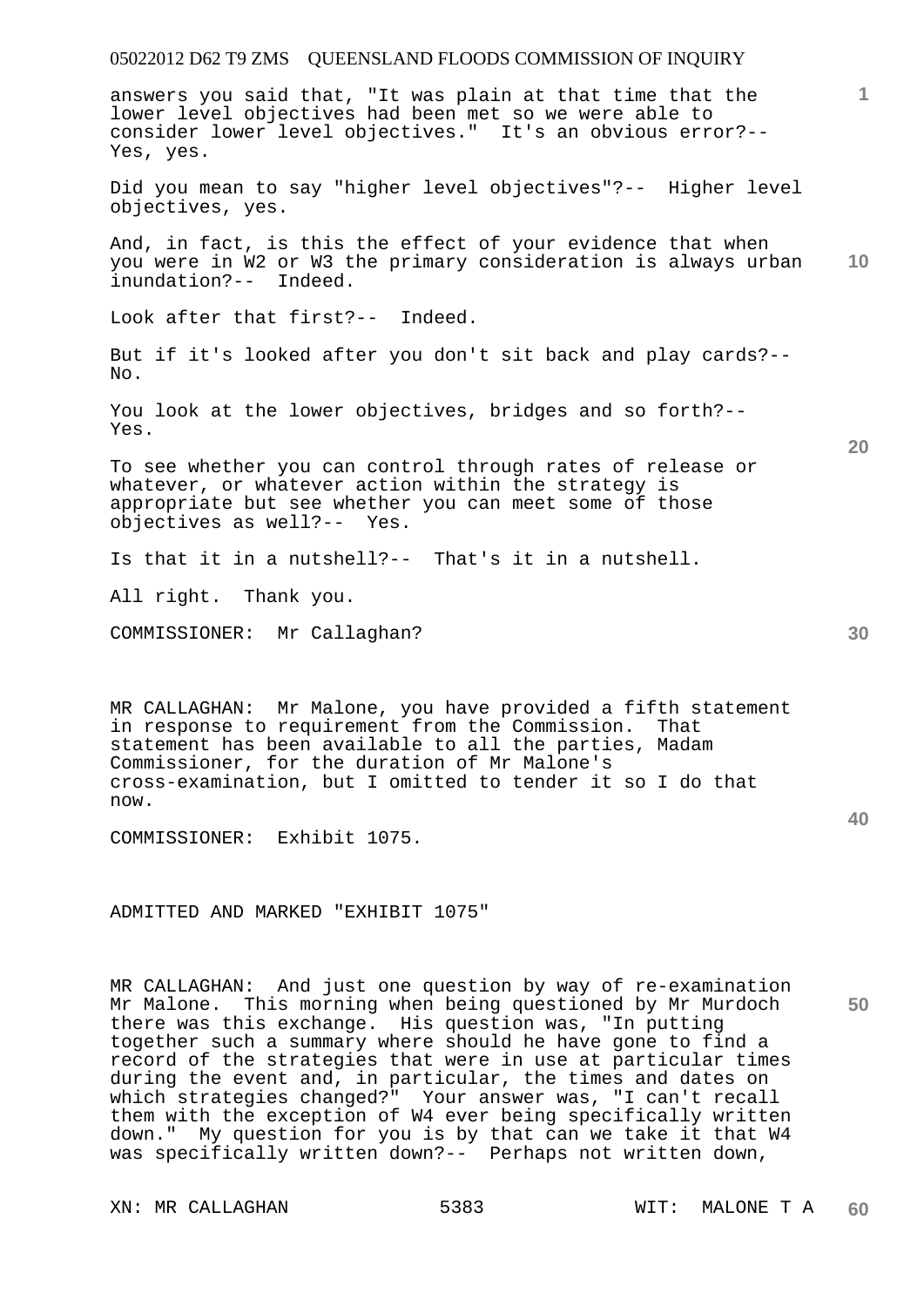## 05022012 D62 T9 ZMS QUEENSLAND FLOODS COMMISSION OF INQUIRY

but certainly on that particular morning discussed.

Well, can we take those in turn. Do you say W4 was written down at any time or not?-- I can't be sure. I can't be sure.

Okay?-- We were - at that particular point it was just so hectic I'd doubt we would have written down W4 anywhere on any bit of paper.

**10**  So what you were conveying there then, and I'm combining that answer with the one you just gave, is the impression that W4 at least was discussed during the course of the flood event whereas the others may not have been specifically mentioned by reference to the term W1, 2, 3 or 4; is that right?-- That's correct.

Thank you. That's all I have. May Mr Malone be stood down.

COMMISSIONER: Yes, you're stood down. Thanks, Mr Malone.

**20** 

**1**

WITNESS EXCUSED

COMMISSIONER: Do you want to start the next witness?

MR CALLAGHAN: I'm in your hands. We won't get very far.

COMMISSIONER: Well, look, 10 minutes is 10 minutes.

MR CALLAGHAN: I call John Ruffini.

COMMISSIONER: Mr Ruffini, I'm not sure even if you need to refer to anything this afternoon. So can you just take the oath and we'll get that out of the way.

**50** 

**30** 

XN: MR CALLAGHAN 5384 WIT: MALONE T A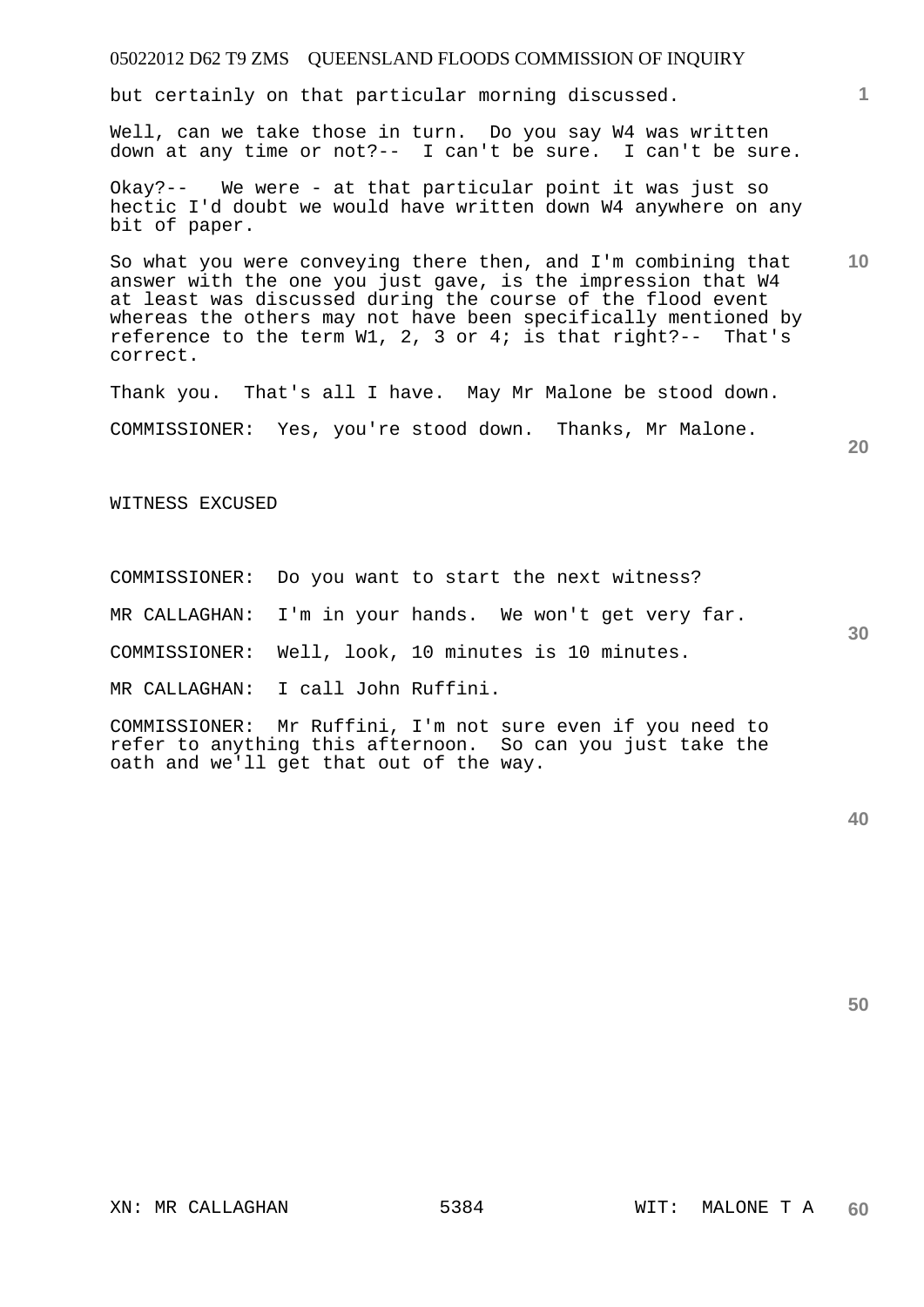JOHN LAWRENCE RUFFINI, RECALLED, SWORN AND FURTHER EXAMINED:

MR CALLAGHAN: Can you tell the Commission your full name and occupation, please?-- John Lawrence Ruffini and I'm a - my occupation is a director of Water Planning Sciences within DERM, Department of Environment Resource and Management.

Mr Ruffini, can you take it, please, that the course of any question that I ask you when I use the term "strategy", I'm using the term strategy to convey one of the strategies in the Wivenhoe manual, that is, W1, 2, 3 or 4, do you understand?--I understand, yes.

You were on shift in the Flood Operation Centre between 7 p.m. on the 7th of January to 7 a.m. on the 8th of January?-- That's correct, yes.

Was there any change in strategy while you were on shift?-- While I was on shift?

On that shift?-- On that shift. While I was on shift the when I came on shift I got handed over from Terry Malone, I believe, and during that shift the - during that shift we were - there was a spreadsheet that I took in when I was starting that had the strategy that was defined, that had the details of the releases and the things that Terry had established before I handed over to him. When I came on to shift I took those and, you know, we had a discussion at handover about what he - what we were doing and what we were trying to manage and then I took those and started to examine them to see that I agreed with what was on - what was on those spreadsheets.

I'll ask my question again. Was there any change in strategy while you were on that shift?-- In terms of the - in terms of the - in terms of what was on the spreadsheet.

No. Well, unless you can tell me that the Wivenhoe strategy is W1, 2, 3 or 4 are on the spreadsheet I thought I made it clear that when I use the term "strategy" I'm referring to anything that is defined as a strategy in those terms in the manual. Now, was there a change of strategy while you were on shift?-- During that - during the shift?

That shift?-- That shift, yes. Well, during that shift when I first came on we were in one of the strategy - the W1 strategies and during - during that shift and we were 0 started to transition into the W3 strategies.

You started to transition to the W3 strategies?-- Yes.

All right. So tell me this: by W3 strategies I take it you mean the next phase after W1 which could be W2 or W3; is that right?-- That's correct, yes.

**1**

**20** 

**30** 

**40**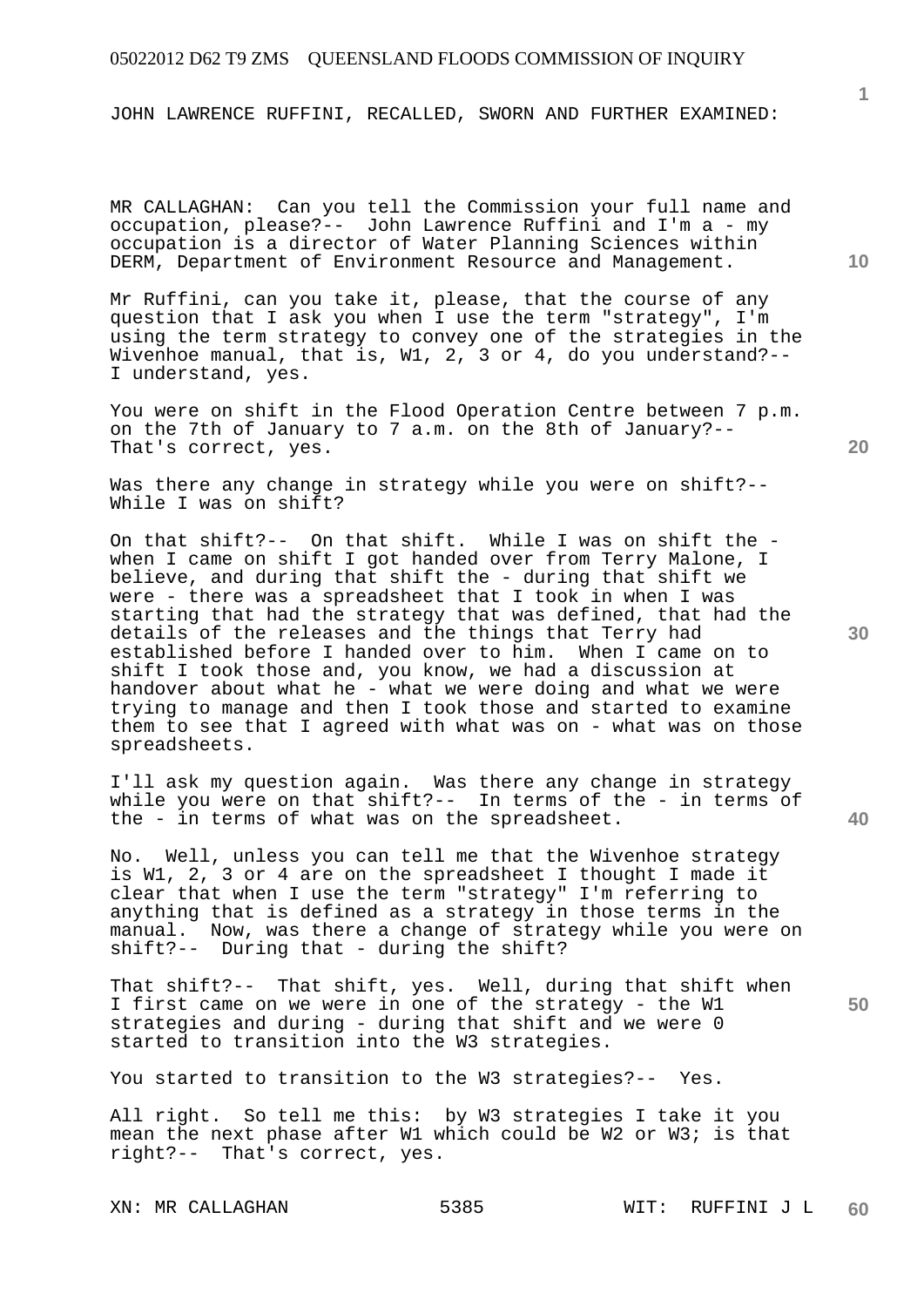So is the line between W1 and the next phase, be it W2 or 3, is that black and white or is it a little bit fuzzy?-- Between W1 and W3?

Between W1 and the next phase, whether that be W2 or 3, is the line between those two faces black and white or is it a little bit fuzzy?-- In transitioning - in transitioning you can have a release - you can have releases that are on your spreadsheet.

I'm not asking about releases. I'm asking about choice of strategy under the manual?-- Yes, can I explain what I'm trying to say or?

COMMISSIONER: Yes, you can, Mr Ruffini.

MR CALLAGHAN: Yes?-- You have releases, you have releases. So we would be releasing at a certain rate. Okay. The transition point between the two strategies is about hitting the level, the 68.5. At some point you need to start preparing to move from one to the other. So when I came on shift the forecast, the predicted - predicted spreadsheet with the rainfall had us - had us hitting - hitting that 68.5. Okay. And that was sort of at the start.

I'm sorry, which particular document had that?-- If you've got the - there's-----

We don't need to see it, just tell us what it was?-- A series of operational spreadsheets, okay, which were in the thing which are dated which have those details in there, in there about - about what the - what the operating releases were at that time. Now, when  $I$  - that spreadsheet was what I was handed when we - when I took over from Terry. I continued to - I've got the number - I'll give you the number of that spreadsheet, if you want. Now, when I took over and had that spreadsheet, as I said, it was - the lake level was predicting to get up to 68.5 on that particular model run that Terry had done at that particular time. Now, and in that - in the situation report that he'd sort of written that I read when I handed over to him at that time, in that it talked about talked about moving towards 1200 CUMECS, I believe, and talked about - talked about, you know, the downstream impacts in terms of some comments on, you know, impacts in Brisbane at, you know, that would occur if we sort of, you know, that sort of strategy had progressed.

**30** 

**40** 

**50** 

**1**

**20**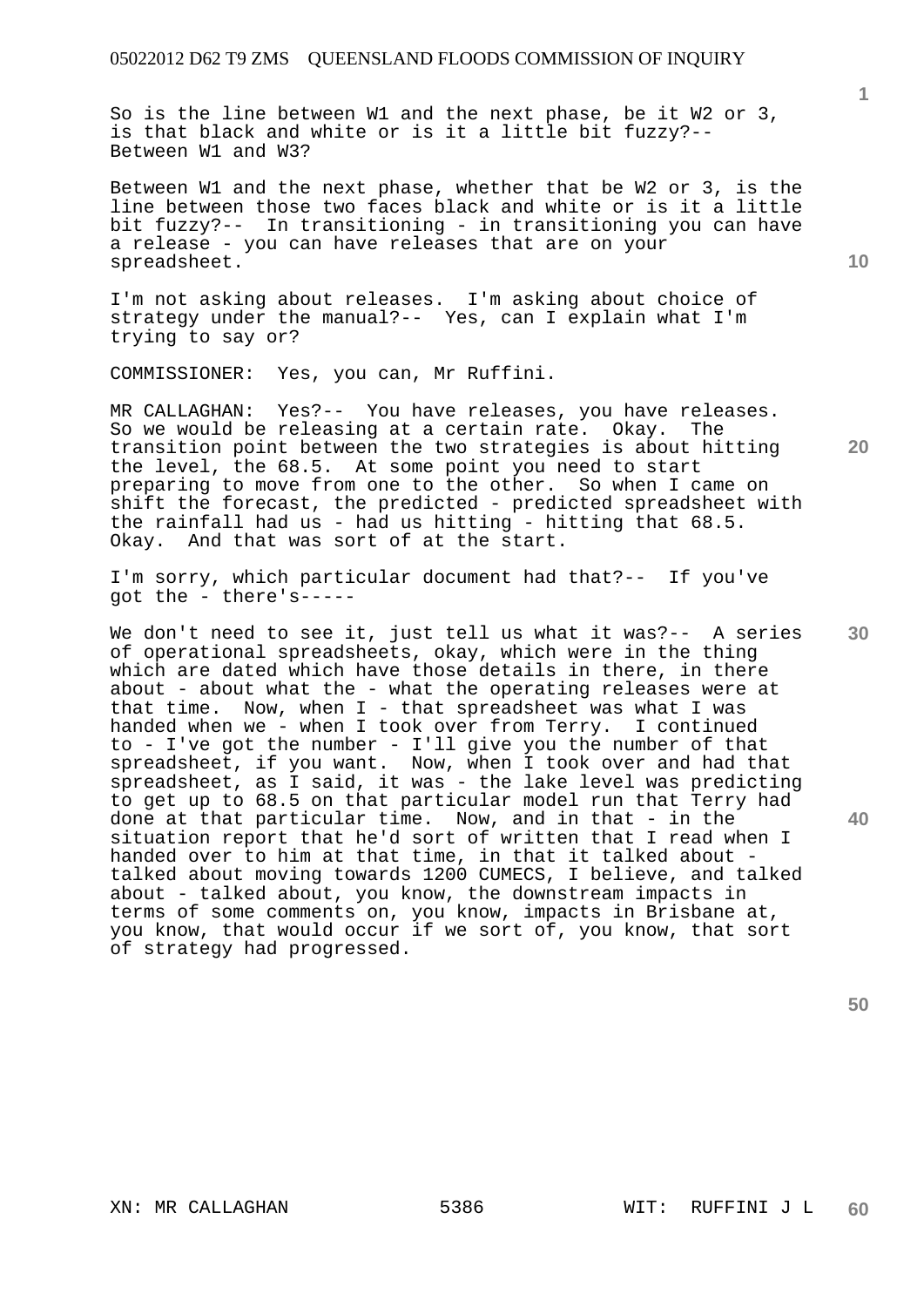## 522012 D62 T10 BLP QUEENSLAND FLOODS COMMISSION OF INQUIRY

During my shift I continued to review that work, so in terms of looking at the modelling and see whether there was any rainfall had fallen or whether there was any - in terms of the - those spreadsheets that I had been given and were looking at and examining with the strategies about whether that was changing or not. So that stuff hadn't really changed, so during that we started to - we started to operate towards that, which is sort of like starting to ramp up from the - I would have to have the exact thing in front of me of the timing, but during my shift I remember we started to ramp up towards those gate openings, and on that particular day I think at handover, off the top of my head, I got up to about 890 CUMECS, I believe, and that was - we were at that stage.

Was it on that basis that you decided that the transition was being made to W3?-- Yeah. At that time, that's - do I specifically remember saying - today sitting here do I specifically remember having a conversation about this is 1, this is 3? I can't exactly in my head draw those thoughts and recollect, but I've gone and back I've looked at the situation reports that I wrote at the time at the end of that shift, I've gone back and I've looked at the - I looked at the actual spreadsheet that I used at that time during the thing, and it's sort of - to write that report that I was working on, and going back and looking at that, yes, that's what I believe happened.

So you've reconstructed what you think must have happened?-- I have gone back to the information that I had at the time, because I just don't - if you're sort of asking me to have an exact memory of what happened at that particular point, I honestly can't say that I have. So I've gone back to - I've gone back to the spreadsheet which I know hasn't been touched. It's exactly as it was at that time.

You've told us about that, thank you?-- And I've gone back to the situation report that I wrote at that particular time.

And it's on that basis you say we can infer that you made a decision at that time to transfer to W3-----

MR O'DONNELL: He hasn't said that.

MR CALLAGHAN: That there was going to be a transfer to W3?-- Yes.

And do you say that the term "W3" was used in any document or any conversation that you had at that time?-- I can't recollect that.

Do you say it would have been?-- At handover we would have talked about generally - when we would talk about the objectives and where we're at and what we're trying to move to and what we're trying to operate to, when you look at that period there wasn't a lot else happening. Like, it wasn't a thing. So we were - from that point of view what else I would think that I would have talked about, had those discussions about the trigger level and that was approaching, we'd

**10** 

**1**

**20** 

**30**